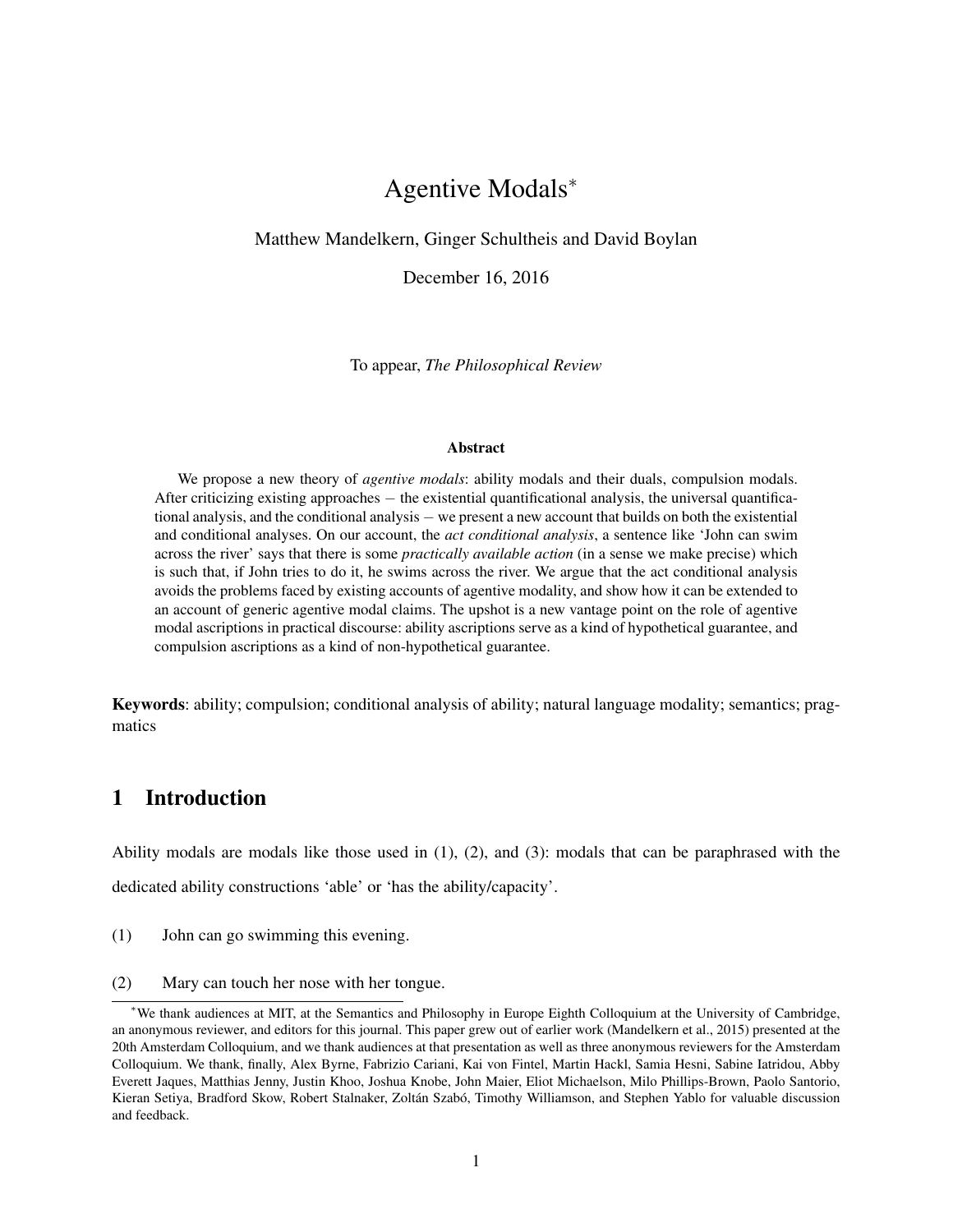(3) Louise is able to pick Roger up from work today.

The modal constructions in (4), (5), and [\(6\)](#page-1-0) are examples of the duals of ability modals, which we call *compulsion modals*:

<span id="page-1-1"></span>(4) Lara cannot but eat another cookie right now.

<span id="page-1-2"></span>(5) I have to sneeze right now.

<span id="page-1-0"></span>(6) I cannot *not* climb mountains.

We call the class of ability and compulsion modals, taken together, *agentive modals*. In this paper, we give a new theory of agentive modals.

We begin by discussing three existing accounts of agentive modals: the orthodox existential account, according to which a sentence like 'John can go swimming this evening' means that *John goes swimming this evening* is compatible with a contextually determined set of worlds; the universal account, which holds that 'John can go swimming this evening' means that the proposition *John goes swimming this evening* is entailed by a contextually determined set of worlds; and the conditional account, which holds that 'John can go swimming this evening' means that if John tried to go swimming this evening, he would succeed.

We argue that none of these accounts is satisfactory. Along the way, we enumerate two desiderata for a satisfactory account of agentive modality. First, it must make the right predictions about the neglected duals of ability modals, compulsion modals (the dual of an operator  $\hat{O}$  is a term which has the meaning of  $\lceil\neg O\neg$ ). This follows from the broader methodological point that a semantic theory for a certain expression must make plausible predictions not only about that expression's meaning when it occurs unembedded, but also about its meaning when it is embedded under operators like negation. Second, any satisfactory account of agentive modals must capture the *hypothetical* nature of ability ascriptions − ability ascriptions tell us what an agent *would* do under various alternative circumstances. But it must do so while avoiding a class of potent counterexamples to the conditional analysis.

In the course of our discussion, we identify two new classes of modals: the duals of ability modals (*compulsion modals*); and the class which contains both ability and compulsion modals (*agentive modals*). We suggest that these classes play key roles in a broad range of philosophical debates.

Our account, the *act conditional analysis*, builds on the central insights of the orthodox analysis and the conditional analysis. We treat ability ascriptions as a kind of *hypothetical guarantee*. When someone says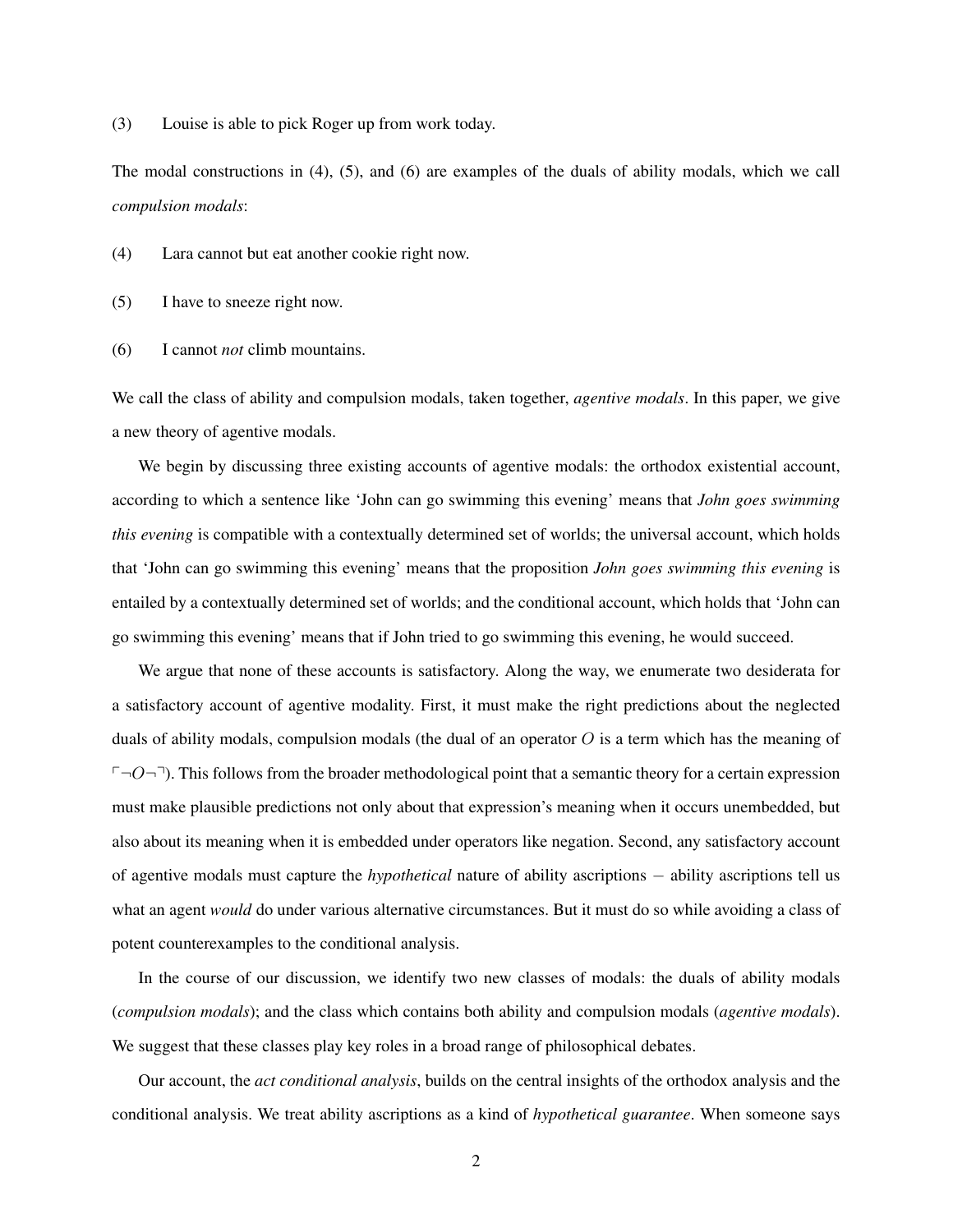'John can go swimming this evening', she is informing her interlocutors that *going swimming this evening* is, in a certain sense, within John's control. And we treat compulsion modals as a kind of *non-hypothetical guarantee*. When someone says 'I cannot but eat another cookie', she is saying that refraining from eating another cookie is *not* an option for her: she is guaranteed to eat another one.

We elucidate these ideas by arguing that a sentence like 'John can go swimming this evening' means that there is some *practically available* action (in a sense we make precise) such that if John tried to do that action, he would go swimming this evening. This account posits a central connection between agentive modals and two kinds of facts: *conditional* facts and *epistemic* facts. Whether an agent is said to be able to do (or refrain from doing) something depends on what would happen in some (possibly non-actual) scenario in which she tries to do some relevant action. It also depends on whether we judge that the agent *knows how*, in some sense, to perform the action, since we argue that whether an action counts as practically available − and thus within the domain of quantification for agentive modals − partly depends on whether the agent knows that it is a way of doing the modal's prejacent.<sup>[1](#page-0-3)</sup> Whether we treat an action as having this status depends, in part, on whether we have an *objective* or *subjective* description of the agent's practical situation in mind. We thus distinguish between *objective* and *subjective* readings of agentive modals, a distinction which parallels the distinction between objective and subjective readings of deontic modals.

In the first part of the paper we focus on *specific* agentive modal ascriptions: agentive modal ascriptions which have as their prejacent a *specific action* − an action indexed to a specific time − as in [\(1\),](#page-0-0) [\(3\),](#page-0-2) [\(4\),](#page-1-1) and [\(5\).](#page-1-2) We conclude the paper by enriching our account with a generic operator to make sense of *generic* agentive modal ascriptions  $-$  modal ascriptions like those in [\(2\)](#page-0-1) and [\(6\),](#page-1-0) which have as their prejacent a *generic* action, one not tied to a specific time. We show that our enriched account makes sense of the fact that many agentive modal claims say something general about what an agent is equipped to do (or refrain from doing) in normal circumstances.

## 2 The Orthodox Account

We start by discussing the orthodox account of natural language modals. This account appears to successfully model a variety of "flavors" of modality  $-$  deontic, epistemic, circumstantial.<sup>[2](#page-0-3)</sup> But we argue that this

<sup>&</sup>lt;sup>1</sup>The *prejacent* of a modal is ambiguously the clause the modal embeds, or the denotation of that clause.

 $2$ Though a variety of challenges have been leveled at the application of this account to deontic and epistemic modals in recent years.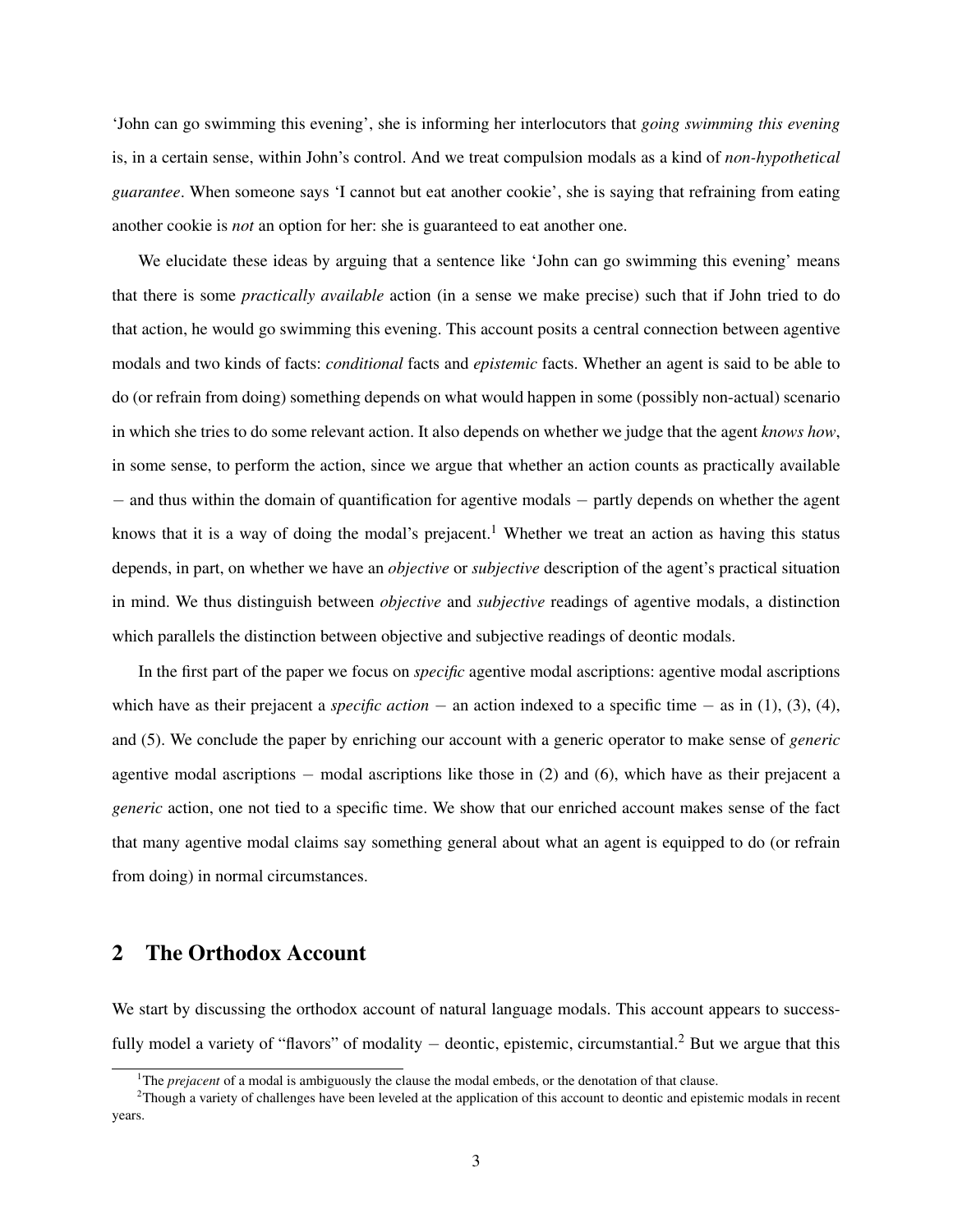account does not make sense of the case we are interested in: agentive modals. In particular, it runs into trouble when it comes to ability modals.

The orthodox account, as applied to agentive modals, traces back to [Hilpinen](#page-37-1) [\(1969\)](#page-37-1), is taken up in [Lewis](#page-37-2) [\(1976\)](#page-37-2), and spelled out in [Kratzer](#page-37-3) [\(1977,](#page-37-3) [1981\)](#page-37-4) (who we follow in our presentation). The orthodox account treats agentive 'can' as an existential quantifier whose domain is a set of worlds supplied by context, in particular by a contextually supplied *modal base*  $h_c$  and *ordering source*  $g_c$ . Both of these are functions from worlds to sets of propositions. Given a world  $w$ , they together determine a set of "best" worlds relative to  $h_c$  and  $g_c$ , BEST $_{h_c,g_c,w}$ .<sup>[3](#page-0-3)</sup> Then:<sup>[4](#page-0-3)</sup>

#### (7) Orthodox Account:

 $\llbracket S \text{ can } \varphi \rrbracket^{c,w} = 1 \text{ iff } \exists w' \in \text{BEST}_{h_c,g_c,w} : \llbracket \varphi \rrbracket^{c,w'} = 1.$ 

Informally,  $\ulcorner$ S can  $\varphi \urcorner$  is true just in case  $[\![\varphi]\!]^c$  is true at some "best" world; in other words, just in case  $[\![\varphi]\!]^c$ is compatible with some contextually salient set of worlds.

On the standard implementation of this account for agentive modals, the modal base is circumstantial, and the ordering source takes each world to a set of propositions that "holds fixed certain intrinsic features of the agent in question" at that world [\(Vetter](#page-37-5) [\(2013,](#page-37-5) 7); see also [Portner](#page-37-6) [\(2009\)](#page-37-6)). But the resulting truth-conditions are too weak.<sup>[5](#page-0-3)</sup> To see this, suppose Jim and Jo are at a crucial stage in a game of darts and Jo needs to hit a bullseye to win the game. Jo's overzealous young child Susie exclaims (8):

#### <span id="page-3-0"></span>(8) Let me take your turn! I can hit the bullseye on this throw.

Susie hardly ever even *hits* the dartboard when she throws a dart, and she has never gotten a dart to stick. Intuitively, then,  $(8)$  is not true in this scenario.<sup>[6](#page-0-3)</sup> We do not say that  $(8)$  is clearly false; its negation, 'Susie cannot hit the bullseye', does not strike us as clearly true either (a fact which our theory will try to make

<sup>&</sup>lt;sup>3</sup>Specifically, let  $\preceq_{g,w}$  preorder  $\bigcap h(w)$  as follows:  $x \preceq_{g,w} y$  just in case  $\{\psi \in g(w) : y \in \psi\} \subseteq \{\psi \in g(w) : x \in \psi\}$ . Then let BEST<sub>h,g,w</sub> be the set of worlds in  $\bigcap h(w)$  that are not strictly outranked by any other worlds, according to  $\preceq_{g,w}$ . For simplicity, we assume there is such a set (the *limit assumption*; see [Lewis](#page-37-7) [\(1981\)](#page-37-7), [Stalnaker](#page-37-8) [\(1981\)](#page-37-8) for discussion). Relaxing this assumption does not help with the difficulties for the existential analysis; [Portner](#page-37-6) [\(2009\)](#page-37-6) suggests making 'can' a *good possibility* modal, which diverges from the present proposal if we do relax the limit assumption, but this makes the dual too weak: it predicts that  $\ulcorner S$  cannot but  $\varphi^{\top}$  is true if (say) there is an alternating descending infinite sequence of  $[\varphi]^c$  and  $[\neg \varphi]^c$  worlds among the best worlds.

 ${}^4[\varphi]^{c,w}$  is  $\varphi$ 's extension relative to context c and world w;  $[\varphi]^{c}$  its intension. Unless otherwise noted, we treat 'can' and 'able' interchangeably and intend them to be interpreted agentively throughout.

<sup>&</sup>lt;sup>5</sup>We will assume throughout what follows that the modal base is circumstantial, and only consider changes to the ordering source; changing the modal base won't help with the problems we raise. [Kenny](#page-37-9) [\(1976\)](#page-37-9) gives a different, influential critique of the orthodoxy, which we discuss in Section [6.3.](#page-31-0)

 $6T\sigma$  fix intuitions, imagine that Susie does throw the dart, and that it falls far short of the dartboard.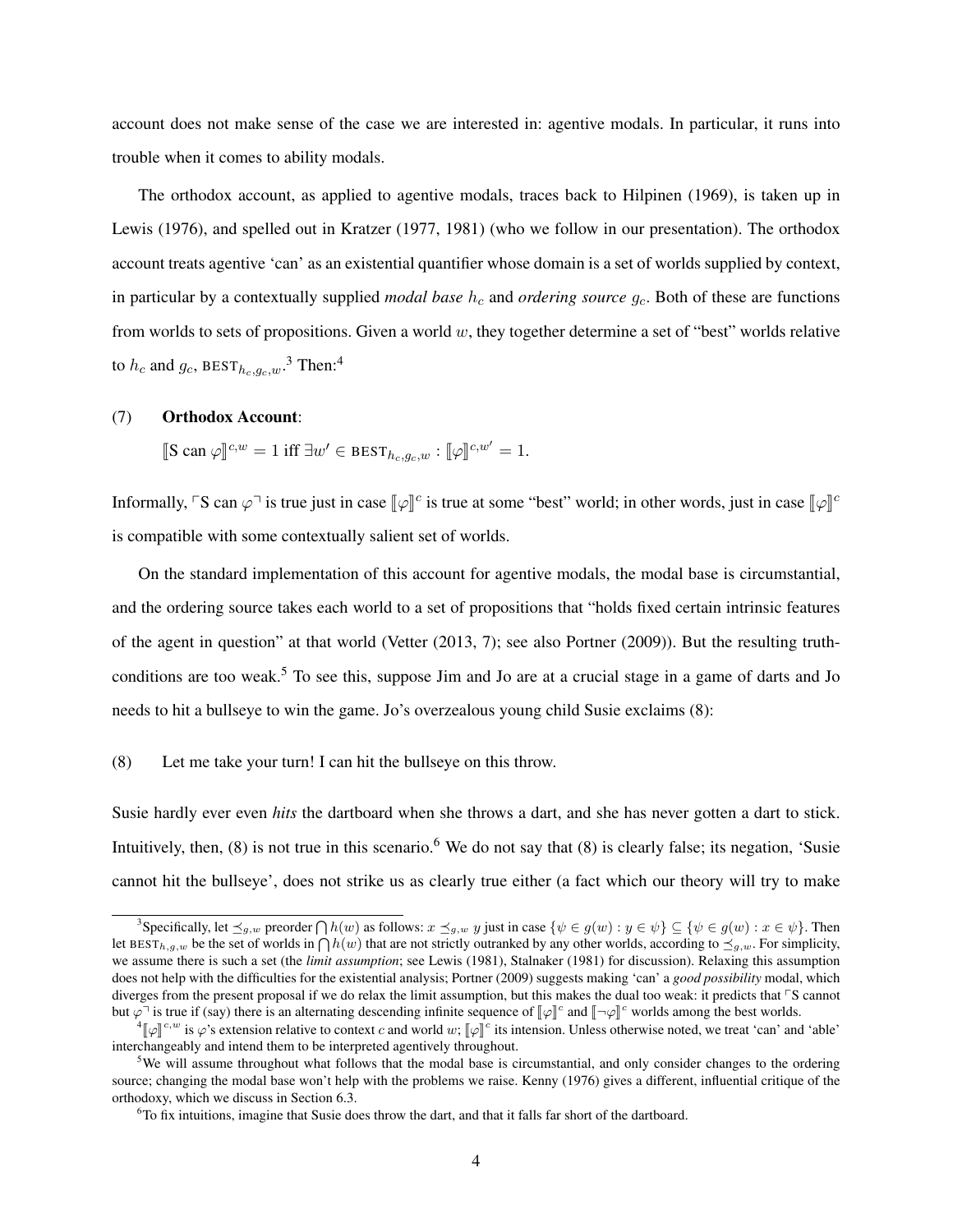sense of by adverting to indeterminacy). We do say, however, that (8) is not clearly true. But, on the approach just sketched, [\(8\)](#page-3-0) is predicted to be clearly, determinately true, since it is certainly *compatible* with Susie's intrinsic properties, along with local circumstances, that she hit a bullseye.

Note that [\(8\)](#page-3-0) *does* have a true reading, which can be paraphrased as (9):

<span id="page-4-0"></span>(9) It can happen that I hit the bullseye on this throw.

This is a circumstantial (or "metaphysical") reading of 'can'. The present proposal adequately accounts for this reading, but not for the prominent agentive reading of [\(8\),](#page-3-0) brought out by (10) rather than [\(9\).](#page-4-0)

(10) I'm able to hit the bullseye on this throw.<sup>[7](#page-0-3)</sup>

On the most natural way of spelling it out, then, the orthodox account provides a suitable analysis of circumstantial modals, but not of ability modals.

A natural first reaction to this case is to limit our domain of quantification to *normal worlds*, by including in the value of the ordering source for a world w a set of propositions describing what is *normal* at w. But this won't solve our problem. First, it's not clear that normality helps even in this case: although hitting the bullseye is unlikely, it is not obviously *abnormal*. But suppose we grant that it is abnormal, in a relevant sense, for Susie to hit the bullseye. But now the proposal overgenerates: agents are often able to do things which are highly abnormal in just this sense. For example, Susie is a competent speaker of English, and thus is able to utter the sentence (11):

<span id="page-4-2"></span>(11) The world is everything that is the case.

But, being a small child and non-philosopher, circumstances in which she utters this sentence are, intuitively, at least as abnormal as ones in which she hits the bullseye. The present proposal would thus wrongly predict that [\(12\)](#page-4-1) is false:

<span id="page-4-1"></span>(12) Susie can now utter, 'The world is everything that is the case'.

But [\(12\)](#page-4-1) is clearly, uncontroversially true. Incorporating normality into the ordering source will thus help

 ${}^{7}A$  generalization seems to be lurking behind this test: in the semantic/syntactic sense, agentive modals are control modals, whereas circumstantial modals are raising modals. In the discussion of the conditional analysis and our own analysis, we will assume that the prejacent of agentive modals denotes an action, rather than a proposition; this assumption is made for concreteness, and does not have substantial import for either view: we do not mean to take a stand on the underlying question of the semantics of control (on which see, among others, [Chierchia](#page-37-10) [\(1989\)](#page-37-10), [Brennan](#page-36-0) [\(1993\)](#page-36-0), [Wurmbrand](#page-38-0) [\(2002\)](#page-38-0)).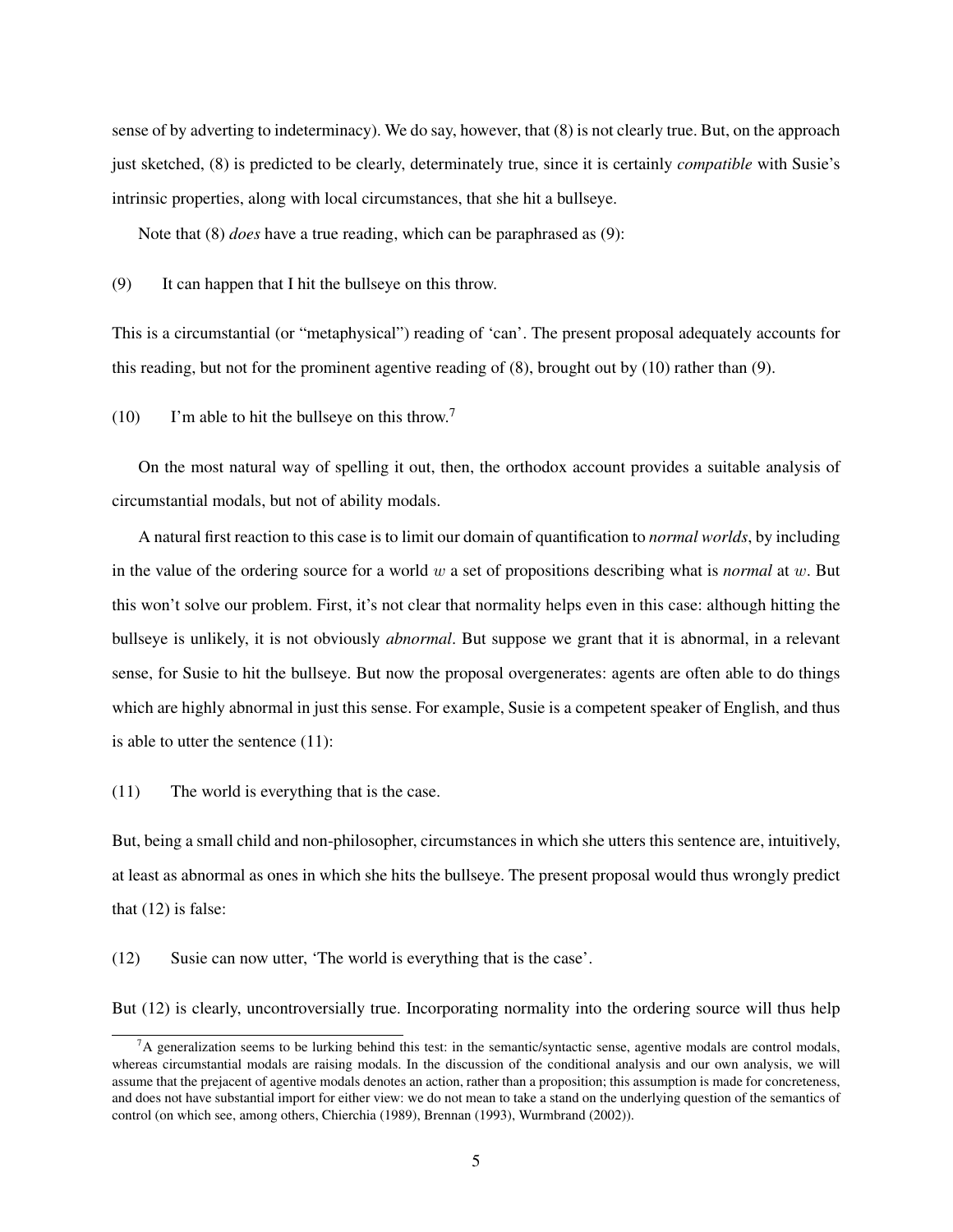only if we can spell out a notion of normality that treats Susie's hitting a bullseye as abnormal, but Susie's uttering [\(11\)](#page-4-2) as normal. We don't see a natural way to walk this line.

A different approach has abilities themselves, rather than facts about normality, determine what worlds count as best.<sup>[8](#page-0-3)</sup> For instance, we could include  $[\varphi]^{c}$  in the value of the ordering source at w just in case  $\ulcorner S$ can  $\varphi$ <sup> $\exists$ </sup> is true at  $\langle c, w \rangle$ . But this doesn't help with our problems: as long as hitting the bullseye is consistent with Susie's abilities, we predict that  $(8)$  is true. Suppose Susie has k (specific) abilities, of which at most n can be realized in any given world. Suppose further that for some  $n$  of her abilities, realizing all of them, together with local circumstances, is compatible with her hitting a bullseye (we could easily flesh out our case so that this holds). In that case, some best world will be one where Susie hits a bullseye, and so we will predict that [\(8\)](#page-3-0) is true. Even if we let abilities directly determine the accessibility relation, then, the orthodox framework still can not make the right predictions.

The orthodox semantics thus does not provide a fruitful framework for analyzing ability ascriptions. We suggest that this is because it analyzes them in terms of *compatibility*, an overly weak notion.[9](#page-0-3)

## 3 The Universal Account and Compulsion Modals

In response to worries like these, some have suggested that agentive 'can' has universal, rather than existen-tial, force.<sup>[10](#page-0-3)</sup> We don't think such an account can work. To see why, we'll begin with a brief excursus on the dual of agentive 'can'.

The dual of 'can' has been largely neglected in the literature. Indeed, some have claimed that agentive 'can' has no dual.[11](#page-0-3) A weak interpretation of this claim says that there is no *dedicated* lexical dual of 'can', a term uniquely interpreted as the dual of agentive 'can'. This seems true in English − all of the expressions which express the dual of agentive 'can' can also express other flavors of modality – but this fact is not particularly interesting for our purposes, nor is it unique to agentive 'can' (it is also true for other flavors of modality). A strong interpretation of the claim says that there is no way to express the semantic dual of agentive 'can'. This, however, is clearly false. As with any other modal operator, we can form the dual of 'can' by putting a negation above and below it; 'cannot but' and 'cannot *not*' (italics indicating stress), as in

<sup>&</sup>lt;sup>8</sup>Thanks to John Maier for suggesting this approach.

<sup>9</sup>This isn't to say there is *no* way for the orthodox approach to account for ability modals; see the conclusion.

<sup>10</sup>Among others, see [Kenny](#page-37-9) [\(1976,](#page-37-9) 139), [Brown](#page-36-1) [\(1988\)](#page-36-1), [Giannakidou](#page-37-11) [\(2001\)](#page-37-11), [Giannakidou and Staraki](#page-37-12) [\(2012\)](#page-37-12).

 $11$ See [Hackl](#page-37-13) [\(1998\)](#page-37-13). The two versions of this claim have not, as far as we know, been carefully distinguished in the literature, which may have led in part to the neglect of the dual of 'can'.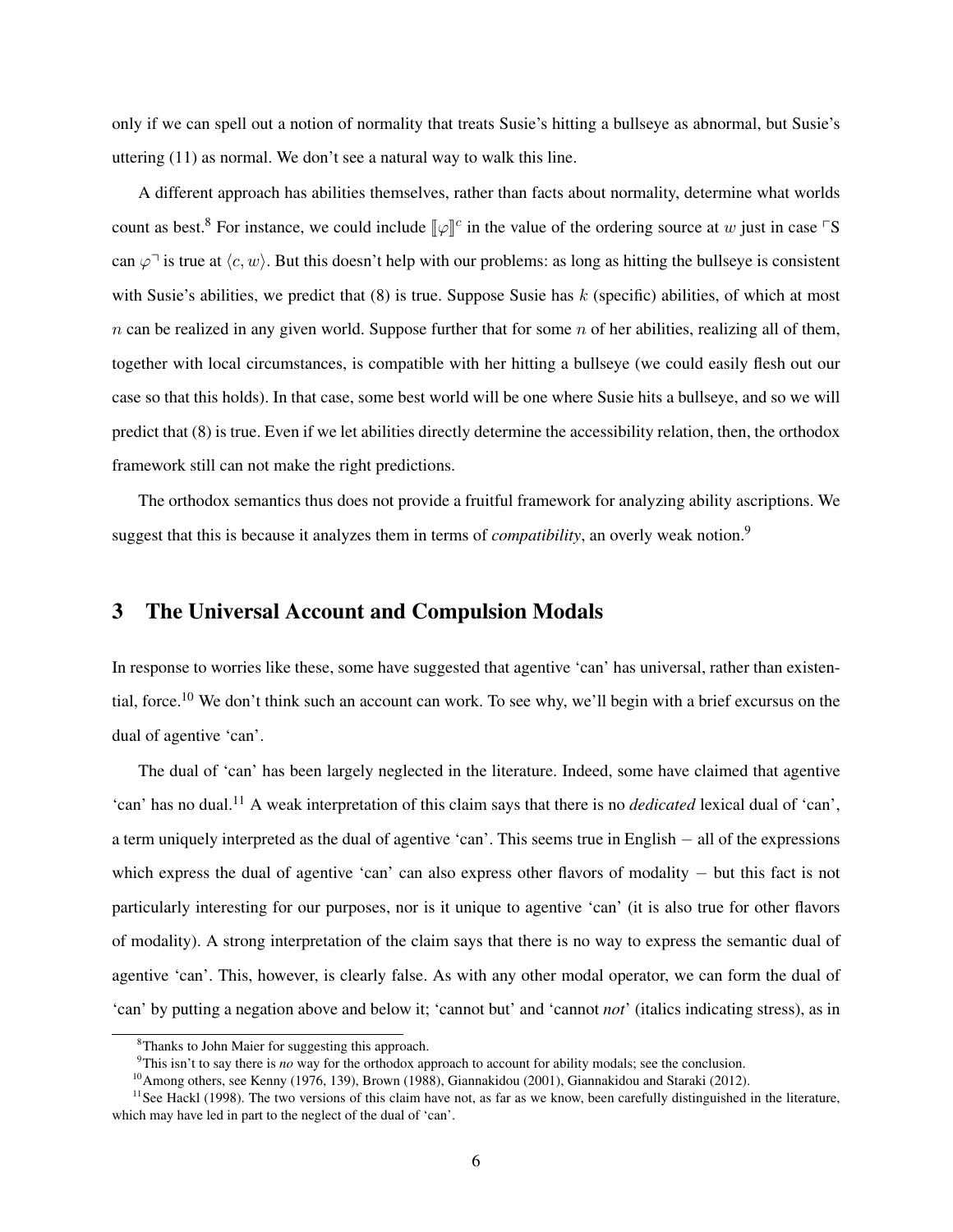<span id="page-6-0"></span>(13) and (14), realize this semantic pattern, and so are both duals of 'can':<sup>[12](#page-0-3)</sup>

(13) Ginger cannot but eat another cookie right now.

(14) Ginger cannot *not* eat another cookie right now.

'Must' and 'have to' can also have the meaning of the dual of 'can', as in (15) and (16), which seem to be equivalent to a paraphrase with 'cannot but':

(15) I have to sneeze. [\(Kratzer, 1977\)](#page-37-3)

(16) I must climb K2 this summer.

We believe that data like these have been neglected in part because of an infelicity of nomenclature. 'Cannot but' is not an *ability* modal. [\(13\)](#page-6-0) does not say that Ginger is *able* to do something, but that she is *compelled* to do something. We thus propose to call modals with the meaning of 'cannot but' *compulsion modals*. This difference in meaning, however, doesn't show that 'cannot but' is not the dual of 'can'; rather, it illustrates the point that duals do not have the same meaning as each other. Compare deontic 'may', a *permission* modal. Its dual, deontic 'must', expresses *obligation*. 'May' and 'must' have different meanings, but the same subject matter: together, they constitute a larger unified class, the class of deontic modals. Likewise, agentive 'can' and its dual have different meanings but the same subject matter: they too belong to a larger unified class, which we call *agentive modals*. [13](#page-0-3) Carefully delimiting this class is important for the study of natural language and of traditional philosophical problems. For instance, we suspect that the strong necessity modals that appear in anankastic conditionals are best analyzed as compulsion modals; likewise for the modals adverted to in philosophical discussions of freedom and practical necessity.[14](#page-0-3)

Once we have the dual of 'can' clearly in view, we can quickly dispense with the universal analysis of 'can'. On that analysis, 'cannot but' will have existential force. This can't be squared with the intuition that 'cannot but' expresses compulsion: we do not see how we could make sense of this intuition if 'cannot but' had existential force.<sup>[15](#page-0-3)</sup> The universal analysis might seem tenable when we only consider intuitions about

 $12$ Thanks to Stephen Yablo for pointing out the first of these.

<sup>&</sup>lt;sup>13</sup>See, among others, [Belnap](#page-36-2) [\(1991\)](#page-36-2), [Maier](#page-37-14) [\(2015b\)](#page-37-14) for related but distinct usages.

 $14$ On the former, see, for example, [von Fintel and Iatridou](#page-37-15) [\(2005\)](#page-37-15); on the latter, see [Aristotle](#page-36-3) [\(2002\)](#page-36-3), [Frankfurt](#page-37-16) [\(1969\)](#page-37-16), [Williams](#page-38-1) [\(1982\)](#page-38-1), [Setiya](#page-37-17) [\(2007\)](#page-37-17).

<sup>&</sup>lt;sup>15</sup>[Brown](#page-36-1) [\(1988\)](#page-36-1) takes this prediction on board, claiming, implausibly, that the dual of 'can' is 'might'. Brown's approach is formally similar to the conditional analysis, except that it does not make Stalnaker's uniqueness assumption. The present points tell against an approach like that, but a more sophisticated version is worth exploring, such as one that adopts a homogeneity constraint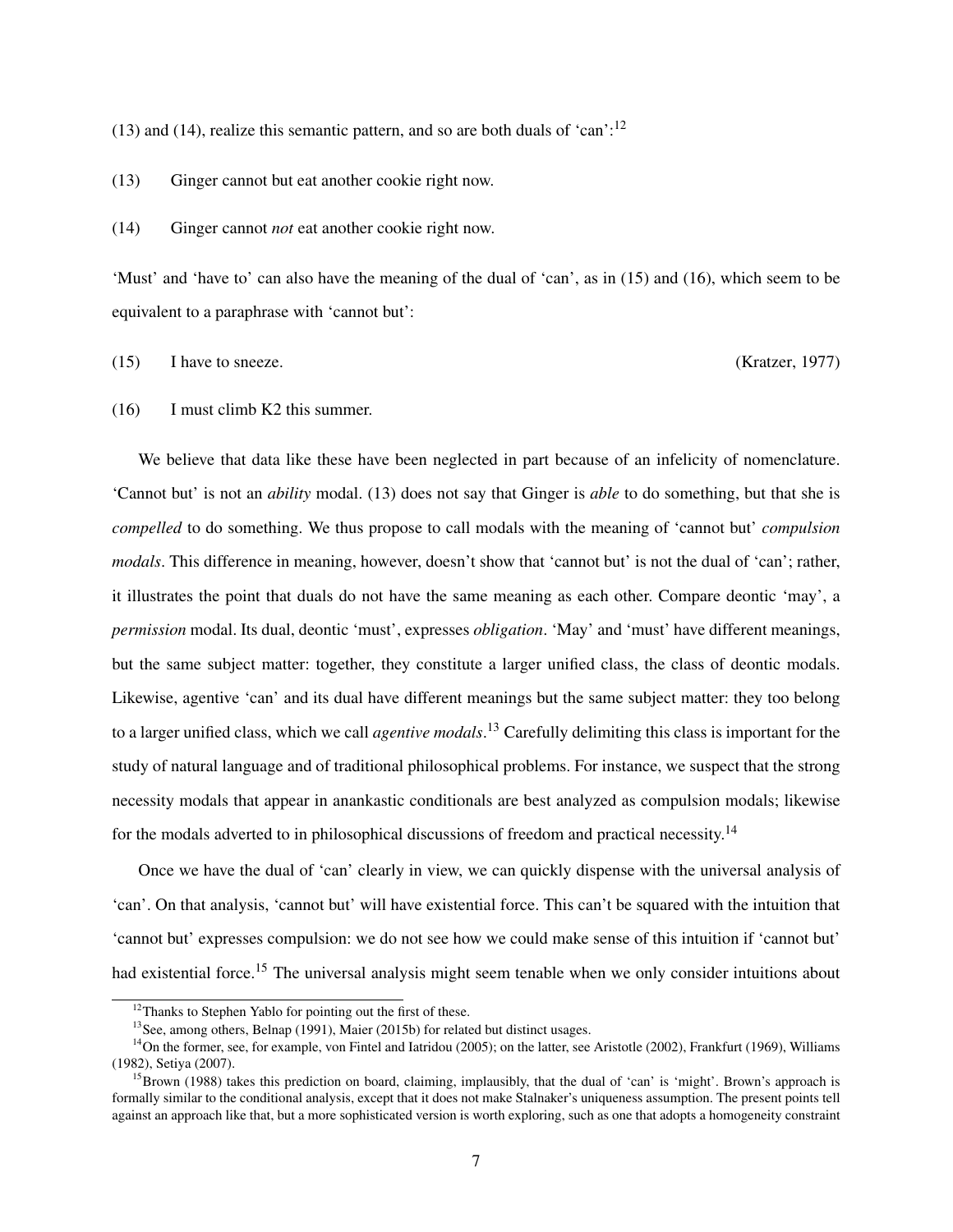unembedded ability ascriptions, but not when we turn our attention to ability ascriptions embedded under negation.

## 4 The Conditional Analysis

A more promising approach than either the orthodox or universal approach treats  $\ulcorner$  S can  $\varphi \urcorner$  as meaning, roughly,  $\ulcorner$ S would  $\varphi$  if S tried to  $\varphi$ <sup> $\urcorner$ [16](#page-0-3)</sup> We argue that this approach avoids the problems raised for the orthodox analysis, but faces a variety of problems of its own.

The conditional analysis borrows the selection function from [Stalnaker](#page-37-18) [\(1968\)](#page-37-18)'s theory of conditionals: a contextually supplied function  $f_c(\psi, w)$  from a proposition  $\psi$  and world w to the "closest" world where  $\psi$  is true. We'll use italics to indicate the proposition which  $f_c$  takes as an argument. Let  $\varphi$  range over strings denoting *actions*, like 'going swimming at 2 pm'. We will model actions as properties − functions from individuals to propositions – and assume they are specific and indexed to a time, rather than generic actions. Let  $[\![\varphi(S)]\!]^c$  be the proposition that S does  $[\![\varphi]\!]^c$ . Then:

#### (17) Conditional Analysis:

 $\llbracket \mathbf{S} \text{ can } \varphi \rrbracket^{c,w} = 1 \text{ iff } \llbracket \varphi(S) \rrbracket^{c,f_c(S \text{ tries to } \varphi,w)} = 1.$ 

On this approach,  $\ulcorner$ S can  $\varphi \urcorner$  is true just in case S does  $[\varphi]$ <sup>c</sup> in the closest world where S tries to do  $[\varphi]$ <sup>c</sup>; informally, just in case S would do  $[\![\varphi]\!]^c$  if she tried to.<sup>[17](#page-0-3),[18](#page-0-3)</sup>

The conditional analysis (henceforth 'CA') does better than the orthodox existential account. Recall Susie and the bullseye. Consider the conditional (18):

<span id="page-7-0"></span>(18) If Susie tried to hit the bullseye now, she would.

Intuitively, (18) is not clearly true. That said, it does not strike us as clearly false either. We will follow

like that of [von Fintel](#page-37-19) [\(1997\)](#page-37-19).

<sup>&</sup>lt;sup>16</sup>This is an old philosophical idea, traceable to [Hume](#page-37-20) [\(1748\)](#page-37-20), taken up by [Moore](#page-37-21) [\(1912\)](#page-37-21) among others; for formulations in a model-theoretic framework, see especially [Lehrer](#page-37-22) [\(1976\)](#page-37-22), [Cross](#page-37-23) [\(1986\)](#page-37-23), and [Thomason](#page-37-24) [\(2005\)](#page-37-24).

<sup>&</sup>lt;sup>17</sup>This last paraphrase depends on adopting [Stalnaker](#page-37-18) [\(1968\)](#page-37-18)'s theory of the conditional. For those who do not adopt it, this paraphrase (and similar ones below) should be taken with a grain of salt.

<sup>&</sup>lt;sup>18</sup>*Trying* plays a key role in both the conditional analysis and our own analysis. We will not give a semantics for 'try' here (on which see, for example, [Sharvit](#page-37-25) [\(2003\)](#page-37-25) and citations therein). Because both the conditional analysis and our account analyze ability ascriptions in terms of trying and conditional reasoning, they make certain predictions about the relative rate of acquisition of certain concepts. For instance, these accounts predict that subjects will not be able to reason about abilities until they can reason about trying. This hypothesis is, as far as we know, compatible with the present state of empirical research, which suggests that children acquire the concept of trying, or purposive action in general, at a very early age; see, among others, [Woodward](#page-38-2) [\(1998\)](#page-38-2). Thanks to John Maier and Jonathan Phillips for discussion.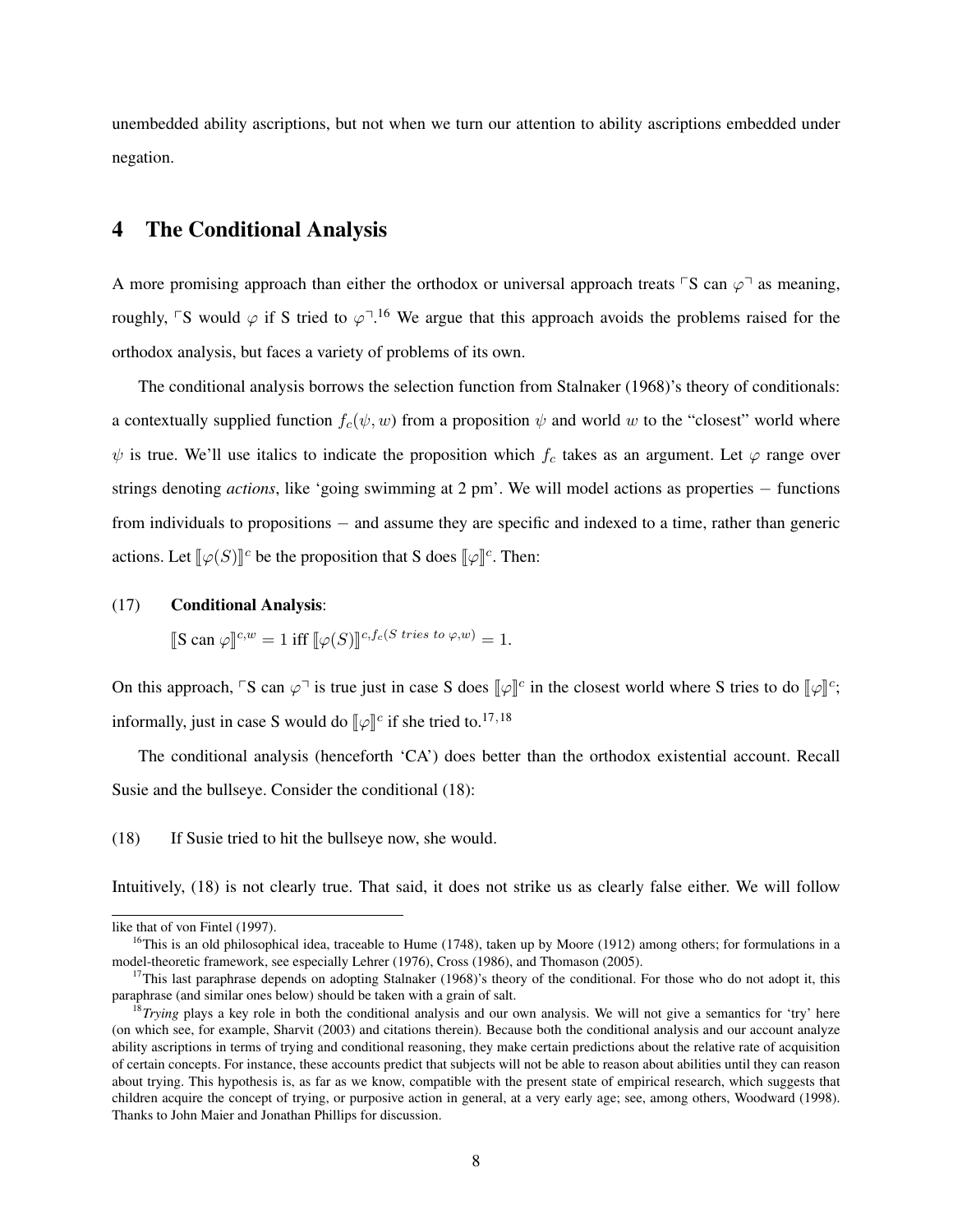[Stalnaker](#page-37-8) [\(1981\)](#page-37-8) in saying that the actual state of affairs, together with semantic facts, does not suffice to decide whether a conditional like this is true or false: a conditional like [\(18\)](#page-7-0) is neither determinately true nor determinately false, but rather *indeterminate*. [19](#page-0-3) Crucially, the CA predicts that (19) shares the truth value of [\(18\).](#page-7-0)

<span id="page-8-0"></span>(19) Susie can hit the bullseye now.

If [\(18\)](#page-7-0) is not determinately true or determinately false, the CA predicts that (19) is not, either. This explains why we are reluctant to accept (19), as well as its negation in (20):

(20) Susie can't hit the bullseye now.

The CA also rightly predicts that [\(12\)](#page-4-1) *is* clearly true, since (22) is clearly true.

[\(12\)](#page-4-1) Susie can now utter 'The world is everything that is the case'.

(21) If Susie now tried to utter 'The world is everything that is the case', she would.

Unlike the orthodox account, the CA is thus able to distinguish examples like [\(19\)](#page-8-0) from examples like [\(12\).](#page-4-1) It does this by capturing the fact that ability requires something more than compatibility: an ability is a kind of hypothetical necessity, a guarantee (or something close to it) that you will get something done if you try.

Despite its promise, however, the CA has a number of serious problems, which we turn to now.

## 4.1 Compulsion Modals

First, the CA makes the wrong predictions about compulsion modals. On the CA,  $\ulcorner$ S cannot but  $\varphi \urcorner$  will be predicted to mean Mot (If S tries to not  $\varphi$ , she does not  $\varphi$ )<sup> $\Box$ </sup>. On Stalnaker's theory of conditionals, this is equivalent to  $\ulcorner$  If S tries to not  $\varphi$ , she does  $\varphi \urcorner$ . Thus:

## (22) Compulsion Modals (Conditional Analysis):

 $\llbracket$ S cannot but  $\varphi\rrbracket^{c,w} = 1$  iff  $\llbracket \varphi(S) \rrbracket^{c,f_c(S \text{ tries to not } \varphi,w)} = 1.$ 

In words:  $\ulcorner$ S cannot but  $\varphi \urcorner$  is true just in case the closest world where S tries to not  $[\![\varphi]\!]^c$  is one where S does  $[\![\varphi]\!]^c$ ; put differently, just in case if S tries not to  $[\![\varphi]\!]^c$ , S does  $[\![\varphi]\!]^c$ .

But this is too weak. <sup>F</sup>S cannot but  $\varphi$ <sup> $\exists$ </sup> means not only that S does  $[\varphi]$ <sup>c</sup> if she tries not to, but that she

<sup>19</sup>A different approach, equally suitable for our purposes, treats (18) as *probably false* [\(Hawthorne, 2005\)](#page-37-26).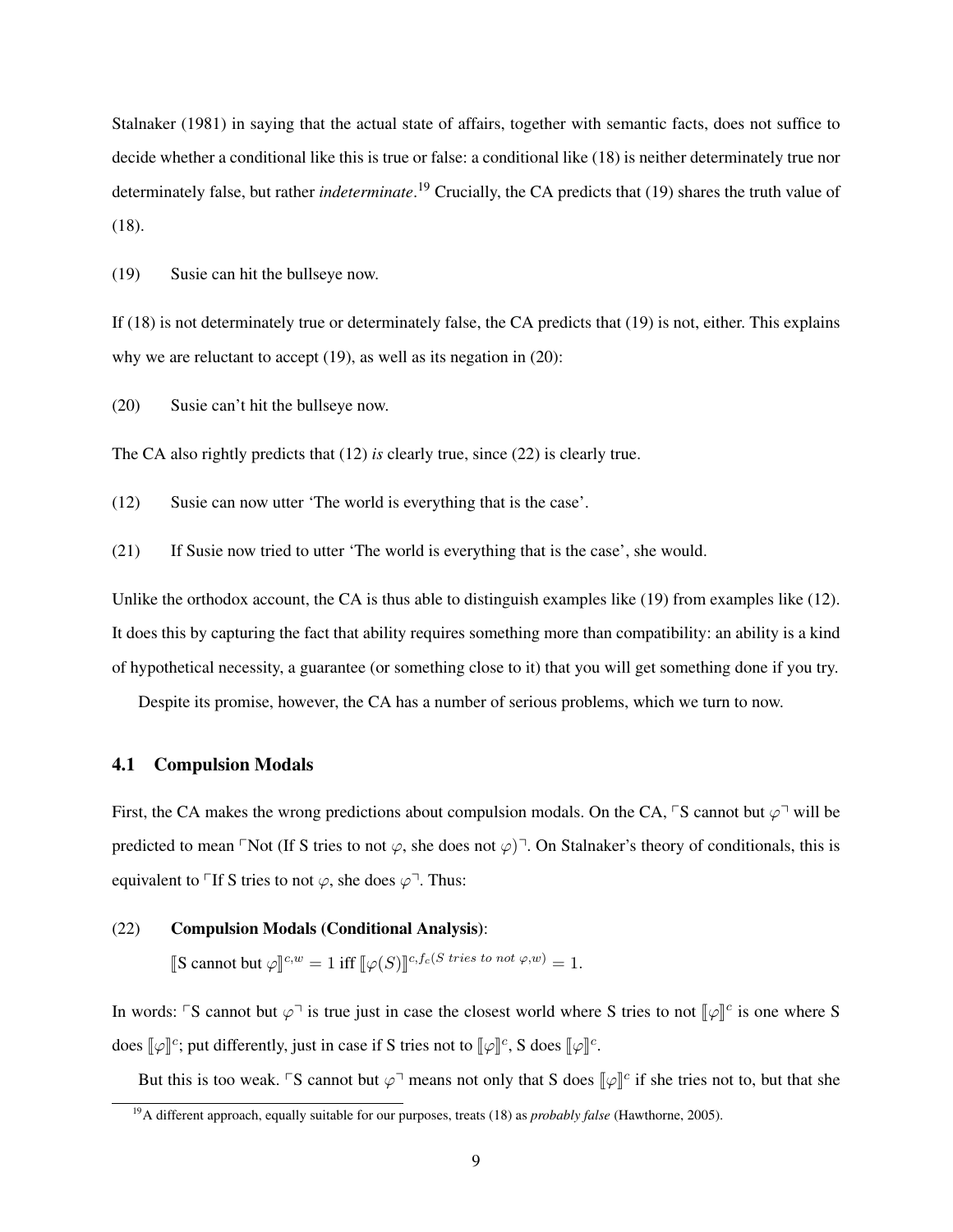does  $[\![\varphi]\!]^c$  *no matter what she tries to do*. If compulsion modals meant only what the CA says they do, then  $\nabla S$  cannot but  $\varphi$ <sup>-</sup> and  $\nabla S$  cannot but *not*  $\varphi$ <sup>-</sup> would be consistent. For example, 'Ginger cannot but eat another cookie' and 'Ginger cannot but *not* eat another cookie' would be consistent. This strikes us as false.

To bring this out, consider the following case.<sup>[20](#page-0-3)</sup> Suppose, unbeknownst to him, the buttons of the elevator in John's building have been incorrectly wired: If John presses the button marked '1' it takes him to the basement, and if he presses the button marked 'B' it takes him to the ground floor (suppose these are the only two buttons). John is in the elevator, and will press one of the two buttons. The CA predicts that [\(23\)](#page-9-0) is true:

<span id="page-9-0"></span>(23) John cannot but go to the first floor.

This is because, if John tries to not go to the first floor, then he will hit 'B', and thus end up on the first floor. For similar reasons, the CA predicts that [\(24\)](#page-9-1) is also true:

<span id="page-9-1"></span>(24) John cannot but go to the basement.

Both these predictions are wrong. [\(23\)](#page-9-0) is false: if John presses button '1', he will get to the basement. [\(24\)](#page-9-1) is also false, for similar reasons. Most strikingly, [\(23\)](#page-9-0) and [\(24\)](#page-9-1) are clearly inconsistent.

## <span id="page-9-3"></span>4.2 Ability Modals

The second problem for the CA is that, in a broad range of cases, intuitions about ability ascriptions come apart from intuitions about the corresponding conditional.

Consider first cases in which  $\overline{S}$  can  $\varphi$ <sup> $\overline{S}$ </sup> is intuitively false, but the corresponding conditional true. Suppose, for example, that John is planning to go to a movie.<sup>[21](#page-0-3)</sup> Ann invites John to dinner, and he replies:

<span id="page-9-2"></span>(25) I'm sorry, I'm not able to go; I'm going to a movie.

There is a prominent true reading of [\(25\)](#page-9-2) – John can't make it to dinner because he's going to a movie. But (26) is clearly true:

(26) If John tried to have dinner with Ann, he would succeed.

The CA says that [\(25\)](#page-9-2) is false if (26) is true, so it cannot predict the true reading of [\(25\).](#page-9-2)

 $20$ Thanks to Robert Stalnaker for suggesting a similar case to us.

 $21$ This case is adapted from [Thomason](#page-37-24) [\(2005\)](#page-37-24).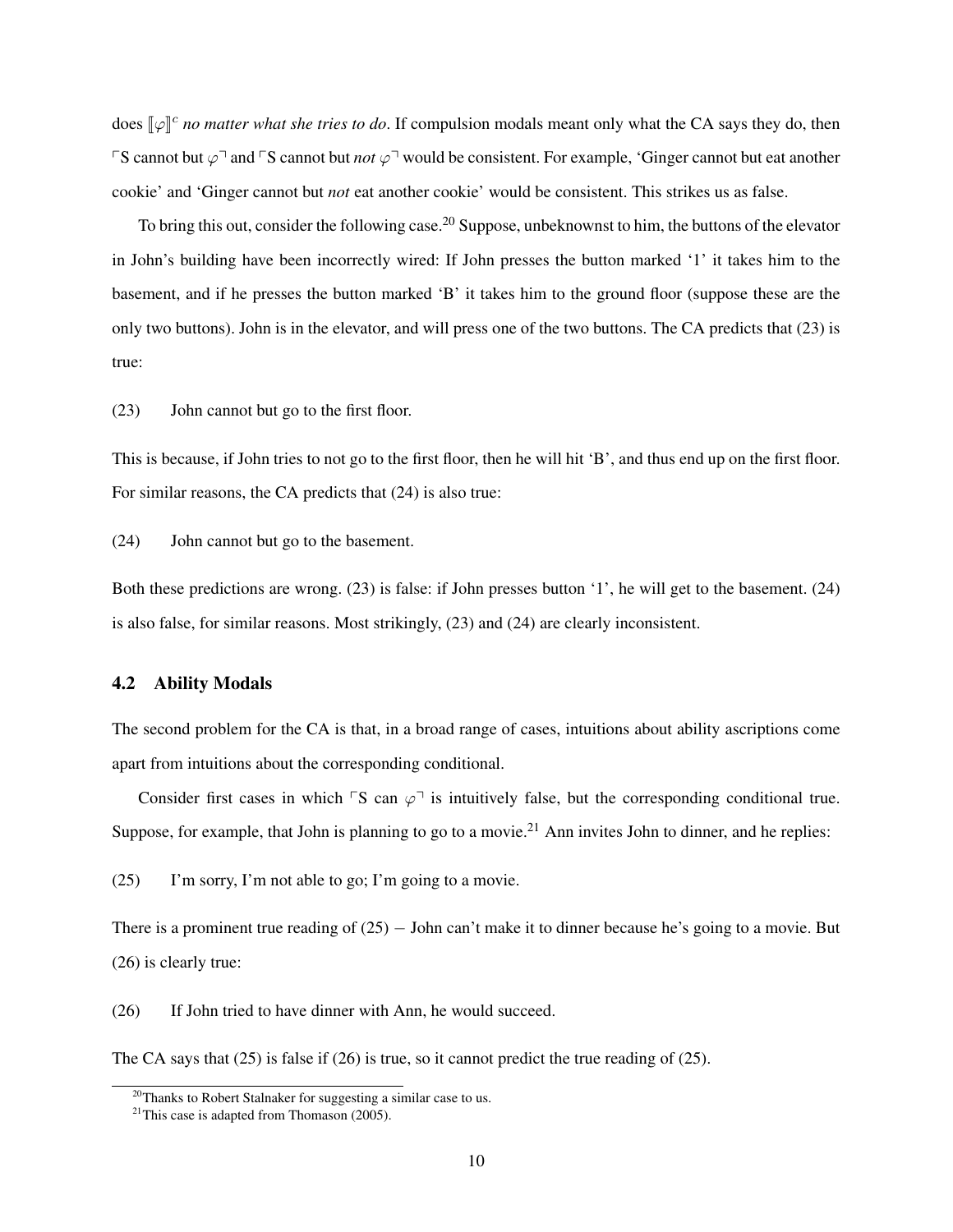Importantly, there are a number of reasons to think that 'able' really is agentive in [\(25\),](#page-9-2) rather than a deontic or bouletic modal. First, 'able' has a default agentive reading: out of the blue, speakers are inclined to hear 'able' as being about the agent's abilities, rather than about circumstantial, epistemic or deontic possibility. Second, we can easily set up the case so that John has no deontic commitment to go to the movie: simply suppose he is going by himself because he just wants to see the movie. Third, the retraction data associated with [\(25\)](#page-9-2) are not what we would expect from a deontic or bouletic modal. When someone makes a deontic or bouletic claim, rejoining with a claim about ability feels like a non-sequitur. But in the present case, pointing out that John really does have an ability to go to dinner feels like a natural and effective response to [\(25\),](#page-9-2) as in [\(27\):](#page-10-0)

<span id="page-10-0"></span>(27) Of course you're *able to* meet me − just skip the movie and come to dinner!

Examples like [\(25\)](#page-9-2) are widespread; speakers often use  $\ulcorner$ I can't  $\varphi \urcorner$  or  $\ulcorner$ I'm not able to  $\varphi \urcorner$  to communicate that they have a commitment which conflicts with doing  $[\![\varphi]\!]^c$ . A semantics for 'can' must capture this fact. The CA does not.

A similar case, where the relevant conditional seems true and the corresponding ability ascription false, comes from [Lehrer](#page-37-27) [\(1968\)](#page-37-27).<sup>[22](#page-0-3)</sup> Suppose that Larry is offered a bowl of red candy. He has a pathological phobia of red candy; nothing could induce him to take such a candy. (28) seems false.

(28) Larry is able to take a candy.

But, one might think, if he tried to take the candy, he'd succeed − the closest world where he tries to take the candy is one where he does not have the phobia in question. If that's right, the CA wrongly predicts that (28) is true. (We are not completely convinced that (29) is actually true in this situation.

(29) If Larry tried to take the candy, he would.

After all, Larry has a phobia! See [Albritton](#page-36-4) [\(1985\)](#page-36-4) for attempts to dismiss cases like this along these lines. But we are happy to grant the judgment that (29) is true. If this is right, it's another problem for the CA which, as we'll show, our account does not have; if not, examples like [\(25\)](#page-9-2) already provide decisive reason to reject the CA.)

The examples we have discussed so far are counterexamples to the CA as a *sufficient* condition for the

<sup>&</sup>lt;sup>22</sup>See also [Chisholm](#page-37-28) [\(1964\)](#page-37-28); a variant has a comatose agent Len. We want to say that 'Len can take a walk' is false; but if Len tried to take a walk, he would be conscious, and so he would in fact take a walk.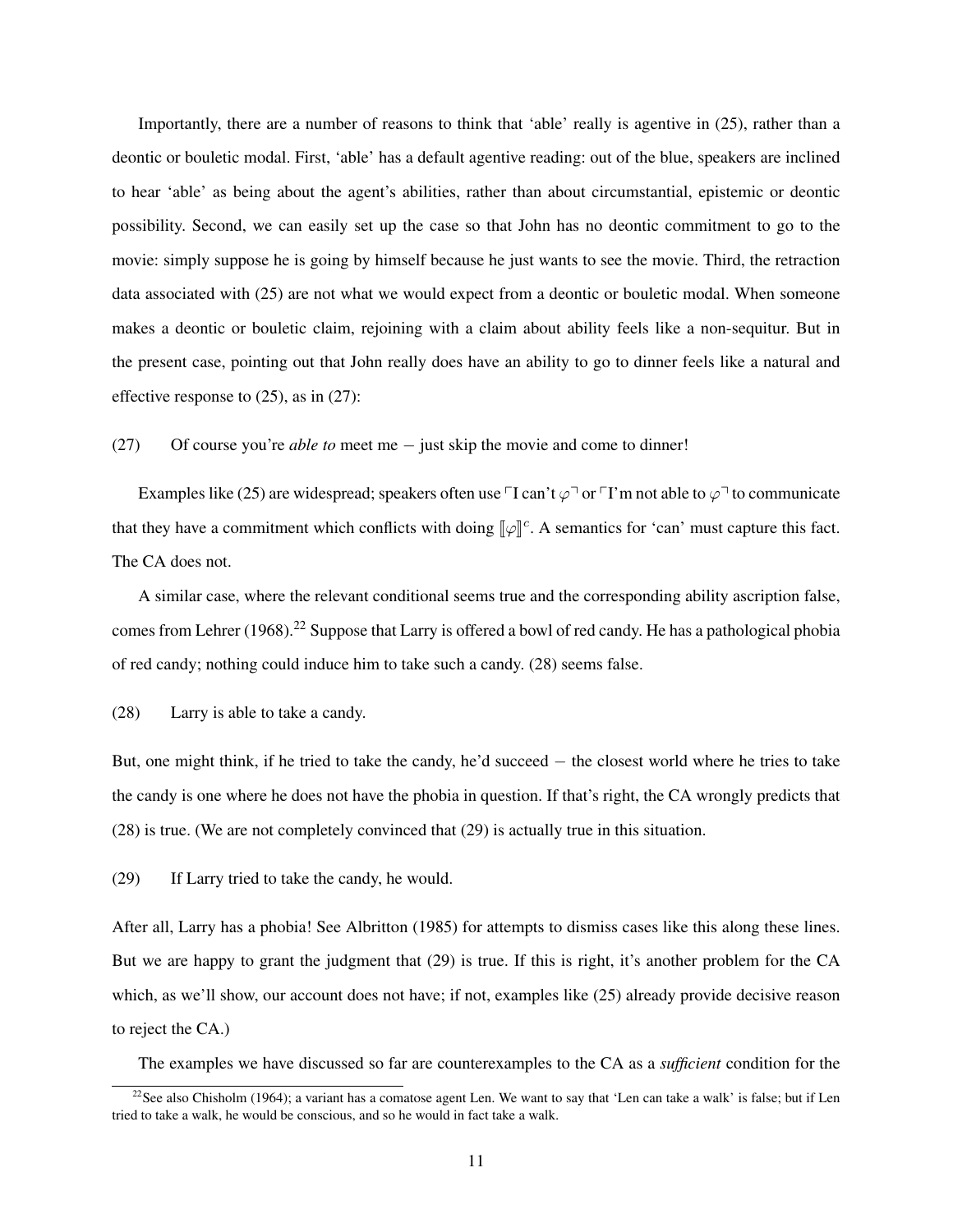truth of an ability ascription. There are also counterexamples to the CA as a *necessary* condition for the truth of ability ascriptions: cases in which  $\nabla$  can  $\varphi$ <sup> $\bar{\phantom{a}}$ </sup> is true but  $\nabla$ S would  $\varphi$  if she tried $\bar{\phantom{a}}$  is false. Consider the following case, adapted from [Austin](#page-36-5) [\(1961\)](#page-36-5). Jones is a skilled golfer with an easy shot onto the green. Matt says:

<span id="page-11-0"></span>(30) Jones is able to make this shot right now.

Matt has said something true. Now suppose Jones takes the shot and misses the green. We may still judge Matt to have said something true; afterwards, we can truly say (31):

<span id="page-11-1"></span>(31) Jones (was able to/had the ability to) make that shot at that time.<sup>[23](#page-0-3)</sup>

Yet given how the selection function is defined, the closest world where Jones tries to make the shot is the actual world, since Jones in fact tried to make the shot, and any world is more similar to itself than to any other world. Since Jones actually misses, the CA wrongly predicts that [\(30\)](#page-11-0) is false. A way to press this point is to point out that sentences like (32) are often felicitous:

(32) Jones is able to make this shot right now, though if he tries, he of course *might* miss.

The CA predicts that the two conjuncts in (32) are not jointly assertable, since  $\Gamma$ If  $\varphi$ , then  $\psi$ <sup> $\Gamma$ </sup> and  $\Gamma$ If  $\varphi$ , then might not  $\varphi$ <sup>-</sup> are not jointly assertable on any plausible theory of the conditional.

A final kind of case that poses problems for the CA is one in which an agent can do something, but only if she does not try to do it, as in  $(33)$ : <sup>[24](#page-0-3)</sup>

<span id="page-11-2"></span>(33) David can breathe normally for the next five minutes.

(33) is true if David is healthy. But if David *tried* to breathe normally, he'd concentrate on his breathing and end up breathing abnormally.

From a technical point of view, all of the cases in this section are easy to respond to: We can simply choose a selection function for ability ascriptions that selects worlds in a way that matches our intuitions.[25](#page-0-3)

<sup>&</sup>lt;sup>23</sup>There is also a false reading of [\(31\),](#page-11-1) brought out when 'was able to' has perfective aspect (see [Bhatt](#page-36-6) [\(1999\)](#page-36-6) and others), but all that matters for our purposes is that there is a true reading, which is clearly brought out in languages that mark aspect morphologically, when 'was able to' has imperfective aspect. Thanks to Nilanjan Das and Raphaël Turcotte for data in Hindi, Bengali, and French.

<sup>&</sup>lt;sup>24</sup>See [Vranas](#page-38-3) [\(2010\)](#page-38-3) for discussion. Again, not everyone accepts these judgments. We find this case compelling, but our rejection of the CA does not depend on these judgments.

 $^{25}$ [Thomason](#page-37-24) [\(2005\)](#page-37-24) suggests a response along these lines.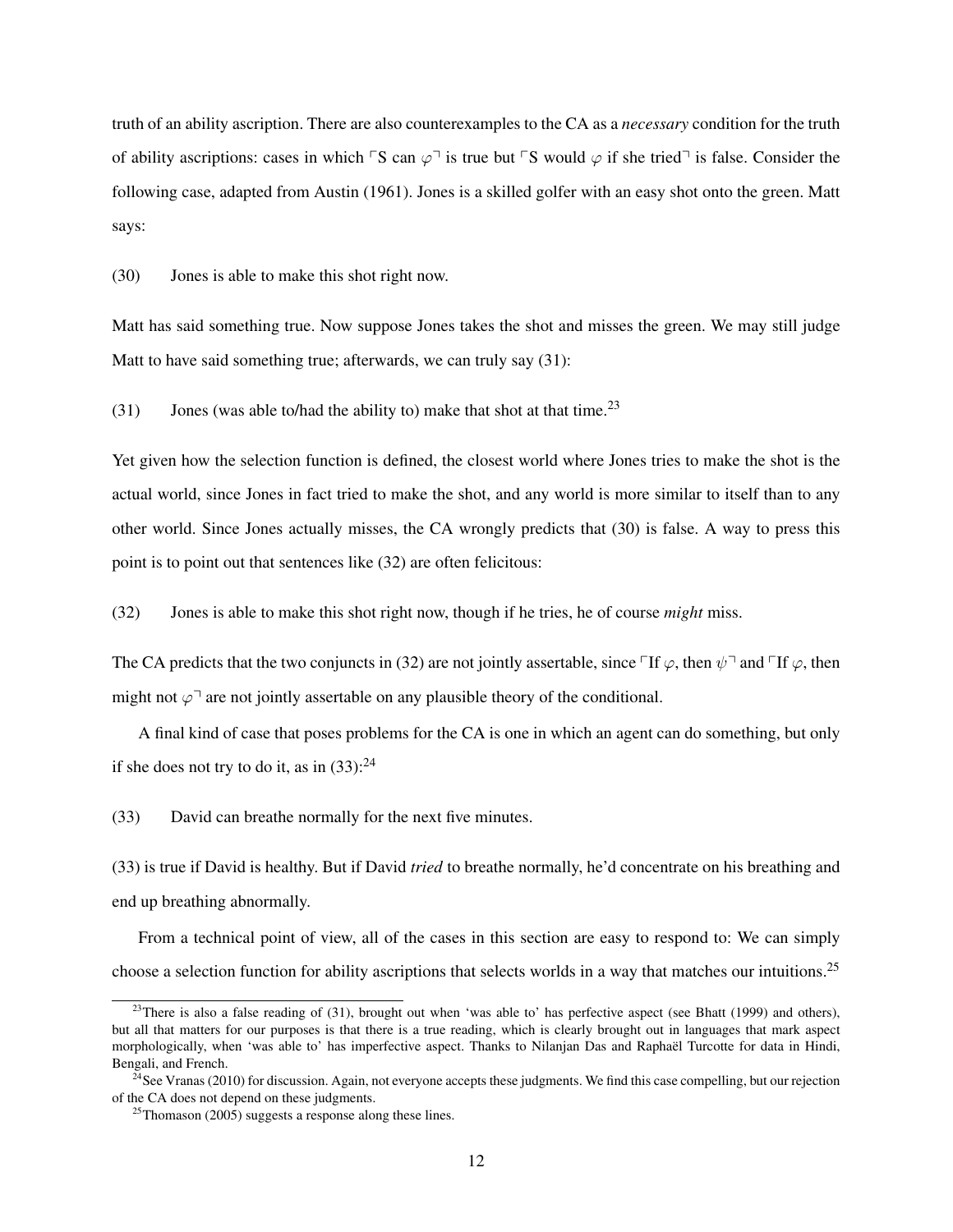The problem with this response is that it uncouples the CA from the analysis of conditionals, and thus from our intuitions about conditionals and similarity in general.<sup>[26](#page-0-3)</sup> Without an intuitive characterization of the altered selection function, the resulting theory is neither predictive nor explanatory.

## 5 The Act Conditional Analysis

Many have thought cases like those discussed in the last subsection refute the CA.<sup>[27](#page-0-3)</sup> We agree. But we think that the CA is on the right track. It rightly captures the *hypothetical* nature of abilities: whether you are able to perform a particular action depends in some way on what happens under relevant alternate circumstances. We give an account of agentive modals that preserves this insight, yet avoids the CA's problems.

Our account incorporates into the meaning of 'can' a layer of quantification over a contextually supplied set of actions. Let  $A_{S,c,w}$  be a set of actions which are − in a sense to be precisified − *practically available* to an agent S in a context c and world w. Where, again,  $f_c$  is Stalnaker's selection function and  $\varphi$  denotes a specific action:

#### (34) Act Conditional Analysis:

$$
[\mathbf{S}\text{ can }\varphi]\!]^{c,w} = 1 \text{ iff } \exists A \in \mathcal{A}_{S,c,w} : [\![\varphi(S)]\!]^{c,f_c(S \text{ tries to } A,w)} = 1.
$$

According to the *act conditional analysis* (henceforth 'ACA'),  $\nabla$  s can  $\varphi$ <sup> $\nabla$ </sup> is true just in case there is some practically available action A such that the closest world where S tries to do A is a world where S does  $[\![\varphi]\!]^c$ ; in other words, just in case there is some practically available action such that if S tries to do it, she does  $[\![\varphi]\!]^c$ . Note that that action does not need to be  $[\![\varphi]\!]^c$ : this is the key difference between our account and the CA.[28](#page-0-3),[29](#page-0-3)

At a first pass, we may assume that in many cases, in an ability ascription with the form  $\ulcorner S$  can  $\varphi \urcorner$ , then  $[\![\varphi]\!]^c \in A_{S,c,w}$ . In those cases the predictions of the ACA come very close to those of the CA. For example, if we make this assumption in evaluating (35), then the action *going for a swim in the pool tonight*

<sup>&</sup>lt;sup>26</sup>For instance, to make sense of cases like [\(30\),](#page-11-0) we would have to say that the actual world is not the most similar world to itself (even if we moved to a Lewisian analysis with multiple most similar worlds, we would have to say that the actual world is not among the most similar worlds to itself).

 $27$ See, among others, [Austin](#page-36-5) [\(1961\)](#page-36-5), [Lehrer](#page-37-27) [\(1968\)](#page-37-27), [van Inwagen](#page-37-29) [\(1983\)](#page-37-29).

 $28$ [Chisholm](#page-37-28) [\(1964\)](#page-37-28) makes a similar suggestion. As far as we know his suggestion hasn't been taken up in the subsequent literature, perhaps because he himself sketches a fairly serious objection to it; the ACA, however, avoids that objection by restricting the set of actions quantified over. See also [Albritton](#page-36-4) [\(1985\)](#page-36-4), [Setiya](#page-37-17) [\(2007\)](#page-37-17), and [Maier](#page-37-14) [\(2015b\)](#page-37-14) for discussions with some connection to the present proposal.

<sup>&</sup>lt;sup>29</sup>We leave open whether we need to encode a non-accidental connection between S and  $[\varphi]^{c}$  in order for <sup>p</sup>S can  $\varphi$ <sup>-1</sup> to come out true. We are inclined to think that the connection is implicated rather than encoded.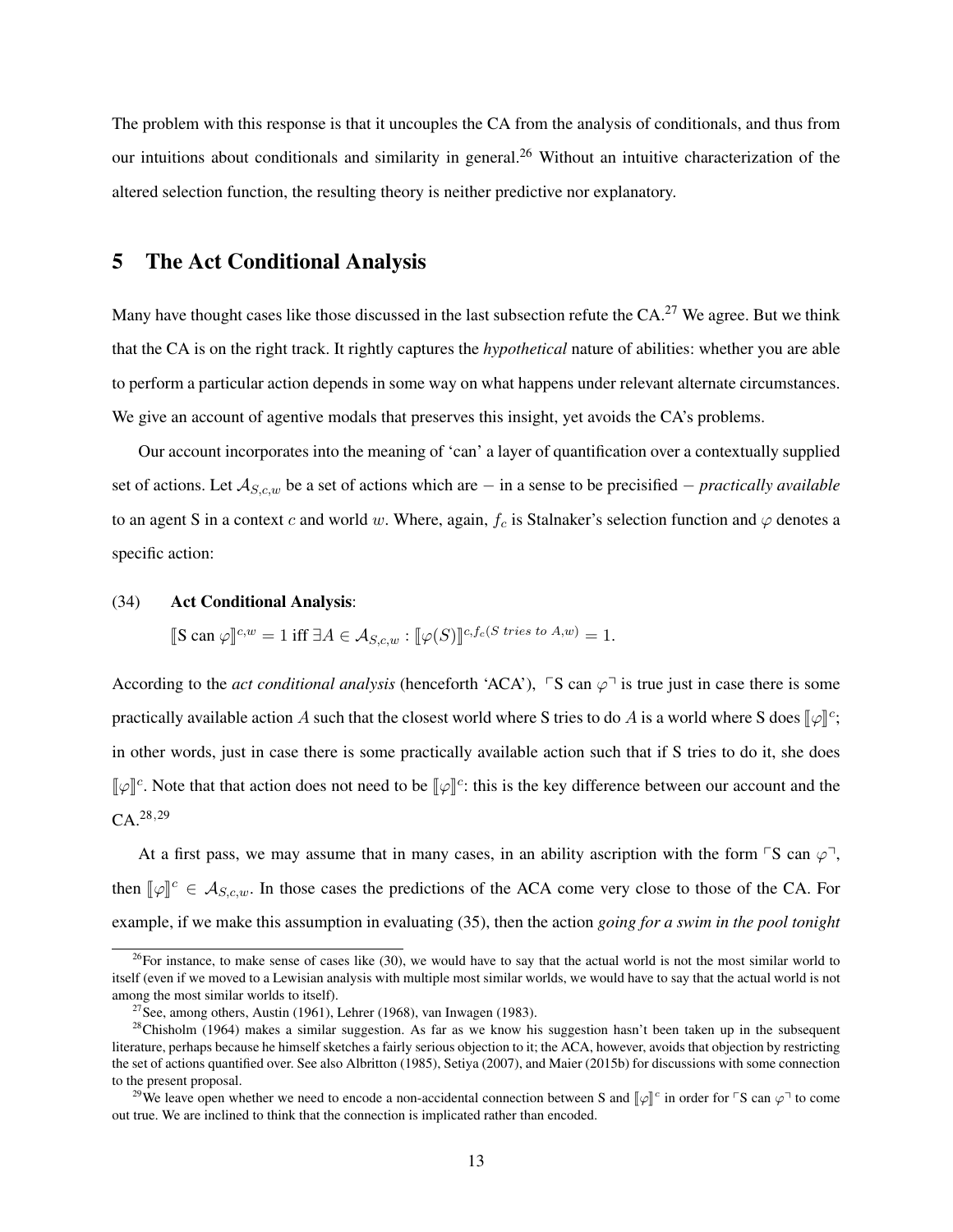is included in  $A_{Louis.c.w.}$ 

(35) Louis can go for a swim in the pool tonight.

In this case, (35) is true if Louis will go swimming tonight should he try to do so.

The similarity of the ACA to the CA allows it to inherit the main virtue of the CA sketched above: it is able to distinguish between cases like [\(19\)](#page-8-0) and [\(12\),](#page-4-1) repeated here:

[\(19\)](#page-8-0) Susie can hit the bullseye now.

[\(12\)](#page-4-1) Susie can now utter 'The world is everything that is the case'.

Assuming for simplicity that  $A_{Susie,c,w}$  includes just the actions *throw a dart towards the bullseye* and *utter 'The world is everything that is the case'*, and their complements, we predict that [\(12\)](#page-4-1) is clearly true, since if Susie tries to utter 'The world is everything that is the case', she succeeds. On the other hand, we predict that [\(19\)](#page-8-0) is not clearly, determinately true, since none of these actions is determinately such that if Susie tries to do it, she succeeds.

As we will now show, in addition to capturing these attractive predictions of the CA (and thus avoiding our objections to the orthodox account), the ACA avoids the problems for the CA raised above.

#### 5.1 Compulsion Modals

First, our approach makes plausible predictions about the meaning of compulsion modals:

#### (36) Compulsion Modals (Act Conditional Analysis):

 $\llbracket S \text{ cannot but } \varphi \rrbracket^{c,w} = 1 \text{ iff } \forall A \in \mathcal{A}_{S,c,w} : \llbracket \varphi(S) \rrbracket^{c,f_c(S \text{ tries to } A,w)} = 1.$ 

Informally: For every action A practically available to S in c, S does  $[\varphi]^{c}$  in the closest world in which S tries to do A. In other words, no matter what S tries to do (among the actions we are treating as practically available in *c*), S ends up doing  $[\varphi]^{c}$ . This looks like a plausible prediction – much more plausible than the CA's prediction that <sup> $\Gamma$ </sup>S cannot but  $\varphi^{\top}$  is true just if S does  $[\varphi]^{c}$  *provided S tries not to*. Consider [\(13\)](#page-6-0) again:

[\(13\)](#page-6-0) Ginger cannot but eat another cookie right now.

Intuitively, [\(13\)](#page-6-0) says that Ginger is *compelled* to eat another cookie: *no matter what she tries to do*, she'll eat another one. This is precisely what we predict. Moreover, the ACA rightly predicts that  $\sqrt{S}$  cannot but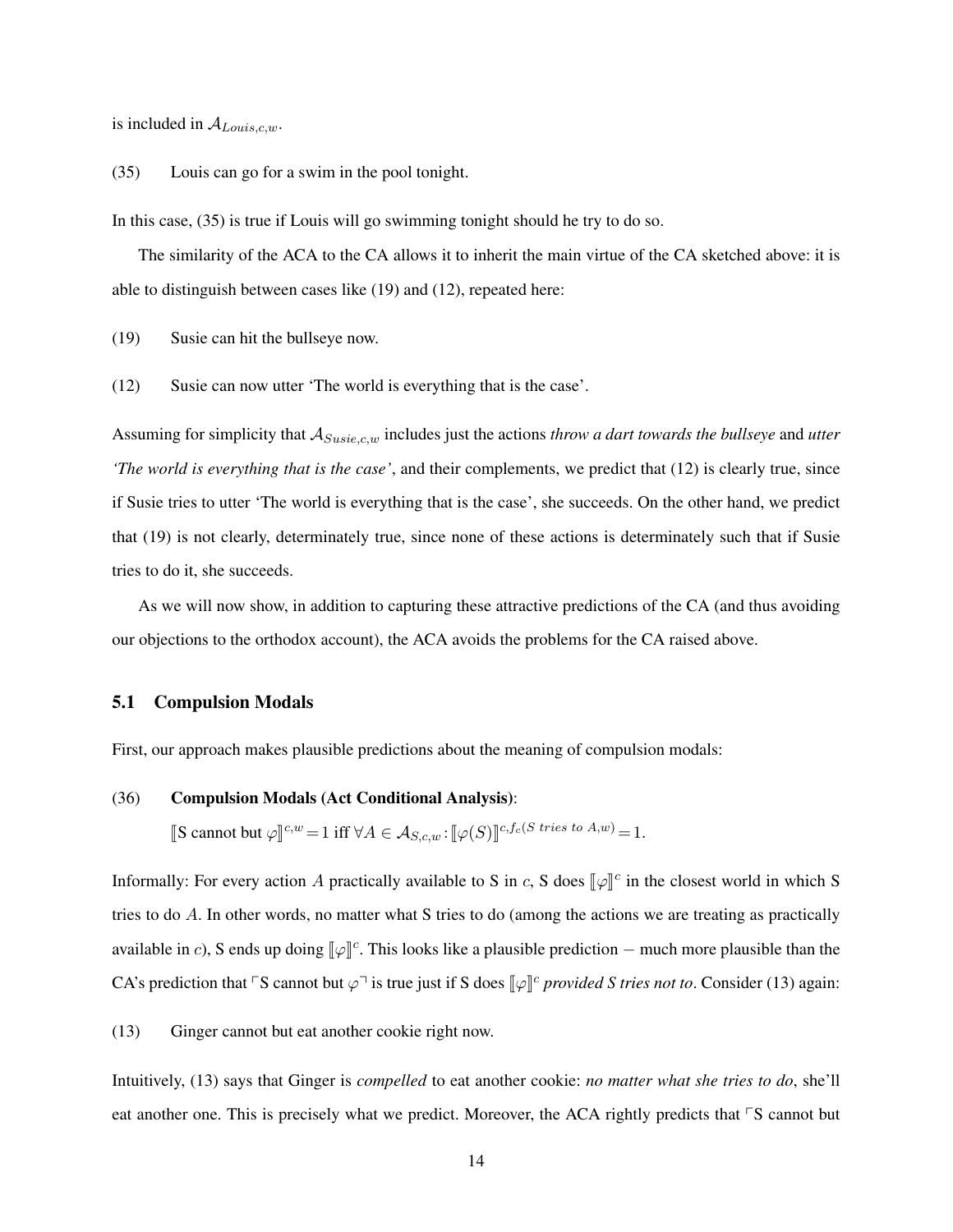$\varphi$ <sup> $\lceil \varphi \rceil$  and  $\lceil S \rceil$  cannot but *not*  $\varphi$ <sup> $\lceil \varphi \rceil$  are inconsistent:<sup>[30](#page-0-3)</sup> if S does  $\lbrack \lbrack \varphi \rbrack$ <sup>c</sup> *no matter what she tries*, then it's not the</sup></sup> case that S does  $[\neg \varphi]^{c}$  no matter what she tries. Thus, for instance, [\(23\)](#page-9-0) and [\(24\),](#page-9-1) repeated here, will be inconsistent:

- [\(23\)](#page-9-0) John cannot but go to the first floor.
- [\(24\)](#page-9-1) John cannot but go to the basement.

Note that the plausibility of our predictions here stems in part from our choice to use the selection function from [Stalnaker](#page-37-18) [\(1968\)](#page-37-18), which selects a single world; had we followed [Lewis](#page-37-30) [\(1973\)](#page-37-30) in adopting a selection function which selects a *set* of worlds instead of a single world, we would make the implausibly weak prediction that  $\ulcorner$ S cannot but  $\varphi \urcorner$  is true just in case, for every practically available action, if S tries to do that action, then she *might* do  $[\varphi]^{c}$ .

### <span id="page-14-0"></span>5.2 Ability Modals

In addition to making plausible predictions about compulsion modals, the ACA also makes plausible predictions about ability modals, avoiding the counterexamples to the CA discussed in Section [4.2.](#page-9-3) Consider first cases in which  $\ulcorner$ S can  $\varphi \urcorner$  is intuitively false, even though it is true that S would  $[\![\varphi]\!]^c$  if S tried. Recall John, who says [\(25\):](#page-9-2)

[\(25\)](#page-9-2) I'm sorry, I'm not able to go [to dinner]; I'm going to a movie.

Unlike the CA, the ACA can predict that [\(25\)](#page-9-2) has a prominent true reading. To be sure, if John *tried* to go to dinner, he'd succeed. But, on our proposal, this does not guarantee that 'John can go to dinner' is true: the action *meeting Ann for dinner* (or something much like it) must also be treated as practically available to John. If this condition is not met, then there is no action in  $A_{John,c,w}$  such that trying to do it guarantees that John meets Ann for dinner. In that case, we predict that 'John can go to dinner' is false, and that [\(25\)](#page-9-2) is true.

We conjecture that *meeting Ann for dinner* is not treated as practically available in this context because John has decided against this action. One way to test the plausibility of this hypothesis is to see whether insisting on the availability of the action *meeting Ann for dinner* can modulate intuitions, since in general, speakers tend to defer to an insistence on a larger domain of quantification. Suppose Ann replies:

<sup>&</sup>lt;sup>30</sup>Provided that  $A_{S,c,w}$  is non-empty, a condition we assume is met in most cases.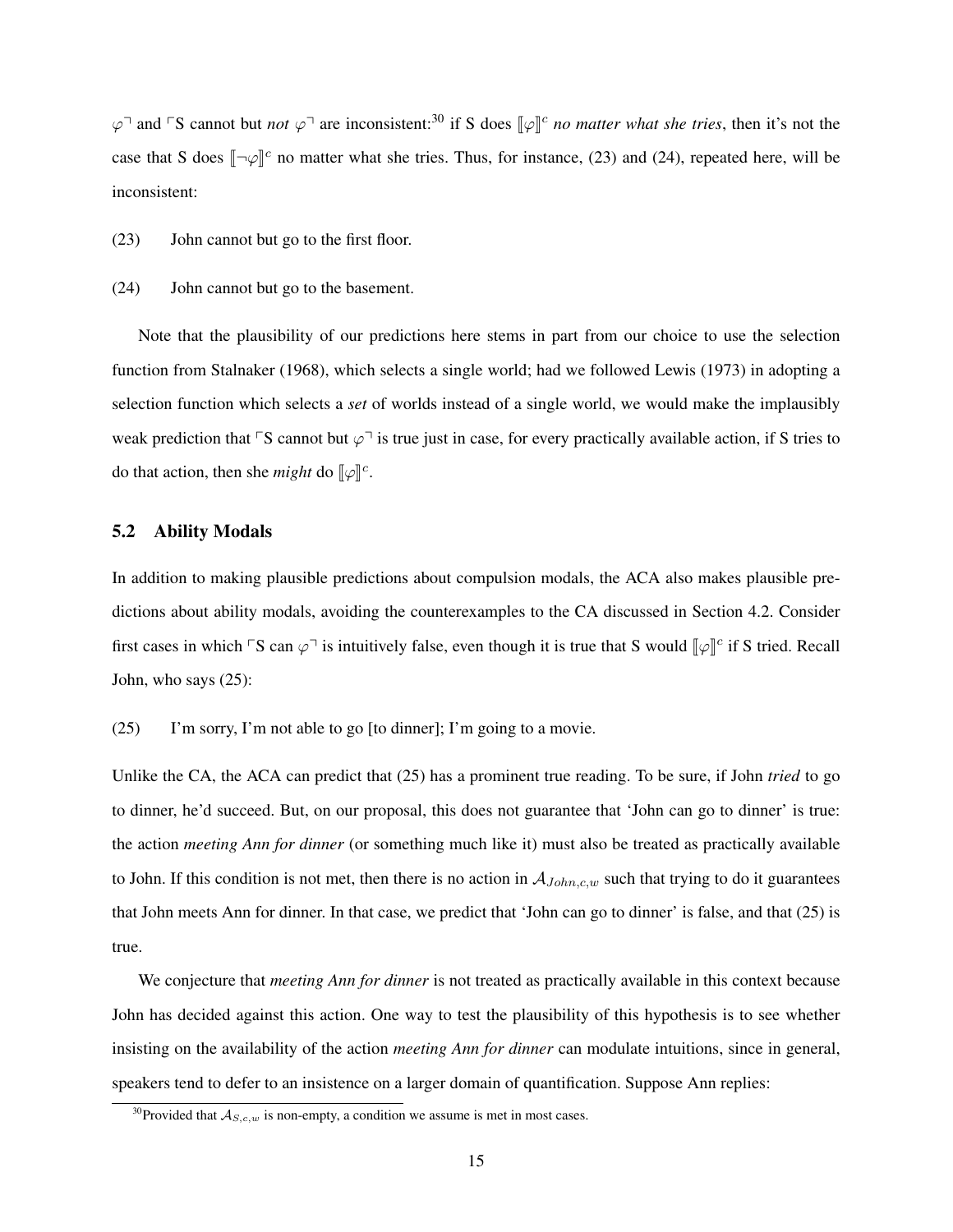[\(27\)](#page-10-0) Of course you're *able to* meet me − just skip the movie and come to dinner!

It seems that Ann has said something true; after hearing [\(27\),](#page-10-0) we are inclined to judge that it is true that John can meet Ann for dinner. By uttering [\(27\),](#page-10-0) Ann ensures that AJohn,c,w include *meeting Ann for dinner*, and so [\(27\)](#page-10-0) comes out true.

In a moment we will discuss, in more disciplined and general terms, what practical availability amounts to. For the present, though, we will show how flexibility in how this parameter is determined lets us respond in a similar way to the other cases discussed in Section [4.2.](#page-9-3)

Recall the case in which Larry is offered a bowl of candy, but his phobia prevents him from taking one. If Larry is so phobic that we cannot even entertain the possibility of his trying to take the candy, then we may well not treat *taking the candy* as practically available for Larry. In that case, we will predict that 'Larry can take the candy' is false, even if 'If Larry tried to take the candy, he would' is true.

We can make similar moves in response to cases where  $\ulcorner S$  can  $\varphi \urcorner$  is true, even though it is false that S would  $\varphi$  if S tried. Recall the golf case. We said that [\(30\)](#page-11-0) has a true reading.

[\(30\)](#page-11-0) Jones is able make this shot right now.

Now suppose Jones aimed to the left of a certain tree; because of a freak gust of wind, the ball was blown off course. Had he tried to aim to the right, he would have made the shot. Let *aiming to the right* be in  $A_{Jones,c,w}$ . Then we predict that (36) is true even though Jones actually misses. This nicely captures intuitions: (37) is a natural way to describe the case.

<span id="page-15-0"></span>(37) Well, he *was* able to make the shot; all he had to do was aim to the right.

We often ascribe abilities to agents even when they are not certain to succeed at a given action should they try, and even in cases where they fail when they in fact try. The ACA nicely accounts for these *uncertain abilities*; we discuss cases like this further in Section [6.2.](#page-28-0)

Finally, appeal to  $A_{S,c,w}$  lets the ACA explain why [\(33\)](#page-11-2) and its ilk strike us as true.

[\(33\)](#page-11-2) David can breathe normally for the next five minutes.

There is *something* relevant (we may suppose) such that if David tries to do *that*, he breathes normally (say, *working on a paper*), and thus the ACA predicts that (37) is true.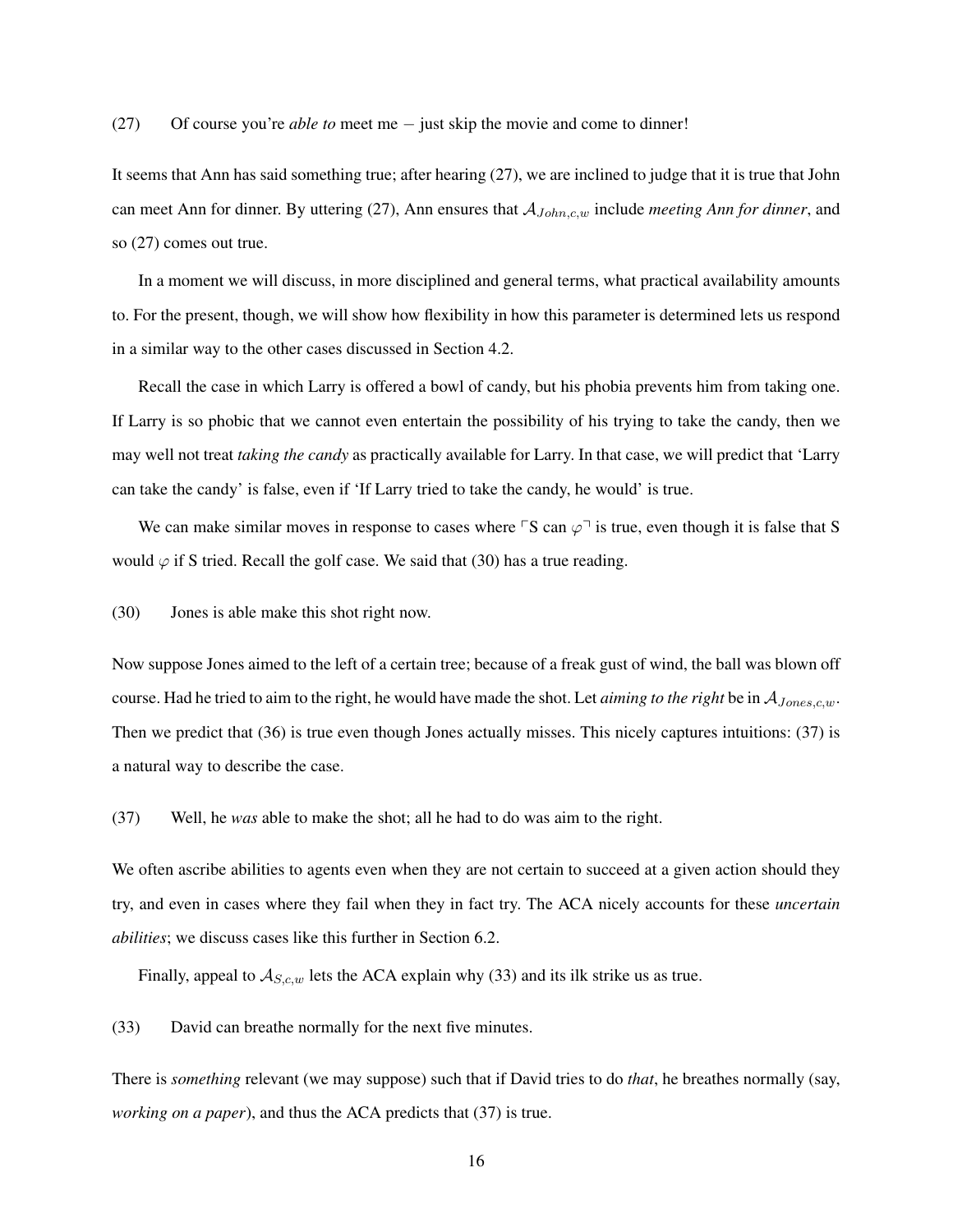## 5.3 Practical Availability

We have shown that, by incorporating quantification over a set of actions, the ACA can avoid our counterexamples to the CA, without uncoupling the analysis of agentive modals from intuitions about conditional facts. But unless we say more about how this set of actions is determined − that is, about what practical availability amounts to − we face a charge of *ad hoc* maneuvering. In this section we give a general characterization of practical availability that regiments the intuitions elicited in the last section. We do not aim to provide a universal characterization of practical availability; we believe it is a genuinely context-dependent notion, and as such may be determined in a variety of different ways in different contexts. But we hope to say enough to give a sense of speakers' default way of thinking about practical availability, and thus to make the predictions of our account more concrete.

Consider the following case, suggested by Timothy Williamson, which will help bring out the constraints we need to place on practical availability. Imagine a grid with one hundred buttons, labelled 1-100. For exactly one of these buttons, if Lizzie pushes it, she wins a prize, but she doesn't know which one it is. She gets one shot at winning the prize. It seems clear that [\(38\)](#page-16-0) has a prominent agentive reading on which it's not (determinately) true; after all, Lizzie doesn't know which button to push in order to win the prize.

<span id="page-16-0"></span>(38) Lizzie is able to win the prize.

This judgment is important to get clearly in mind; one way to bring it out is to imagine Lizzie in a high-stakes situation, say in a rapidly descending plane. One of one hundred buttons on the console turns on autopilot; the others ignite the fuel. The panicked crew-members ask:

(39) Can anyone here turn on autopilot?

Suppose Lizzie replied with (40):

(40) I can!

Then the crew-members would rightly hold her to account if they learned that she doesn't know which button enables autopilot.

On their most prominent readings, then, neither (40) nor [\(38\)](#page-16-0) is determinately true. (We do not hold that they are determinately false either; they may be indeterminate. Further, as we discuss in a moment, there are also true readings of these which can be brought out in certain ways.)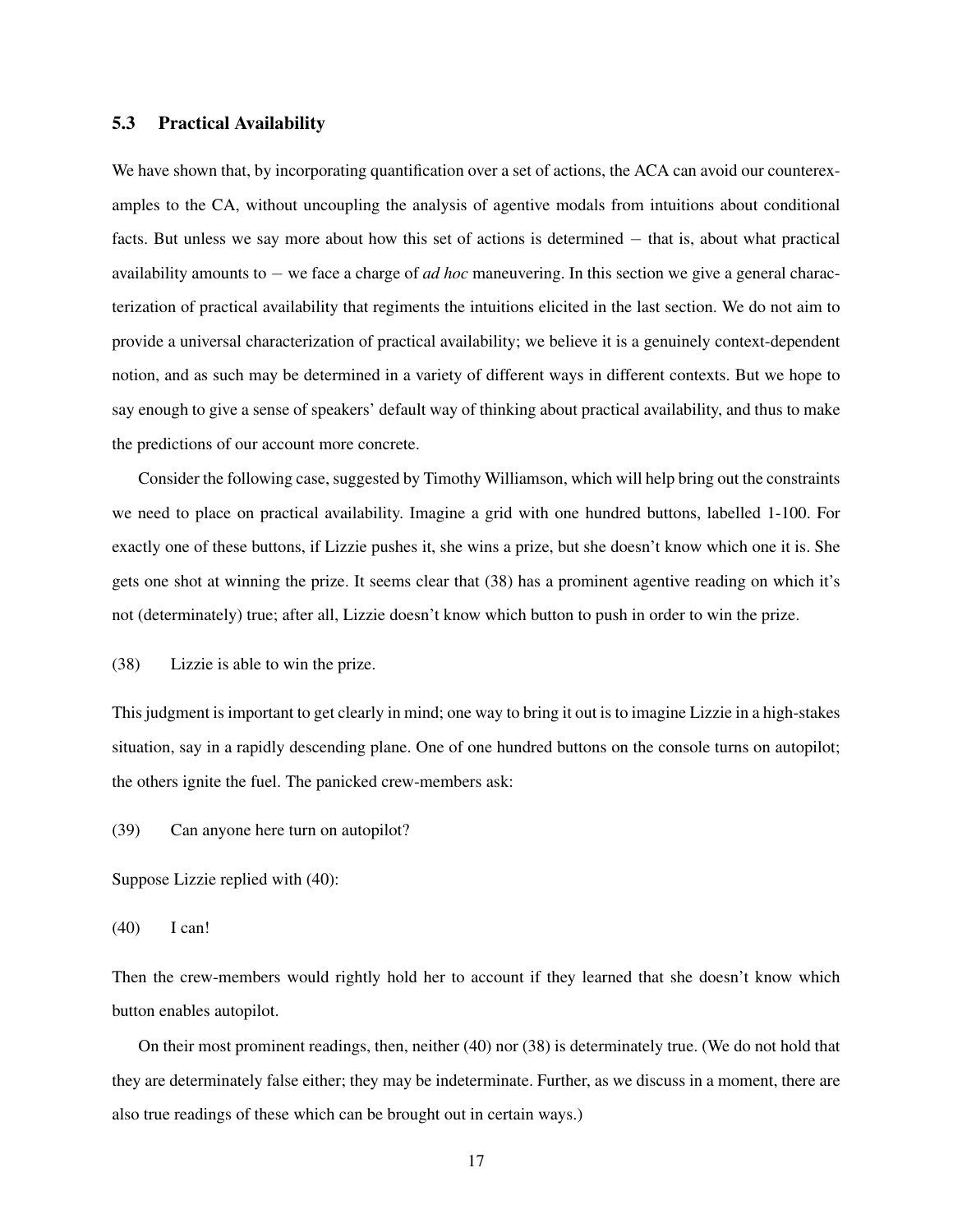Which actions should count as practically available in order for us to predict these judgments? Consider again [\(38\).](#page-16-0) We want to say that ALizzie,c,w contains the actions *winning the prize* and *not winning the prize*. If just those actions are practically available, we predict that [\(38\)](#page-16-0) is not determinately true, since there will be no practically available action which is determinately such that if Lizzie tried to do it, she would win the prize. But ALizzie,c,w should *not* include the more specific actions *pushing button one, pushing button two,* and so on. If  $A_{Lizzie,c,w}$  did contain these more specific actions, then we'd predict that [\(38\)](#page-16-0) is true. Suppose the seventh button is the winning one; it's clearly true of Lizzie that if she *tried* to push the seventh button, she would succeed, and so there would be a practically available action such that if she tries to do it, she wins.

But how do we predict that this is how  $A_{Lizzie,c,w}$  is set? This question looks particularly pressing when we compare our judgments about [\(38\)](#page-16-0) to our judgments about [\(41\).](#page-17-0)

<span id="page-17-0"></span>(41) Lizzie can press the  $k^{th}$  button.

It seems clear that every instance of (41) is true, for  $1 \leq k \leq 100$ . In order for these to be true, however, something like *pressing the*  $k^{th}$  *button* must be treated as practically available, for every k. But then we will predict that [\(38\)](#page-16-0) is true, since there will be some practically available action such that if Lizzie tries to do that, she wins.

We can make the right predictions about both [\(38\)](#page-16-0) and [\(41\)](#page-17-0) by treating  $A_{S,c,w}$  as sensitive to the prejacent of the modal (which is, after all, part of the contextually available information). In particular, we suggest that an action  $\psi$  will typically count as practically available for S in a context c just in case S could reasonably conclude in favor of doing  $\psi$  with respect to the goal of doing the prejacent or its complement.<sup>[31](#page-0-3)</sup> This is not meant as a strict rule; actions might count as practically available even when they are not reasonable in this sense (for instance, after the fact, the action that an agent actually does will almost invariably count as practically available, whether or not it was reasonable). But we believe reasonableness provides a helpful general heuristic for fleshing out the set of practically available actions.

Reasonableness will involve many things. Among them will be a certain kind of epistemic standing. We propose that an action A is reasonable in the relevant sense only if the agent knows that A is a way to bring about the prejacent − or knows that it is a way to bring about its complement − *relative to a certain*

 $31$ We include the complement as a goal in order to make correct predictions about negated ability modals.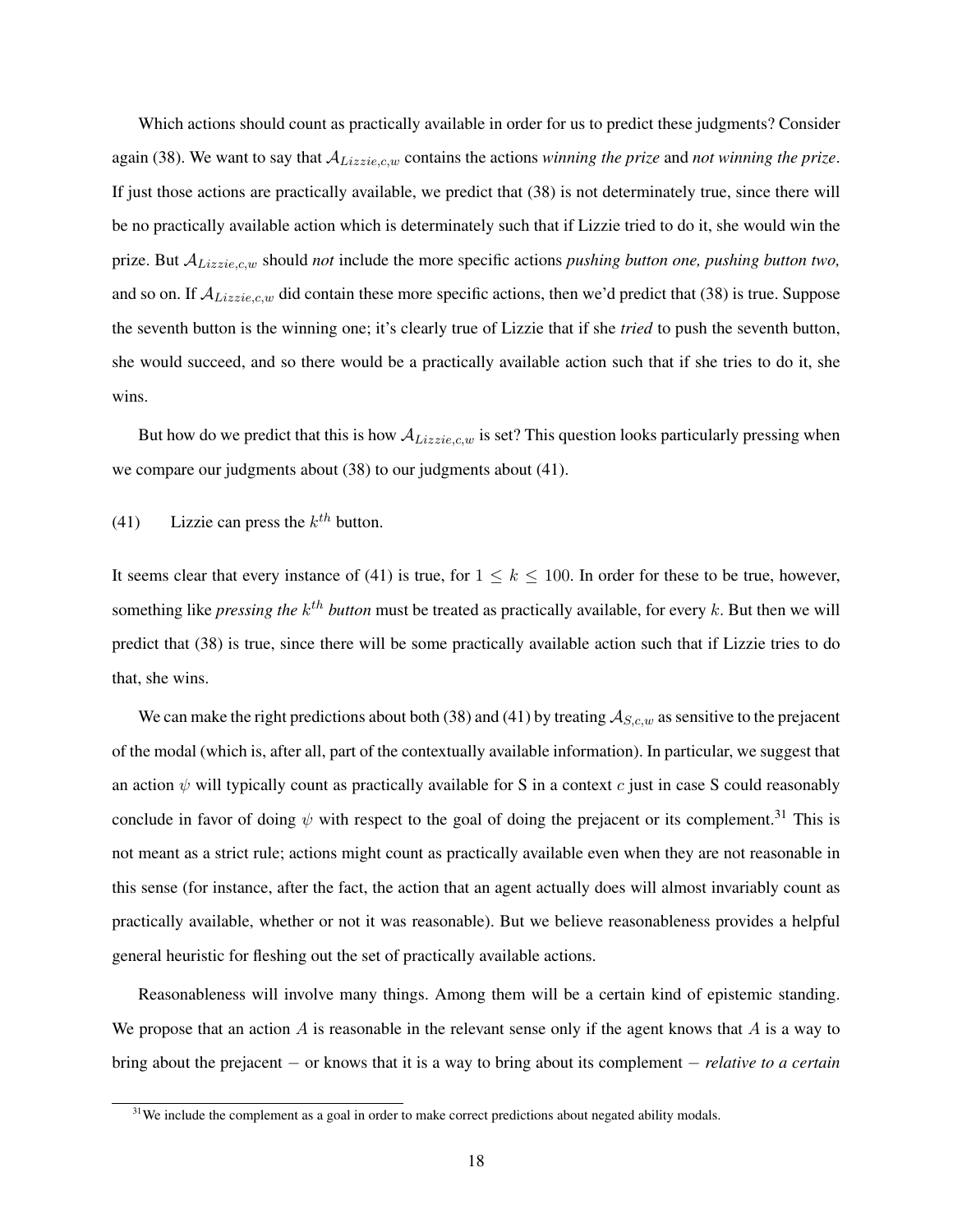*description of her practical situation* (more on this below).<sup>[32](#page-0-3)</sup> In other words, the agent must know that, given that description, if she does A, then she does the prejacent; or that if she does A, she does the prejacent's complement.

Applying this idea to our case: Relative to the goals of *winning the prize*, and *not winning the prize* − the prejacent of [\(38\)](#page-16-0) and its complement − and assuming that we take Lizzie's knowledge of her practical situation to provide the relevant description of her practical situation, the set of practically available actions will just be *winning the prize*, plus any actions that Lizzie knows are ways of not winning the prize. Importantly, an action like *pressing the seventh button* will not be treated as practically available, since Lizzie does not know that this is a way to win the prize (or to not win the prize). By contrast, she of course *does* know that *winning the prize* is a way of winning the prize, so, assuming that this action is otherwise a reasonable thing for Lizzie to conclude in favor of, it will be treated as practically available. It follows that [\(38\)](#page-16-0) will not be determinately true, since no practically available action is determinately such that if Lizzie tries to do it, she wins the prize. By contrast, relative to the action *pushing the* k th *button* (the goal made salient by the prejacent of [\(41\)\)](#page-17-0), *pushing the k<sup>th</sup> button* will itself generally be treated as practically available, since Lizzie will generally know this is a way of pushing the  $k^{th}$  button. So we predict that [\(41\)](#page-17-0) will be true in its context.

Our account thus lets us predict a true reading of [\(41\)](#page-17-0) and an indeterminate reading of [\(38\).](#page-16-0) So far so good. But in addition to an indeterminate reading, [\(38\)](#page-16-0) also seems to have a true reading. This is easiest to bring out if we consider a bystander commenting on the situation; the bystander could say (42):

<span id="page-18-0"></span>(42) Lizzie can win the prize; she just has to push the seventh button.

How can we predict this? We have said that an action counts as practically available only if the agent knows that it is a way of bringing about the prejacent *relative to a given description of her practical situation*. There are different ways of supplying the relevant description. On the *subjective* way of thinking about it we have assumed just now, the description of Lizzie's practical situation is limited to what she *knows* about her actual situation. We think this reading is the default reading; it can be brought out by focusing on what makes sense given an agent's limited information, as in (43):

(43) Lizzie can't put the plane on autopilot − she has no idea which button to press!

 $32$ Perhaps (true) belief would suffice; we do not have strong committments on this point.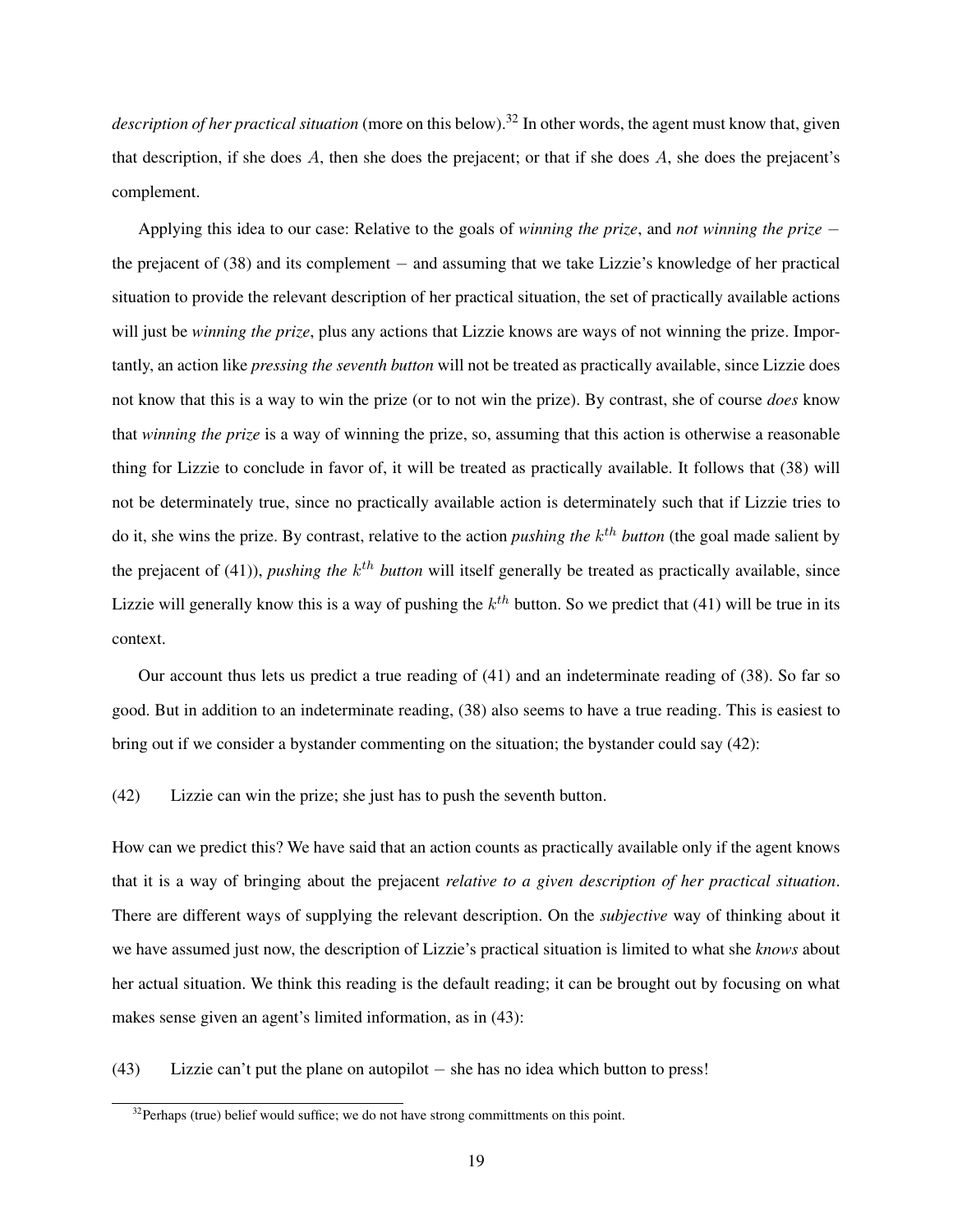But on a more *objective* way of thinking about it, the description of Lizzie's practical situation is just a complete description of all the facts relevant to her *actual* situation. An objective reading is elicited by making salient the actual facts at hand, as in [\(42\).](#page-18-0)

The epistemic constraint on practical availability can thus be read either objectively or subjectively. Somewhat surprisingly, then, as for deontic modals, we can distinguish objective from subjective readings for agentive modals.[33](#page-0-3)

The present characterization of practical availability helps answer a possible worry about our view. Suppose again that the seventh button is the winning button. On our view, 'can' is upward monotone: If  $\varphi$ entails  $\psi$ , then  $\ulcorner$ S can  $\varphi \urcorner$  entails  $\ulcorner$ S can  $\psi \urcorner$ <sup>[34](#page-0-3)</sup> Since *pushing the seventh button* entails *winning the prize* in this context, we predict that (44) entails [\(38\)](#page-16-0) (repeated here). Thus the falsity of [\(38\)](#page-16-0) should entail that (44) is false, too.

<span id="page-19-0"></span>(44) Lizzie can push the seventh button on the grid.

[\(38\)](#page-16-0) Lizzie is able to win the prize.

But [\(44\)](#page-19-0) sounds clearly true in nearly any context. This is a *prima facie* puzzle for any upward monotone account, like ours, and indeed, as an editor for this journal points out, for any account which validates the substitution of equivalent prejacents under agentive modals − since in this case, *pushing the seventh button* is equivalent to *winning the prize*. [35](#page-0-3)

Our characterization of practical availability can resolve this puzzle, however. Though we do predict that [\(44\)](#page-19-0) is sometimes false (whenever [\(38\)](#page-16-0) is), it does not follow that we can ever *hear* a false reading of [\(44\).](#page-19-0) On our account, false instances of [\(44\)](#page-19-0) are *elusive* in the sense of [Lewis](#page-37-31) [\(1996\)](#page-37-31): Any context in which [\(38\)](#page-16-0) is not true is one in which [\(44\)](#page-19-0) is not true, but the moment we *entertain* [\(44\),](#page-19-0) the context changes in a way that makes [\(44\)](#page-19-0) come out true, since by changing the prejacent, we change the set of practically available actions.

 $33$ Our structural approach to the distinction parallels [Cariani et al.](#page-37-32) [\(2013\)](#page-37-32)'s approach to deontic modals. We assume this distinction admits of gradations tracking different ways of specifying a practical situation.

<sup>&</sup>lt;sup>34</sup>This generally matches intuitions, *modulo* "free choice effects" [\(Kamp, 1973\)](#page-37-33) which must be accounted for; more thorough discussion of monotonicity must await future work.

<sup>35</sup>To be precise, what we need to get the problem going is intersubstitutability of *contextual* equivalents, or upward *contextual* entailment. Both differ from upward *logical* entailment, which is all that really follows from our view. But, under the standard assumption that the relevant selection function always selects a world in the context set when there is one which verifies its propositional argument [\(Stalnaker, 1968\)](#page-37-18), then both those principles will indeed follow from our view whenever, for every practically available action, it is compatible with the context that the agent in question tries to do that action − a condition which seems to be met in the present case, and indeed in many cases.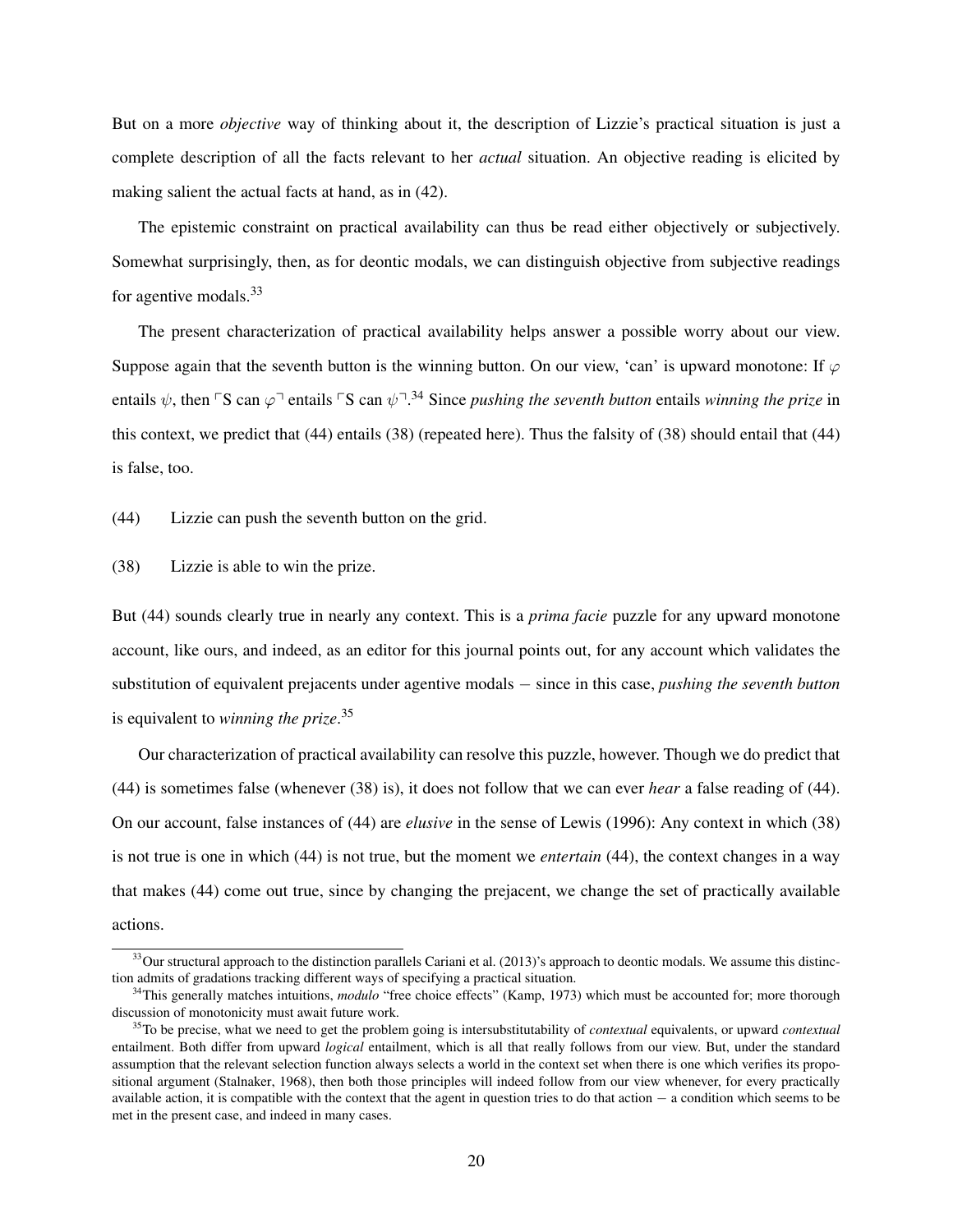A point in favor of this approach is that it looks like we *need* upward monotonicity − or at least the substitutability of contextual equivalents – to explain certain reasoning patterns. Suppose Matt says that Lizzie is unable to win the prize. Out of the blue, we're inclined to agree with him. But now suppose that Sally responds as follows:

(45) Lizzie can push the first button, the second, and so on. But one of these is the winning button. So she *can* push the winning button, and thus she's able to win!

It would be reasonable for Matt to retract his claim after hearing Sally's case. Our account captures this fact, since we predict that Sally's inference in (45) is valid, while also making sense of the difference in intuitions about the truth of [\(38\)](#page-16-0) versus [\(44\).](#page-19-0)

We conclude this section by showing that our characterization of practical availability regiments and explains the assumptions we made in showing how the ACA avoids the counterexamples to the CA. Recall John, who has decided to go to a movie. Is there an action he could reasonably conclude in favor of doing, relative to the pair of goals *going to dinner with Ann, not going to dinner with Ann*, such that if he tries to do it, he goes to dinner with Ann? It is easy to get the intuition that there is not: since he has decided to go to a movie, it would not be rational for him to deliberatively conclude in favor of something inconsistent with that. People should stick with their decisions. On the other hand, one can also get the intuition (with slightly more difficulty) that there *is* a reasonable way for him to go to dinner with Ann. After all, John could simply cancel his movie plans; people should be willing to revisit decisions. Depending how we come down on this, we will treat *going to dinner with Ann* as practically available (in the latter case) or not (in the former), and thus predict both true and false readings of (46).

(46) John can go to dinner with Ann.

We can say similar things about phobic Larry. Taking candy would not be a reasonable course of action for phobic Larry to deliberatively conclude in favor of, for obvious reasons, and thus will not be treated as practically available.

One might worry about circularity in this account of practical availability. Among other things, facts about S's *abilities* might influence what counts as a reasonable course of deliberation; indeed, this seems to the case here. But, like most projects of semantic analysis, our aim is elucidation, not reductive analysis. This discussion also brings out an important fact about our characterization of practical availability, worth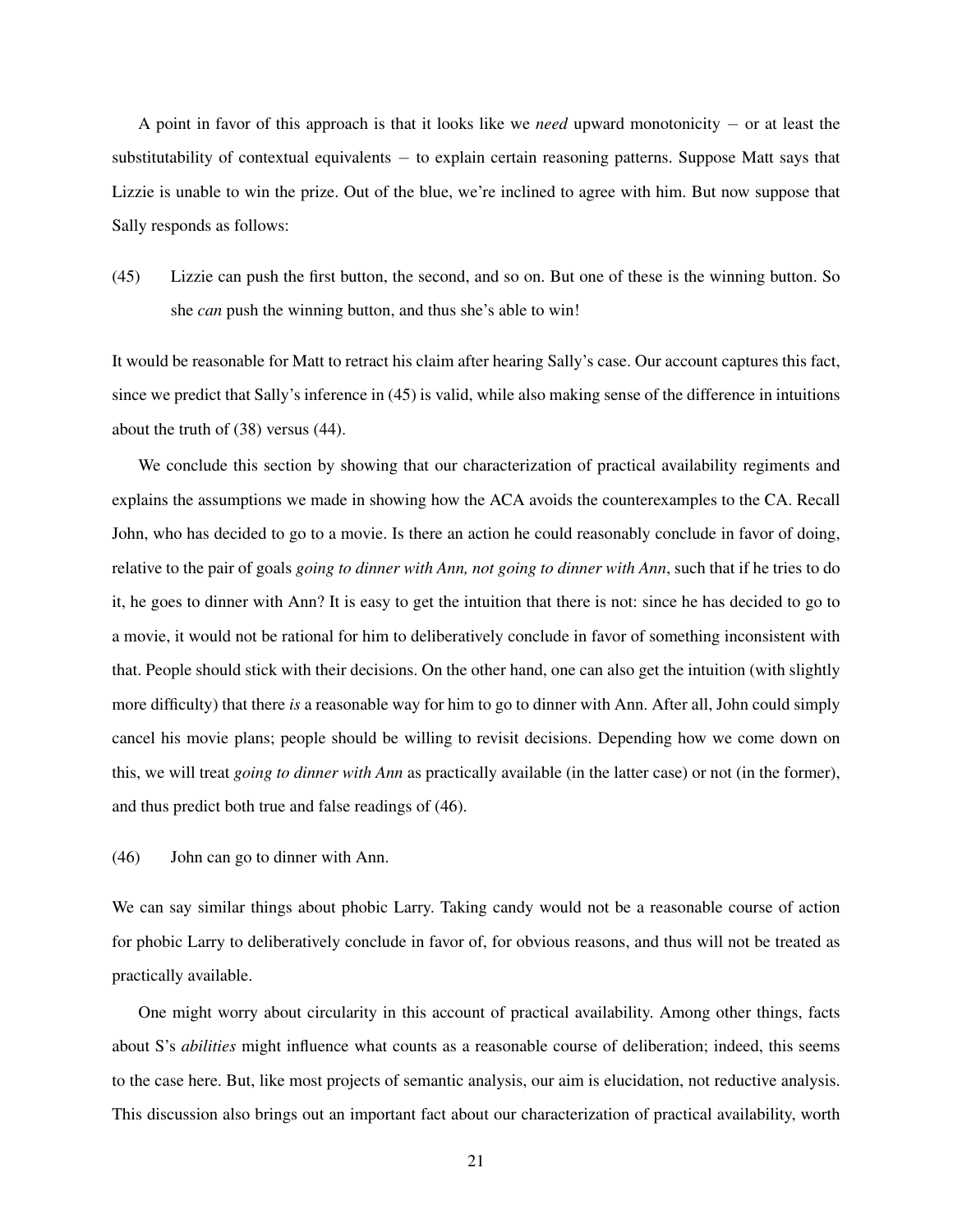emphasizing here: The epistemic constraint we discussed above is only meant to be a *necessary* condition on practical availability, not a sufficient one. In addition to the epistemic constraint, more general considerations about reasonableness will also influence whether an action is treated as practically available.

Let's now turn to Jones the golfer. Suppose that Jones did not know that aiming just to the right of the tree would result in a successful shot, because he did not know that a gust of wind would arise at just the moment he made the swing. Jones did know, however, that, given such a gust of wind, aiming just to the right of the tree would result in a successful shot. So, relative to an *objective* description of his practical situation, *aiming just to the right of the tree* is practically available. Assuming that he would have made the shot had he tried to aim just to the right of the tree, we thus predict a true, objective reading of [\(30\).](#page-11-0)

[\(30\)](#page-11-0) Jones is able to make this shot right now.

This objective reading can, again, be brought out by emphasizing the facts of Jones's situation − facts he might not be aware of  $-$  as in [\(37\),](#page-15-0) repeated here:

[\(37\)](#page-15-0) Well, he *was* able to make the shot; all he had to do was aim to the right.

By contrast, for a less skilled golfer, Milo, the analogue of [\(30\)](#page-11-0) will not be true, even on an objective reading. For even if Milo knew all of the relevant facts about his practical situation, it is likely that, if Milo tried to aim to the right, he would *still* not make the shot. Thus the truth of [\(30\)](#page-11-0) depends in an important way on the fact that Jones is a skilled golfer.

One might wonder whether the distinction between a subjective and objective reading of agentive modals which we have spelled out in this section, and which we are relying on in our analyses of these cases, is really necessary. An alternate hypothesis is that what we have been calling an objective reading of an agentive modal is really just a circumstantial modal.<sup>[36](#page-0-3)</sup> We think, however, that there is an important distinction to be made here: while the objective agentive reading may well entail the circumstantial reading in most cases (since it makes salient a world where the prejacent happens), the converse is not true.

To see this point, take a variant on the Susie case. Susie is now playing against Smith, an expert dart player who is extremely reliable in making bullseyes at this distance. What they don't know is that they are playing with darts that are slightly heavier than usual; to make a bullseye, they would have to compensate for this. $37$  Jo, who is watching the game, says:

<span id="page-21-0"></span> $36$ Thanks to an anonymous reviewer for this journal for pushing us on this question.

<sup>&</sup>lt;sup>37</sup>Smith's predicament is similar to that of Jones the golfer.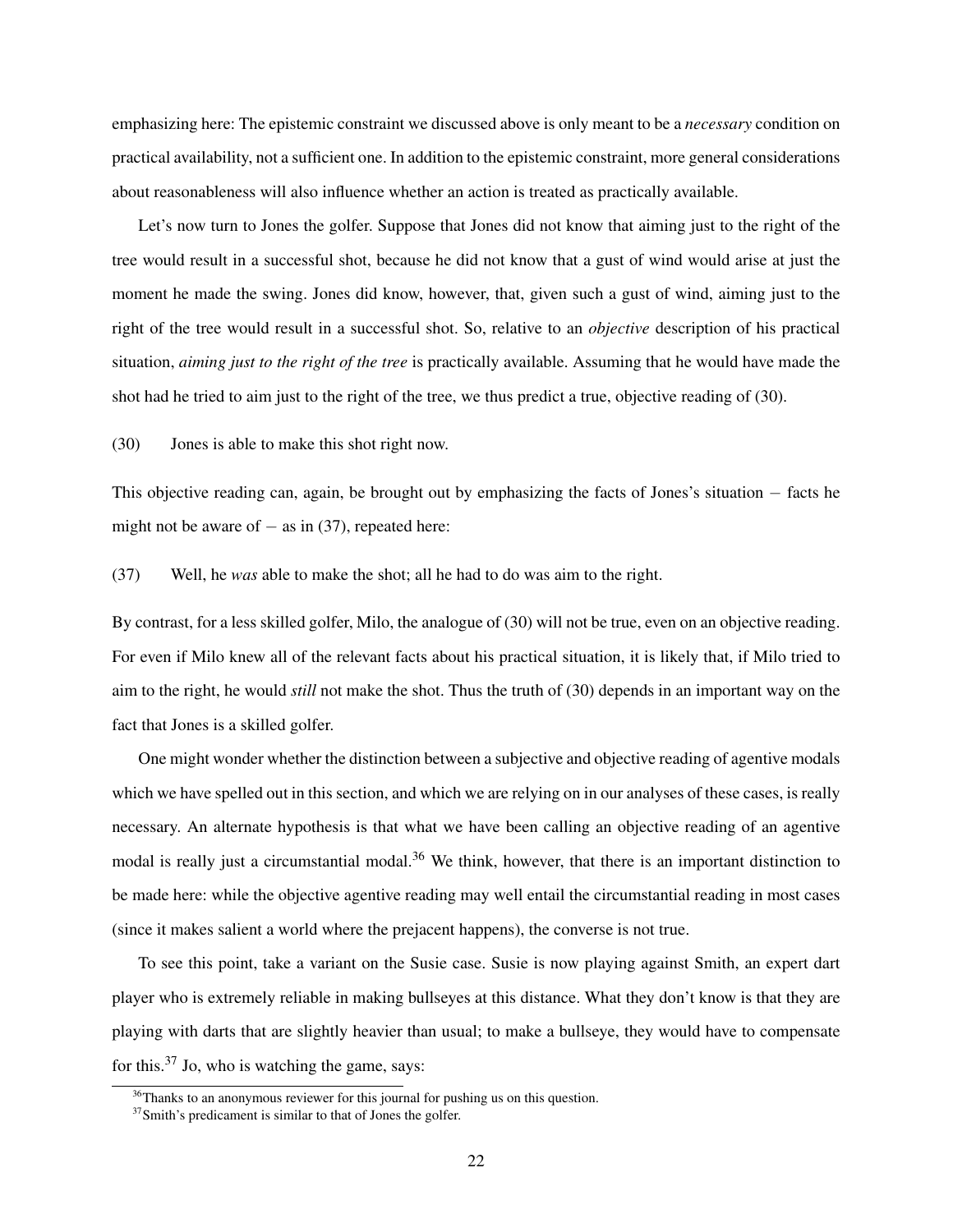(47) Smith is able to hit a bullseye now − he just has to compensate for the weight.

This sounds perfectly true here. This is what we have been calling an objective reading of 'able'; the subjective reading is false, since Smith doesn't know that he needs to compensate for the weight of the bullseye. By contrast, [\(48\)](#page-22-0) does not sound (determinately) true; the situation here is identical to the original case involving Susie.

<span id="page-22-0"></span>(48) Susie is able to get a bullseye now − she just has to compensate for the weight.

<span id="page-22-1"></span>But paraphrases eliciting the circumstantial reading pattern differently:

(49) It can happen that Susie hits the bullseye.

<span id="page-22-2"></span>(50) It can happen that Smith hits the bullseye.

Both [\(49\)](#page-22-1) and [\(50\)](#page-22-2) sound true. Thus it is circumstantially possible both for Smith and for Susie to hit a bullseye. But if the prominent true reading of [\(47\)](#page-21-0) really is a circumstantial reading, as the present objection goes, then we should expect a prominent true reading for [\(48\).](#page-22-0) This is not borne out. Nor can a subjective agentive reading predict this contrast between [\(47\)](#page-21-0) and [\(48\),](#page-22-0) since, again, [\(47\)](#page-21-0) is false on a subjective agentive reading. By contrast, the objective reading of agentive modals which we have posited predicts precisely the contrast we observe here. Since Smith is highly skilled, there is something which (determinately) *would* have resulted in him making the shot, if he had tried it − he simply does not in this case know what action that is. Not so for Susie: since she is a small child, *no* action is (determinately) such that, had she tried it, it would have resulted in her hitting the bullseye. Our account is thus right to distinguish circumstantial readings from objective agentive readings.

#### 5.4 Interim Summary

This completes our exposition of the ACA. The ACA builds on the orthodox existential account (insofar as it incorporates existential quantification) and on the CA (insofar as it incorporates a conditional element), but avoids the problems we raised for both accounts. Putting the pieces together: our account says that  $\sqrt{S}$ can  $\varphi$ <sup>-</sup> is true just in case there is some practically available action A such that if S tries to do A, S does  $[\![\varphi]\!]^c$ . Practical availability is, in turn, a context-dependent notion. We have proposed the following rough heuristic for thinking about it: an action A is practically available to an agent S with respect to a salient goal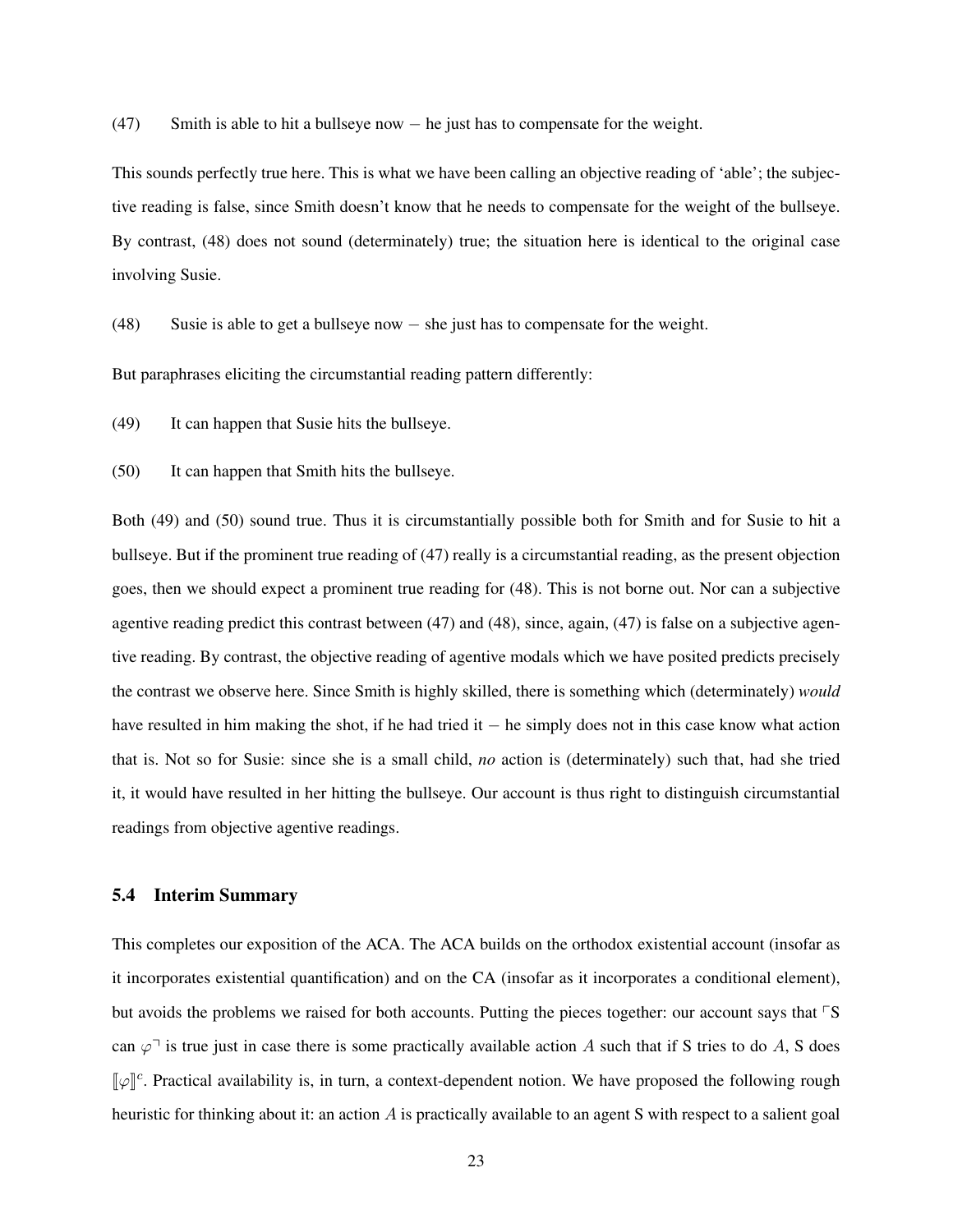$\psi$  just in case S could reasonably conclude in favor of doing A in order to do  $\psi$ . When it comes to ability ascriptions we assume that the salient goals are typically the prejacent of the ascription and its complement, and we assume, *inter alia*, that S can reasonably conclude in favor of doing A in order to do  $\psi$  only if she knows that  $-$  given a certain description of the world  $-$  if she does A, she does  $\psi$ . Our characterization of practical availability is somewhat vague.<sup>[38](#page-0-3)</sup> But so are ability ascriptions, and the vagueness of the two seem to go hand in hand.

Our account answers to an important intuition about what ability ascriptions are used to do. When someone says  $\ulcorner$ I can  $\varphi \urcorner$ , she is assuring her interlocutors that  $\llbracket \varphi \rrbracket^c$  is within her control in a certain way. This is why we do not judge that Susie can hit the bullseye, or that Lizzie can turn on autopilot. This is precisely what the ACA predicts:  $\sqrt{S}$  can  $\varphi$ <sup>3</sup> says that there is some relevant action − some action that S could reasonably deliberate about and conclude in favor of doing − such that if S tries to do it, S succeeds in doing  $[\![\varphi]\!]^c$ .

Ability ascriptions, on our account, serve as a kind of hypothetical guarantee. This is a strong prediction. Two things are important to keep in mind here, however. First, we distinguish between an objective and subjective reading of agentive modals. On an objective reading, if  $\ulcorner$  S can  $\varphi \urcorner$  is true, then for some practically available action A, if S tries to do A, she does  $[\varphi]^{c}$ ; but it may nonetheless be the case that she does not know which action A has this status, and so the ability ascription will not have the *practical effect* of any kind of guarantee. Second, as we discuss in a moment, generic ability ascriptions do not guarantee that  $[\![\varphi]\!]^c$ is within S's control, but only something weaker: that  $[\![\varphi]\!]^c$  is in her control if *conditions are normal*. With these caveats in mind, we believe that the characterization of an ability ascription as a kind of hypothetical guarantee does indeed match intuitions, and casts a new light on the role of ability ascriptions in practical dialogue.

Our account also answers to an important intuition about what compulsion ascriptions are used to do: When someone says  $\ulcorner I$  cannot but  $\varphi \urcorner$ , she is saying that she will do  $[\varphi]]^c$  *no matter what* she tries to do. In other words, compulsion ascriptions serve as a kind of non-hypothetical guarantee. We believe that this matches intuitions about the meaning of claims like this, and their role in practical dialogue.

One upshot of our account is that we predict that ability ascriptions of the form  $\ulcorner S$  can try to  $\varphi \urcorner$  are quite weak. An ability ascription of this form simply says that there is something practically available such

<sup>38</sup>This characterization − including its inherent vagueness − may help explain the *impurity* of ability ascriptions, in the sense of Knobe and Szabó [\(2013\)](#page-37-34); considerations about deontic matters, for instance, influence ability ascriptions insofar as they influence what we count as reasonable and thus practically available. See [Mandelkern and Phillips](#page-37-35) [\(2016\)](#page-37-35) for further discussion of this idea.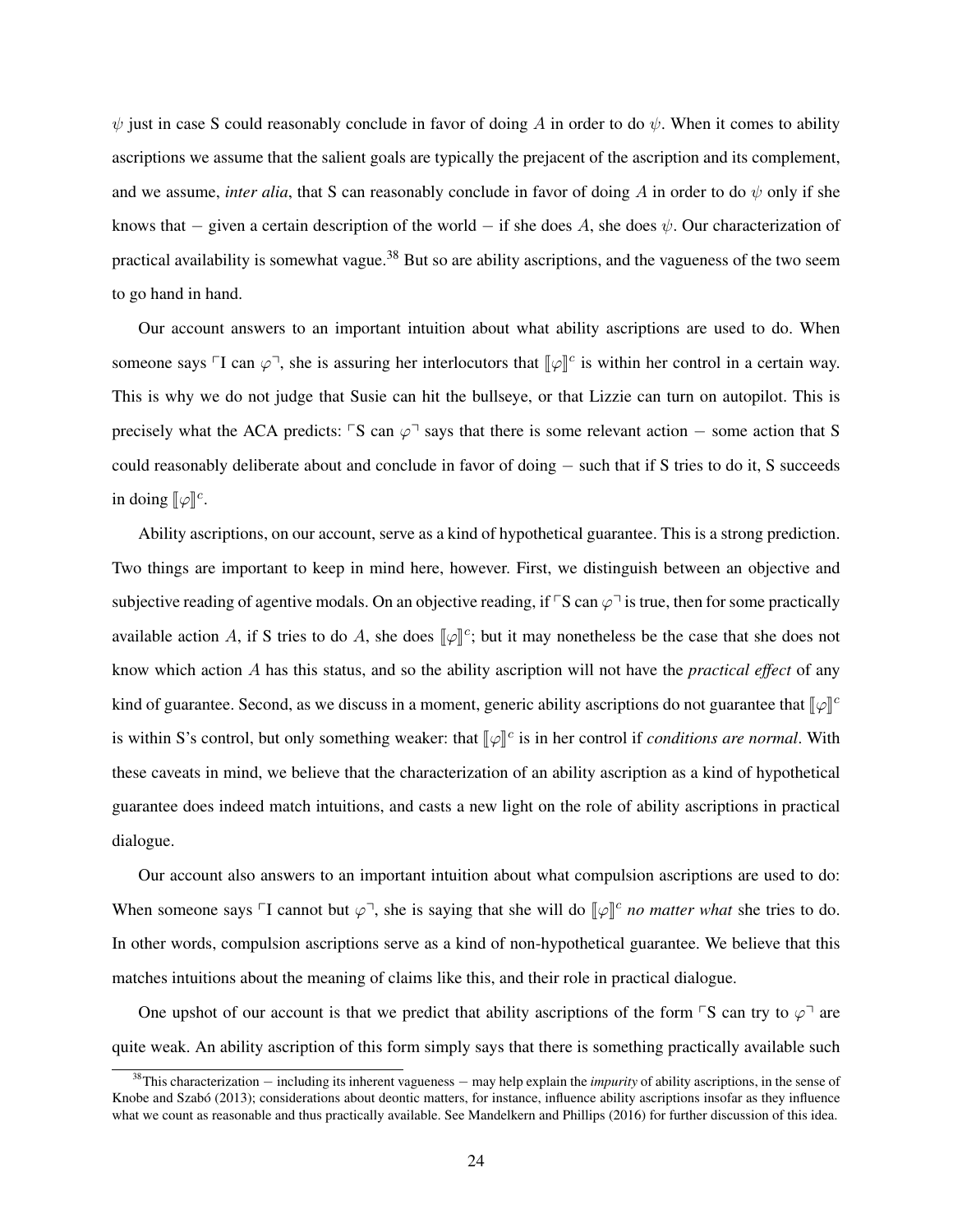that if S tries to do it, she tries to do  $[\![\varphi]\!]^c$ . Thus, for instance, as long as  $[\![\varphi]\!]^c$  is practically available,  $\ulcorner$ S can try to  $\varphi$ <sup>-1</sup> will be predicted to be true. This prediction seems right to us.

Does our account make trying too easy? It predicts that  $\ulcorner S$  can try to  $\varphi \urcorner$  is consistent with  $\ulcorner S$  cannot  $\varphi$ <sup>-</sup>, since the latter says that for any practically available action, if S tries it, she does not do  $[\varphi]$ <sup>c</sup>; and the former says that for some practically available action, if S tries to do it, she *tries* to do  $[\varphi]^{c}$ .<sup>[39](#page-0-3)</sup> This may look wrong; note that (51) is marked:

<span id="page-24-0"></span>(51) I can't fix the fridge, but I can try to.

The infelicity of (51) is not immediately predicted on our account. But we think our prediction is correct: being unable to do something is consistent with being able to try to do it. To see this, note that the thirdperson variant on [\(51\)](#page-24-0) in (52) is perfectly coherent:

<span id="page-24-1"></span>(52) John can't fix the fridge; he can only *try* to.

(53) provides a similar case, using 'able' to select for the agentive reading of the modals, and providing set-up which may make this kind of conjunction more natural:

(53) Anyone's able to *try* to quit smoking. But few are actually able to do it, and among those, even fewer will. **[Milo Phillips-Brown (p.c.)]** [Milo Phillips-Brown (p.c.)]

The coherence of [\(52\)](#page-24-1) and (53) suggests that  $\ulcorner S$  cannot  $\varphi \urcorner$  is indeed consistent with  $\ulcorner S$  can try to  $\varphi \urcorner$ . We suspect, then, that the explanation of the infelicity of [\(51\)](#page-24-0) is pragmatic. The first conjunct of [\(51\)](#page-24-0) licenses the inference that the speaker believes that, for any practically available action  $A$ , if he tries to do  $A$ , then he will fail to fix the fridge. There is something in bad faith about trying to do  $\psi$  if you believe that you can't do  $\psi$ . Why would you be offering to try, if you knew you would fail?<sup>[40](#page-0-3)</sup> (All this is compatible, of course, with S trying to do ψ in good faith even though S cannot do ψ, as long as S does not *believe* this about herself.) And indeed, note that  $(51)$  is improved when this pragmatic constraint is waived  $-$  say, if the speaker is being pressured to try to fix the fridge. Since no pragmatic story of this kind will extend to third-personal variants of [\(51\),](#page-24-0) the explanation we've offered makes sense of the contrast between [\(51\)](#page-24-0) and [\(52\)](#page-24-1) within our framework: both are semantically consistent, as our account predicts, but [\(51\)](#page-24-0) is (usually) infelicitous for

<sup>&</sup>lt;sup>39</sup>We are grateful to an anonymous reviewer for this journal for raising this issue, and for suggesting an example like [\(51\),](#page-24-0) as well as the possibility of a pragmatic response.

 $40$ There is thus an analogy between sentences like [\(51\)](#page-24-0) and Moore sentences.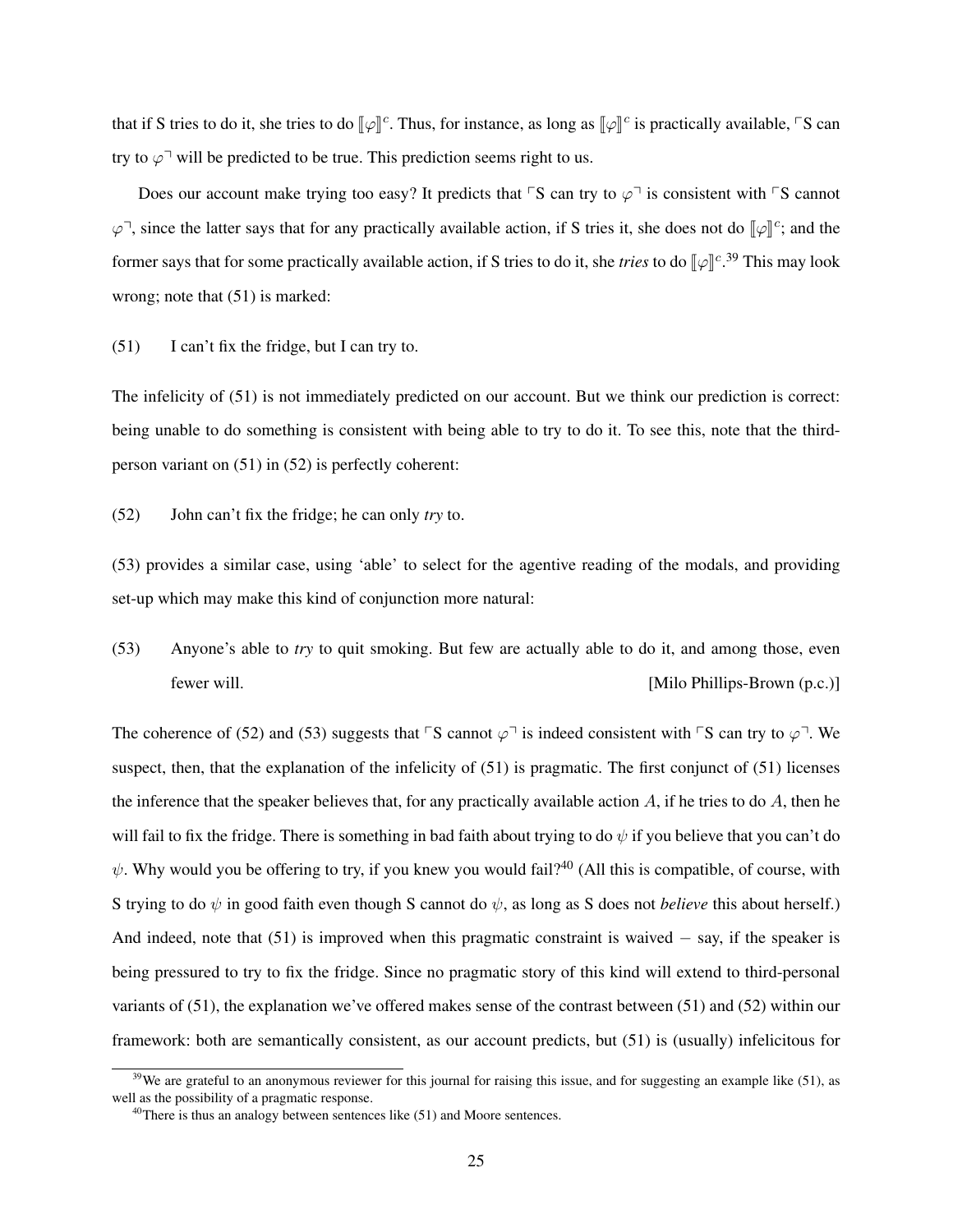pragmatic reasons.

We note, finally, that tying practical availability to an agent's epistemic state commits us to a certain position on the relation between know-how and ability. We will not offer an analysis of know-how here, but presumably knowing how to do A is generally closely connected to knowing of some B that doing B guarantees doing  $A<sup>41</sup>$  $A<sup>41</sup>$  $A<sup>41</sup>$  On our account, knowing of some B that it has this status does not guarantee that one is able to do  $A$ ; one must also be such that, for some such  $B$ , if one tries to do  $B$ , one does  $A$ . But being able to do A *does* guarantee, *inter alia*, that there is some action B that one knows has this status (relative to some description of one's practical situation) – and, moreover, that if one tried to do  $B$ , one would do A. This strikes us as a plausible hypothesis about the relationship between ability ascriptions and know-how. Know-how does not guarantee ability, since ability is not a *purely* cognitive matter. But it is a *partly* cognitive matter: ability does entail know-how.

## 6 Genericity

The ACA is an account of specific agentive modal ascriptions. In this section we discuss how to generalize the ACA to generic agentive modal ascriptions like [\(2\):](#page-0-1) agentive modal ascriptions whose prejacent is an action not indexed to a specific time (either explicitly or implicitly).

[\(2\)](#page-0-1) Mary can touch her nose with her tongue.

We then discuss a variety of related issues involving genericity and agentive modals.

#### 6.1 Generic Agentive Modal Ascriptions

We propose that generic agentive modal ascriptions are simply specific agentive modal ascriptions underneath a generic operator.[42](#page-0-3) A specific agentive modal ascription has as its prejacent a specific, time-indexed

<sup>&</sup>lt;sup>41</sup>Not everyone agrees this is always true; see, among others, [Brownstein and Michaelson](#page-36-7) [\(2016\)](#page-36-7). See [Stanley](#page-37-36) [\(2011\)](#page-37-36) and citations therein for more on this topic.

 $^{42}$ See [Bhatt](#page-36-6) [\(1999\)](#page-36-6), [Hacquard](#page-37-37) [\(2010\)](#page-37-37), [Maier](#page-37-38) [\(2015a\)](#page-37-38) for similar ideas, implemented in importantly different ways. For instance, Hacquard gives agentive modals a standard existential quantificational analysis, and then proposes that the fact that their meaning is felt to be stronger than predicted on that analysis stems from an implicit generic operator licensed by imperfective aspect. This approach faces a worry from the fact that the ability modals seem to have a stronger meaning than the existential account would predict *even when they are in contexts which seem not to have a generic operator*. For instance, 'Yesterday at 3 p.m., Susie was able to hit a bullseye' (or its corollary in languages with overt aspect, with 'was able to' in the imperfective) seems to us not to be clearly true, as spoken about Susie the child dart-player, and thus to have a meaning stronger than that predicted by a bare existential analysis. But this sentence does not seem to have an implicit generic operator: generic operators do not happily coexist with temporal phrases like 'yesterday at 3 p.m.' (to see this, note that adding 'generally', which is usually licensed when a covert generic operator is in play, renders this sentence infelicitous; note also that if we replace 'Susie' with an existentially quantified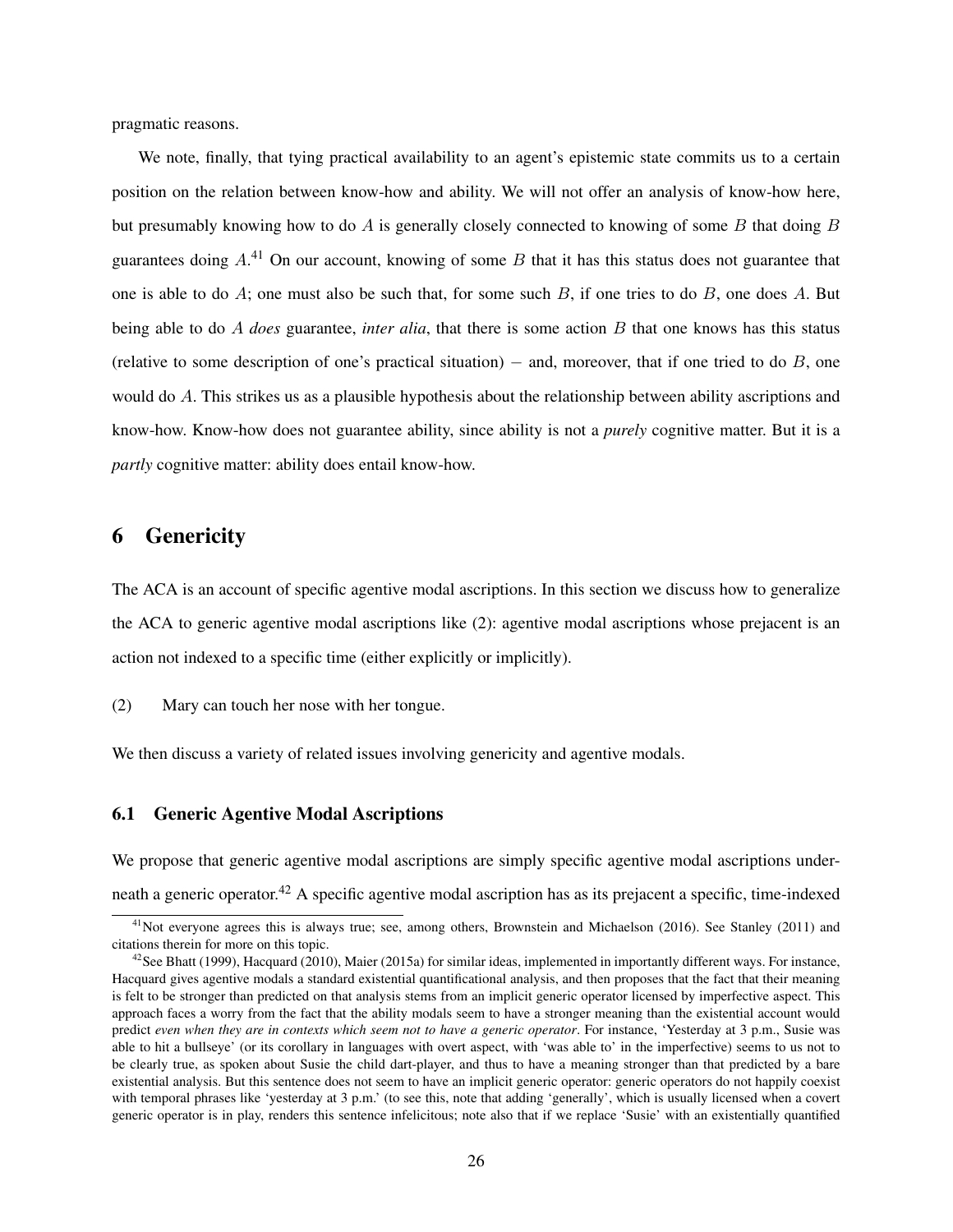action, like *hitting a bullseye in Somerville at 5 p.m. this Friday*, and says of an agent that there is some practically available action such that if she tries to do it, then she does the prejacent. A generic agentive modal ascription has as its prejacent a general action − one which is not indexed to a particular time − like *hitting the bullseye*, and says of an agent that, in a suitable proportion of normal circumstances, there is an action practically available in those circumstances such that, if she tries to do it, then she does the prejacent.

In the rest of this section we spell out this idea in more detail, though without going too far into the vexed question of exactly what a generic operator is;<sup>[43](#page-0-3)</sup> we adopt the following implementation primarily for concreteness. We assume that genericity is due to an operator GEN, usually tacit, with roughly the meaning of 'generally'. GEN binds a time variable t in a tensed sentence  $\psi_t$  to yield another sentence which says, essentially, that  $\psi$  is true in enough normal situations, relative to the standards of normalcy determined by the context and world.<sup>[44](#page-0-3)</sup> More formally, with t a free time variable in  $\psi_t$ ,  $t_s$  the time of a situation s, and 'GEN' subscripted with the variable it binds:

(54)  $[\text{GEN}_t(\psi_t)]^{c,w} = 1$  iff in a suitable<sub>c</sub> proportion of normal<sub>c,w</sub> situations s,  $[\psi_{t_s}]^{c,s} = 1$ .

Roughly, GEN takes an untensed sentence, and returns a sentence that says that the original sentence is true in enough normal cases, according to the standards of normalcy established by the world of evaluation and context.

Two things need to be made explicit in our account of agentive modals before we can show how it interacts with GEN. First, we have left time indices out of our presentation so far for simplicity; we now need to be explicit about them. Ability ascriptions can contain two distinct time indices, one attached to the modal (which says when the agent has the ability in question) and one attached to the action (which says when the action takes place). We will ignore the first of these, assuming for simplicity that it does not interact with the GEN operator, and denote the second with a subscript  $t$ , so that an ability ascription now has the form of (55), where  $\varphi_t$  denotes a specific action that takes place at t (we change the subject variable to  $J$  to avoid confusion with situation variables).

phrase, like 'a child', no generic reading of the existential is available). To handle cases like this, it seems to us that a view along these lines would have to advert to some other, further mechanism of strengthening besides an implicit generic operator. Thanks to Valentine Hacquard for valuable discussion.

<sup>&</sup>lt;sup>43</sup>See [Krifka et al.](#page-37-39) [\(1995,](#page-37-39) Chapter 1) for an overview, especially  $\S 1.2.6$  on the approach we follow. See [Sterken](#page-37-40) [\(2015\)](#page-37-40), [Nickel](#page-37-41) [\(2016\)](#page-37-41) and citations therein for more recent discussion.

 $^{44}$ It doesn't matter for our purposes what a situation is; we could think of it as a world, or part of a world, centered on at least a time, but we assume that sentences can be evaluated for truth not only at a world, but also at situations; and likewise that the conditional selection function  $f_c$ , and the function  $A_{S,c}$  to practically available actions, are defined on situations as well as on worlds.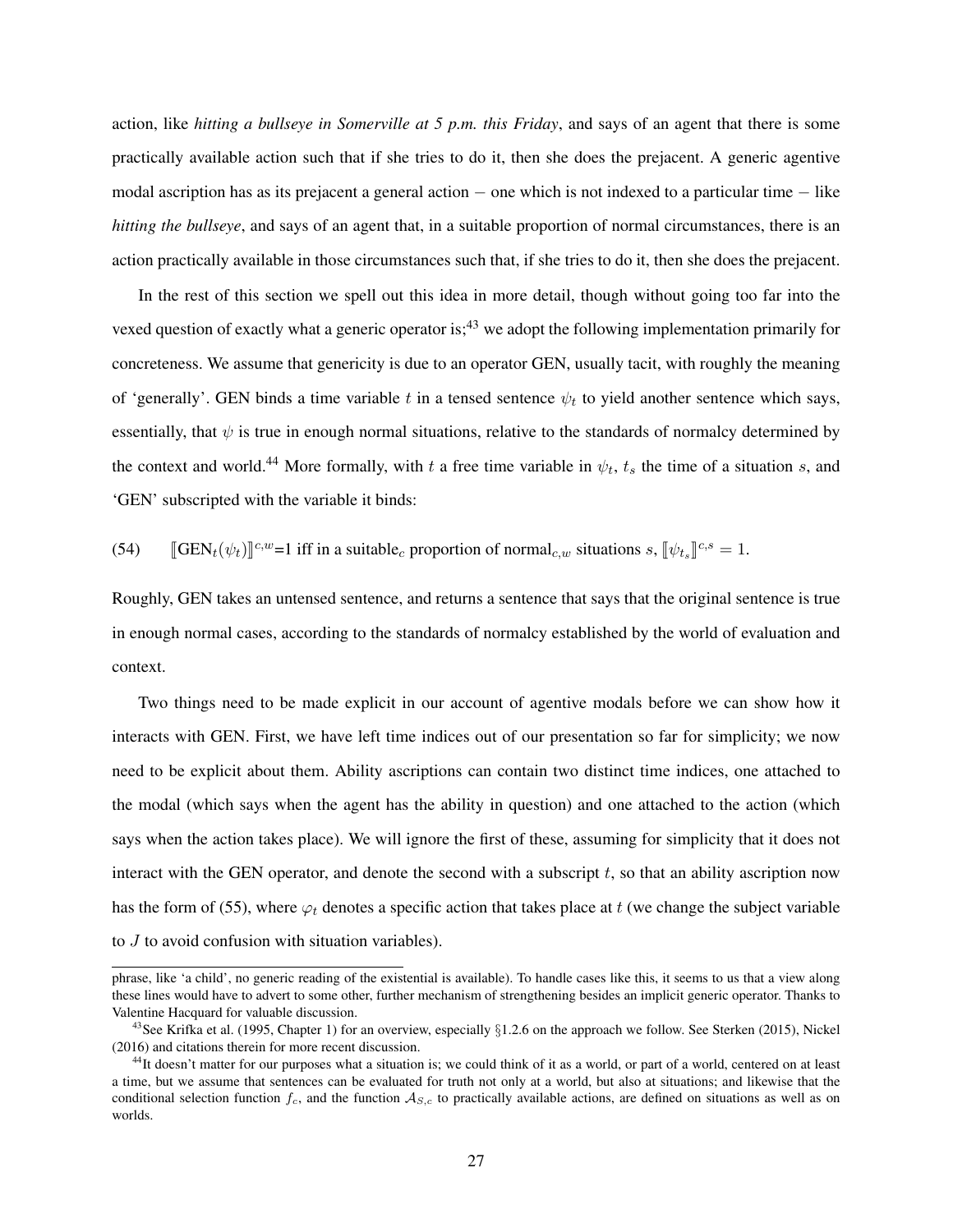## (55) J can  $\varphi_t$ .

Second, we must now represent  $A_{S,c}$  as part of the logical form of an ability ascription – that is, as part of the structure that underlies semantic composition  $-$  so that GEN can bind into it, as follows:<sup>[45](#page-0-3)</sup>

(56) 
$$
\llbracket \mathbf{J} \operatorname{can}(\mathcal{A}_{J,c})(\varphi) \rrbracket^{c,w} = 1 \text{ iff } \exists A \in \mathcal{A}_{J,c,w} : \llbracket \varphi(S) \rrbracket^{c,f_c(J \text{ tries to } A,w)} = 1.
$$

GEN binds the time index on the prejacent. Thus on our account generic ability ascriptions have the form and truth conditions in (57):

(57) 
$$
[\text{GEN}_t(\text{J can } (\mathcal{A}_{J,c})(\varphi_t))]^{c,w} = 1 \text{ iff at a suitable}_c \text{ proportion of normal}_{c,w} \text{ situations } s: \exists A \in \mathcal{A}_{J,c,s}: [\varphi_{t_s}(J)]^{c, f_c(J \text{ tries to } A,s)} = 1.
$$

Informally, a generic ability ascription with the surface form  $\nabla J$  can  $\varphi$ <sup> $\nabla J$ </sup> says of J that, in enough normal situations s, there is a practically available action at the time of s which is such that if J tries to do that action, J brings it about that  $[\![\varphi]\!]^c$  holds of her at that time. In short: In normal situations, J can do  $[\![\varphi]\!]^c$ .

To make these truth-conditions plausible, we must assume that what counts as a contextually normal situation depends on the prejacent. For example, consider (58):

#### (58) George can make great ratatouille.

When evaluating (58), the set of normal situations will include only those where George has all the ingredients, tools, etc. needed to make ratatouille. This kind of sensitivity is needed for generics in general, however; for instance, we must say something similar in evaluating (59):

#### (59) George makes great ratatouille.

In addition to giving intuitive truth conditions for generic ability ascriptions, our account also makes an interesting further prediction: the possibility of scopal interactions between GEN and other constituents of ability ascriptions. We believe this prediction is borne out, and explains a well-known ambiguity in ability ascriptions.[46](#page-0-3) Consider the following two possible logical forms for a generic ability ascription:

<span id="page-27-0"></span>(60) GEN<sub>t</sub>(J can  $(\mathcal{A}_{J,c})(\varphi_t)$ )

<span id="page-27-1"></span><sup>&</sup>lt;sup>45</sup>In a fully explicit semantics, we would treat  $A_{S,c}$  as a variable at logical form which gets saturated by a contextual variable assignment.

 $46$ We are indebted to Justin Khoo for first suggesting this possibility to us.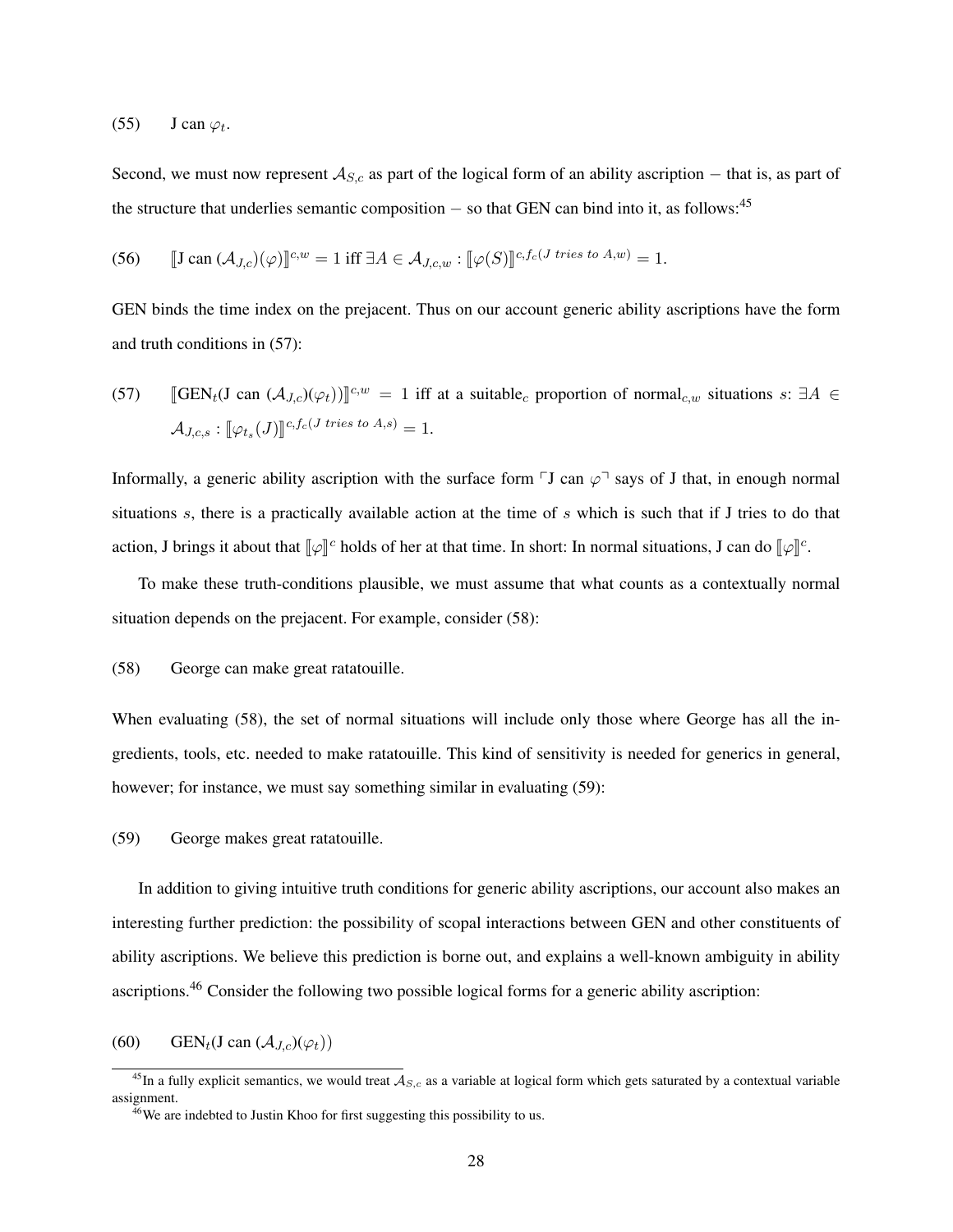## (61) J can  $(\mathcal{A}_{J,c})(\text{GEN}_t(\varphi_t))$

We've assumed that generic ability ascriptions have the form of (60), and mean that, in enough normal situations, there is something available for J to do such that if she tries to do it, she does  $[\varphi]^{c}$ . But if GEN can scope under  $A_{J,c}$ , as in (61), we will find generic ability ascriptions which mean that there is something (now) available for J to do such that if she tries to do it, then in enough normal circumstances, she will do  $\llbracket \varphi \rrbracket^{c,47}$  $\llbracket \varphi \rrbracket^{c,47}$  $\llbracket \varphi \rrbracket^{c,47}$  Both of these two scopal possibilities seem to be manifested. Consider (62):

#### (62) John can speak Greek.

As [Lewis](#page-37-2) [\(1976\)](#page-37-2) observes (broadly following [Aristotle](#page-36-8) [\(1968,](#page-36-8) 417a)), a sentence like (62) can mean two things. First, it can mean that John is able, in general, to speak Greek − in other words, that he is a fluent speaker of Greek. Second, it can mean that John has the physiological and cognitive apparatus to come to be a fluent speaker of Greek, by contrast, say, with an ape; in other words, that John could learn Greek if he wanted to. These two glosses correspond precisely to the two logical forms [\(60\)](#page-27-0) and [\(61\),](#page-27-1) respectively. The first parse says that, in most normal situations, there is something practically available which John can try to do in order to speak Greek. The second parse says there is something practically available such that if John tries to do it, then, in normal circumstances, he speaks Greek. In short, the first says there is normally something John can do to speak Greek; the second says there is something John can do to become a normal Greek-speaker. The possibility of scopal interactions predicted by the present account thus explains this ambiguity in ability ascriptions.<sup>[48](#page-0-3)</sup>

### <span id="page-28-0"></span>6.2 Uncertain Abilities

As we noted in Section [5.2,](#page-14-0) we often ascribe abilities to agents even when they are not certain to succeed at a given action should they try. The present discussion of genericity, together with our earlier discussion of objective versus subjective readings of agentive modals, helps us make sense of this use of ability ascriptions.

We touched on this topic in discussing the golfer Jones, where we said that [\(30\)](#page-11-0) can have a true reading even if Jones actually misses, provided there was some knowledge that Jones lacked such that, if he had had it, he would have made the shot.

 $47$ Assuming that free time variables are set by default to the time of utterance.

<sup>&</sup>lt;sup>48</sup>This explanation of the ambiguity presupposes that it arises only for generic, not specific, ability ascriptions. This, however, seems to match intuitions.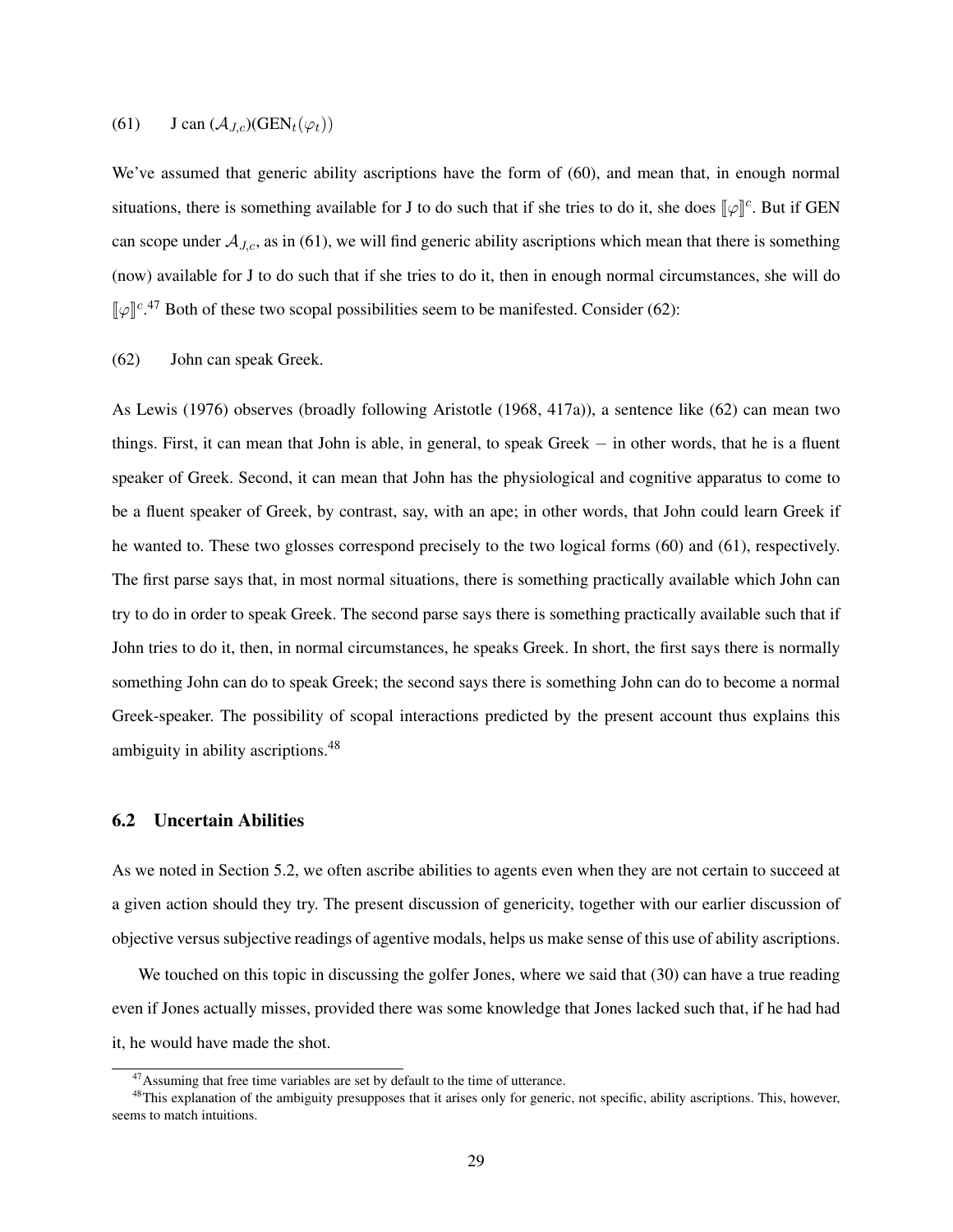[\(30\)](#page-11-0) Jones is able to make this shot right now.

But not all uncertain ability ascriptions can be handled by an appeal to lack of knowledge along these lines. In this section, we show that by carefully distinguishing generic from specific agentive modal claims − as well as objective from subjective ones − the ACA gives a satisfying account of these *uncertain ability ascriptions*.

Suppose Stephen Curry has a difficult three-point shot to make. Consider (63):

<span id="page-29-0"></span>(63) Curry can make this shot.

Intuitively, given Curry's skill, [\(63\)](#page-29-0) is true in many contexts, even though in many cases − perhaps the majority − Curry will miss when he tries to make a shot like this. How do we predict this?

In light of the present discussion, we distinguish two readings of [\(63\):](#page-29-0) a generic reading and a specific reading. On the generic reading, [\(63\)](#page-29-0) means something like [\(64\):](#page-29-1)

<span id="page-29-1"></span>(64) He can make this *kind* of shot.

Even if Curry was not able to make the very shot he tried to make, we can predict that sentences like [\(64\)](#page-29-1) are true, if Curry is able to make this kind of shot in a suitable proportion of *normal cases*. What counts as a suitable proportion of normal cases is, again, highly context-dependent. If the baseline of successful shots is quite low, what counts as a suitable proportion may likewise be quite low. Compare a generic like 'Rats carry bubonic plague'. This may be true even though only a small proportion of rats in fact carry the plague.[49](#page-0-3) Thus in a situation that involves making a highly risky shot, it may suffice for the truth of a generic like [\(64\)](#page-29-1) that Curry succeeds, say, half the time. A generic interpretation thus may account for many true readings of uncertain ability ascriptions like [\(63\).](#page-29-0)

What about specific readings of [\(63\),](#page-29-0) forced by adding an overt time index, as in (65)?

<span id="page-29-2"></span>(65) Curry can make this shot right now.

Our predictions about this case will depend on how we flesh it out. We distinguish cases in which Curry is ignorant in a relevant way about his practical situation (*ignorance cases*) from those in which he has no relevant ignorance (*no-ignorance cases*).

Begin with ignorance cases. We can treat these cases just as we treated Jones's golf shot above: In these

<sup>&</sup>lt;sup>49</sup>See again [Krifka et al.](#page-37-39) [\(1995\)](#page-37-39) and citations therein.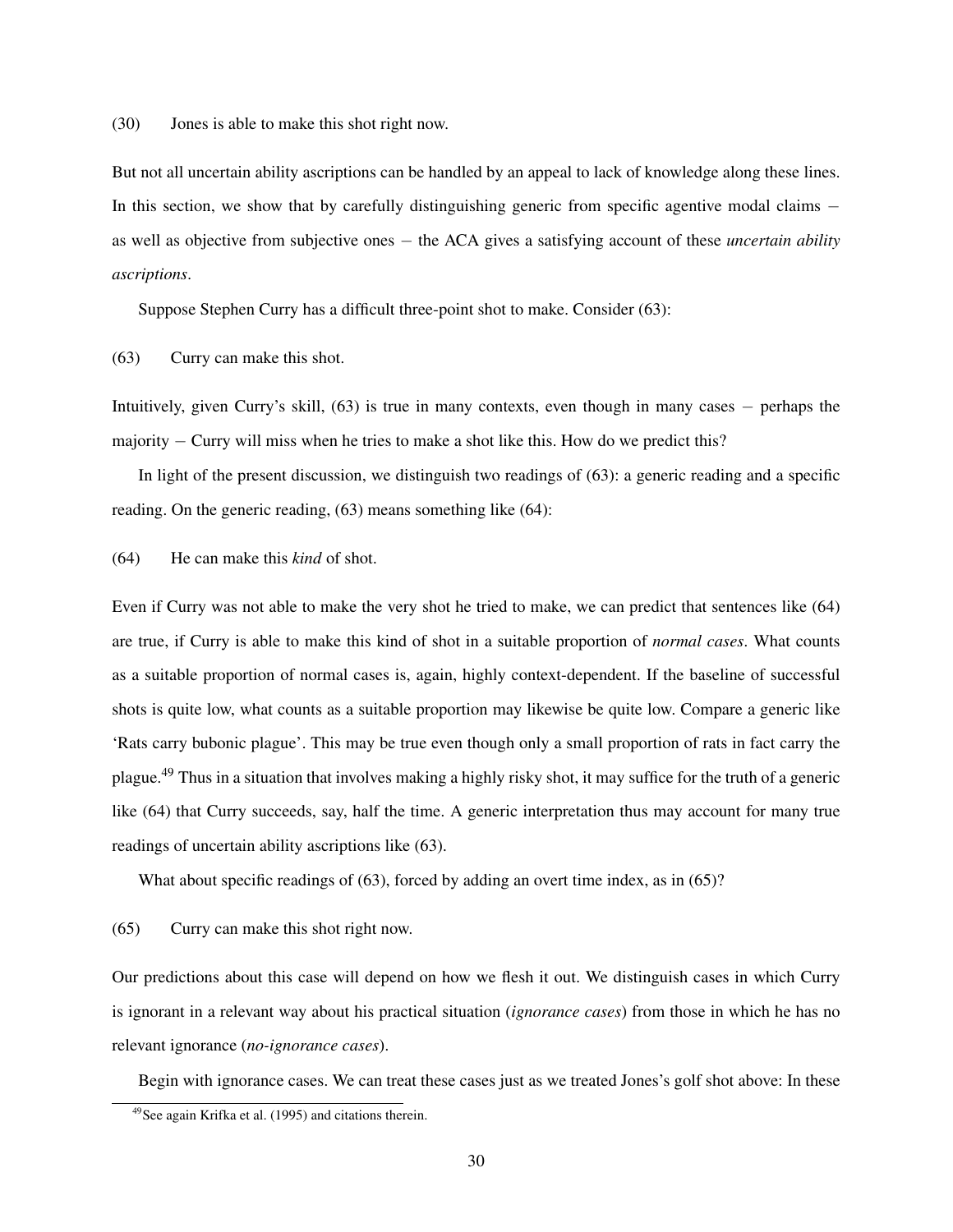cases, [\(65\)](#page-29-2) will have a true objective reading (but not a true subjective reading). Imagine, for example, that Curry did not know that his teammate was going to set a screen for him. Had he known about the screen, he would have used it, and made the shot; in fact, he didn't know about it, and so he went for a different shot and missed. Then we predict a true objective reading of [\(65\),](#page-29-2) which might be elicited by saying something like  $(66)$ :<sup>[50](#page-0-3)</sup>

(66) I was able to make that shot; the only reason I didn't is that I didn't know about the screen.

Consider now no-ignorance cases – cases in which Curry is not ignorant about any relevant features of his practical situation. These subdivide into two classes. One kind of case involves a failure of execution. Imagine, for example, that Curry tried to do a specific action which he knew was a way to make the shot, but his body failed him − he was tired and so was not quick enough to escape his defender. In a case like this, our intuition is that Curry was simply not able to make that very shot − he was too tired to execute the necessary moves. Assuming there is no other action such that, had he tried to do it, he would have made the shot, then we rightly predict that [\(65\)](#page-29-2) has no true reading in this scenario.

The second kind of no-ignorance case is one in which Curry's body does not fail him, but for some reason he nonetheless fails to execute the specific game-winning action. We can imagine this happening in cases of inattention or lack of focus. In this case, we are inclined to think there is a true reading of [\(65\):](#page-29-2) Curry was able to make the shot; he just had to pay closer attention. Suppose that Curry knew that A was a way to make the shot, given what he knew about his practical situation. And suppose that Curry tried to make the shot, but failed. We can still predict a true reading of [\(65\),](#page-29-2) if we maintain that the action Curry tried was not A. A may be a highly specific and taxing action to attempt (*aiming with this arc and spin from this position*); Curry may have simply failed to try to do that action (instead simply trying something non-specific like *making a shot*). A lack of focus, in other words, may involve a failure to *try* to do the requisite very specific action. (A common complaint from coaches: 'You're not really trying!'.) If that's the right diagnosis, we predict a true reading of [\(65\):](#page-29-2) A is a practically available action for Curry, and if Curry had tried to do A, he would have made the shot. He just didn't try to do A.

Uncertain ability ascriptions like those discussed here bring up a variety of complex issues; our distinctions between objective versus subjective − and generic versus specific − agentive modals help make sense of the subtle intuitions in these cases.

 $50(65)$  $50(65)$  will also have a false, subjective reading; after all, Curry didn't know about the screen.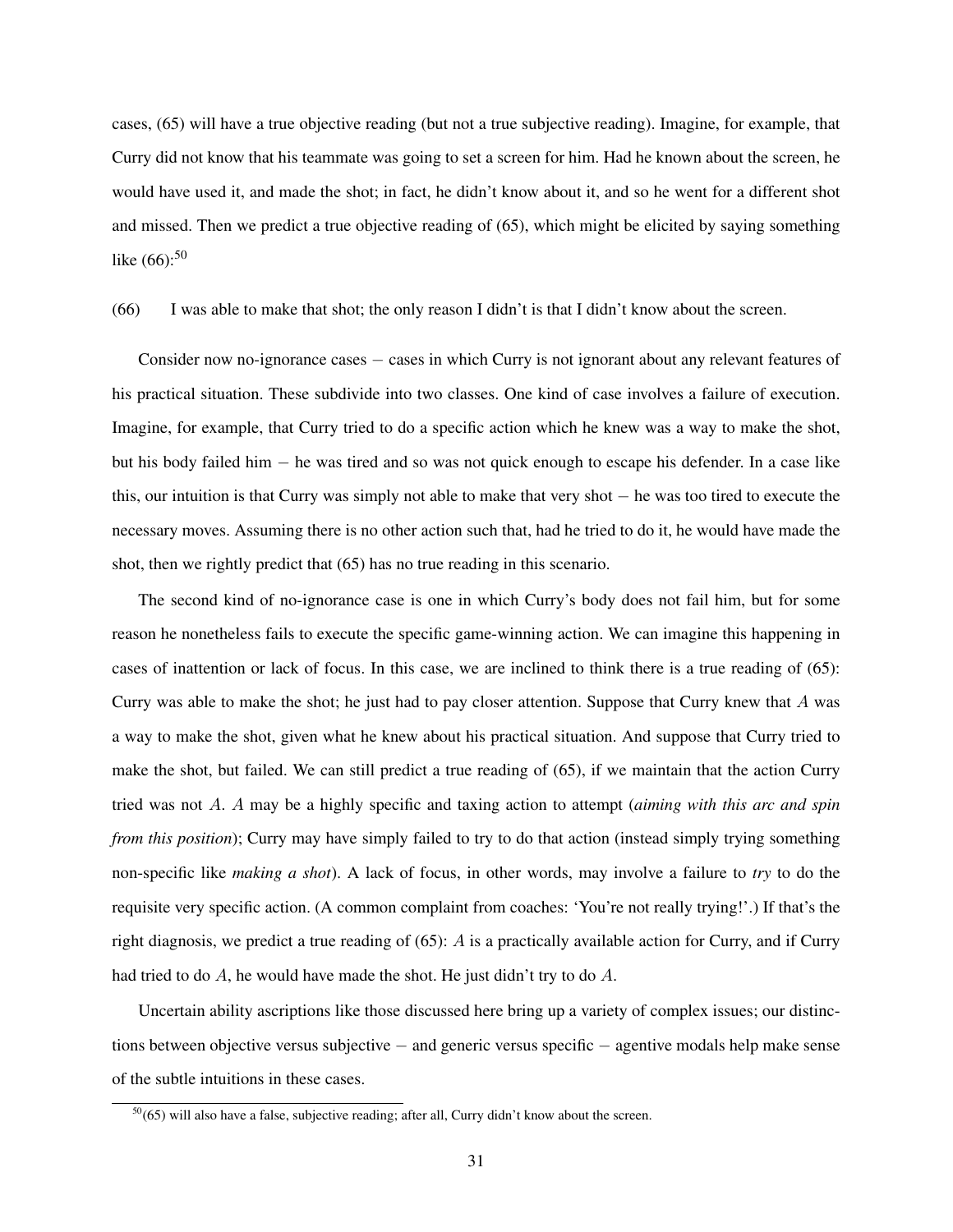## <span id="page-31-0"></span>6.3 Kenny's Objection

Our account of generic agentive modals helps answer a classic objection to modal analyses of ability, due to [Kenny](#page-37-9) [\(1976\)](#page-37-9). Kenny points out that on a modal analysis like the orthodox one,  $\ulcorner$ S can ( $\varphi$  or  $\psi$ ) $\urcorner$  is predicted to entail  $\lceil$  (S can  $\varphi$ ) or (S can  $\psi$ )<sup>-</sup>. This entailment also follows from the ACA, provided  $\varphi$  and  $\psi$ denote specific actions. For suppose that (67) is true:

<span id="page-31-3"></span>(67) S can ( $\varphi$  or  $\psi$ ).

Then there is a practically available action A such that the closest world where S tries to do  $\ddot{A}$  is one where she does  $[\![\varphi \vee \psi]\!]^c$ . That world is either one where she does  $[\![\varphi]\!]^c$  or one where she does  $[\![\psi]\!]^c$ . It follows from our semantics that, if we hold the context fixed, (68) is true.

<span id="page-31-4"></span>(68) (S can  $\varphi$ ) or (S can  $\psi$ ).

<span id="page-31-2"></span>But this entailment is not obviously in line with intuition. (69) does not obviously entail (70):

- (69) Leo can, right now, draw a red card or draw a black.
- <span id="page-31-1"></span>(70) Leo can, right now, draw a red card or Leo can, right now, draw a black card.

We have two things to say in response. Our first response parallels what some defenders of conditional excluded middle say about purported counterexamples. On this response, it is *not* determinately true that Leo can right now draw a red card; nor is it determinately true that Leo can right now draw a black card. Nonetheless, the disjunction [\(70\)](#page-31-1) *is* determinately true, since no matter which way we fill things out, one of these disjuncts is true − even though we don't know, and there may be no fact of the matter, which. We think this response makes good sense of our intuitions about the relation between [\(69\)](#page-31-2) and [\(70\).](#page-31-1) When we reflect, we *are* inclined to think that [\(70\)](#page-31-1) follows from [\(69\),](#page-31-2) even though it may be that neither 'Leo can draw a red card' nor 'Leo can draw a black card' is determinately true.

The second response to Kenny's objection appeals to genericity. We predict that the entailment from [\(67\)](#page-31-3) to [\(68\)](#page-31-4) will be *invalid* when the ability ascriptions in question are read generically, since (71) obviously does not entail (72):

(71) GEN<sub>t</sub>(J can  $(\mathcal{A}_{J,c})(\varphi_t \vee \psi_t)$ )

(72) GEN<sub>t</sub>(J can  $(\mathcal{A}_{J,c})(\varphi_t)$ )∨GEN<sub>t</sub>(J can  $(\mathcal{A}_{J,c})(\psi_t)$ )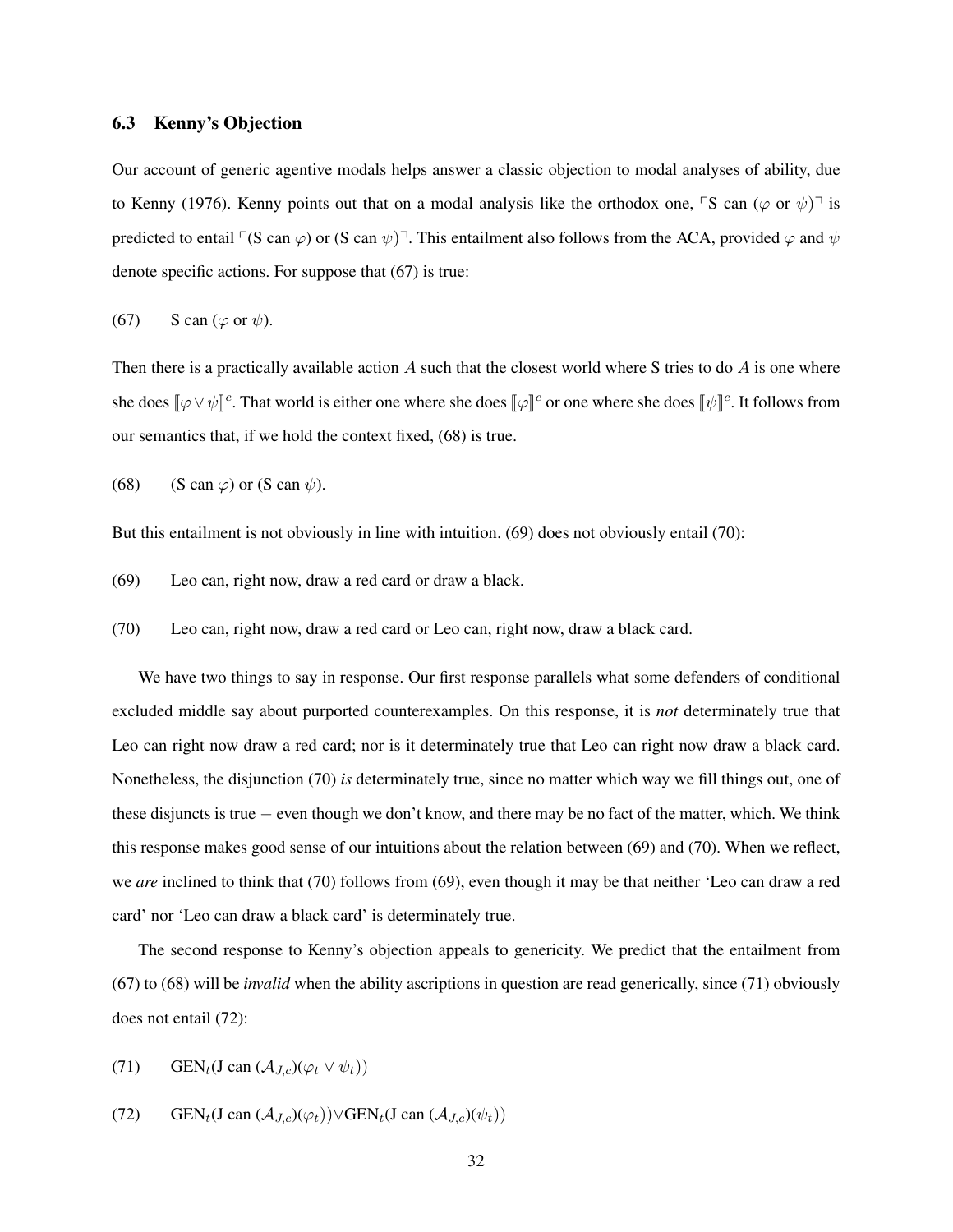It might be the case that, in a suitable proportion of normal situations, J can do  $[\varphi \lor \psi]$ <sup>c</sup>, without it being the case that, in a suitable proportion of normal situations, J can do  $[\varphi]^{c}$ , or that, in a suitable proportion of normal situations, J can do  $[\![\psi]\!]^c$ . We thus straightforwardly predict that (73) fails to entail (74):

(73) Leo can (generally) draw a red card, or draw a black card.

(74) Leo can (generally) draw a red card, or Leo can (generally) draw a black card.

### 6.4 Masks and Finks

Our distinction between specific and generic abilities also helps us respond to another classic objection to analyzing abilities in terms of conditionals, concerning cases involving so-called *masks* and *finks* (see, for example, [Martin](#page-37-42) [\(1994\)](#page-37-42), [Fara](#page-37-43) [\(2008\)](#page-37-43)).

Suppose I am able to break the vase on my desk if I drop it. But suppose the vase is wrapped in bubble wrap, which I can't presently remove. The bubble wrap *masks* my ability to break the vase. So I am able to break the vase, even though there is no practically available action such that if I try to do it, I break the vase. This case constitutes a *prima facie* objection to both the CA and the ACA.

<span id="page-32-0"></span>What should we say about this case? We maintain that the *specific* ability ascription [\(75\)](#page-32-0) is, in fact, false.

(75) I can break this vase right now by dropping it.

I *can't* break the vase right now; the bubble wrap would thwart my attempt to do so. But the mask leaves intact my *generic* ability to break the vase:

(76) I can (generally) break the vase.

(76) is true in the case described − under normal circumstances the vase would break if I dropped it, since it would not be wrapped in bubble wrap. I have a *generic* ability to break this vase but do not have a specific ability to break the vase *right now*, since it is wrapped in bubble wrap. And if I do not have a specific ability to break the vase, this case poses no counterexample to our account.

We can respond similarly to concerns about finks, which are like masks except that they remove abilities rather than masking them. Once we clearly distinguish specific from generic ability ascriptions, we see that finks and masks do not threaten our account.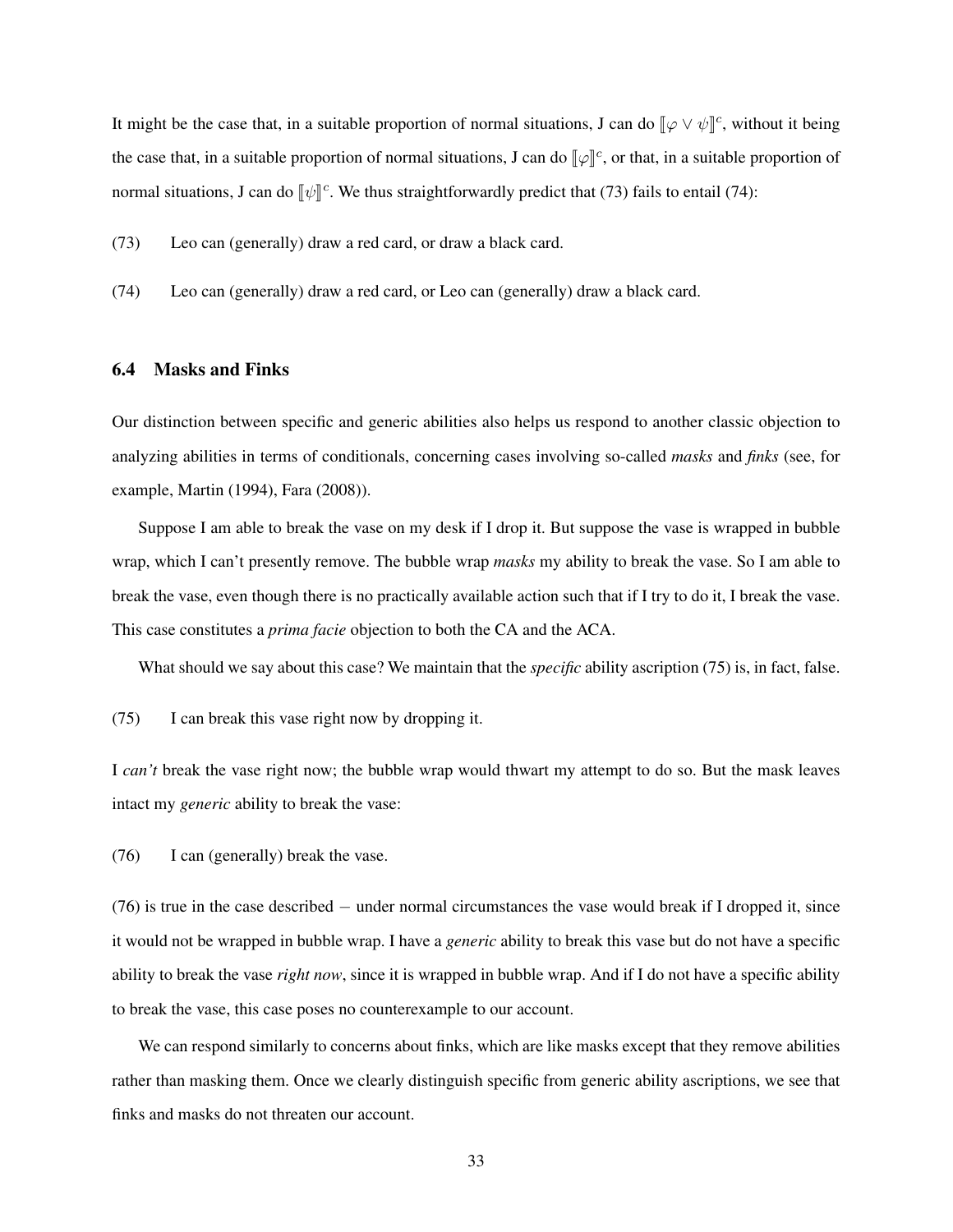#### 6.5 Trying

Not everything that can be the grammatical subject of an agentive modal ascription can try. This is a *prima facie* problem for our account. We close this section by showing how genericity can help with this problem.

On the one hand, we think the notion of trying extends further than one might first imagine; consider for instance (77):

(77) The flower can follow the sun. [Kieran Setiya (p.c.)]

We think it plausible that we are conceiving of the flower as *trying* to follow the sun; after all, we might say that the flower is trying to get as much light as possible. But in other cases it is not plausible to think of the subject of an ability ascription as trying, as in  $(78)$ :

<span id="page-33-0"></span>(78) This elevator is able to carry three thousand pounds. [Irene Heim (p.c.), attributed to Maria Bittner]

It doesn't make sense to say that the elevator *tries* to carry three thousand pounds. We can dramatize this point with examples like (79):

<span id="page-33-1"></span>(79) This rock can tip the balance. [Martin Hackl (p.c.)]

Rocks do not try to do things. Furthermore, these modals look like ability modals, not circumstantial modals, since they can be paraphrased as 'has the ability to'.

How can we accommodate these examples? Here's a sketch of a response. [\(78\)](#page-33-0) can be glossed as saying, roughly, that there is some available action (in this case, loading the elevator with three thousand pounds of freight and pressing 'up') such that in the closest world where *the operator of the elevator* tries to take that action, the elevator carries three thousand pounds. Likewise, [\(79\)](#page-33-1) can be glossed as saying, roughly, that there is some available action (in this case, putting the rock on the balance) such that in the closest world where *some relevant agent* tries to take that action, the rock tips the balance.

More formally, we say that GEN can bind into the *subject index* on the set of actions and into the first argument of the selection function, in addition to the time index. Ignoring tense, a sentence like [\(78\)](#page-33-0) would thus have the form and meaning:

(80) 
$$
\[\text{GEN}_R(\text{Jan }(\mathcal{A}_{R,c})(\varphi))]^{c,w} = 1 \text{ iff}
$$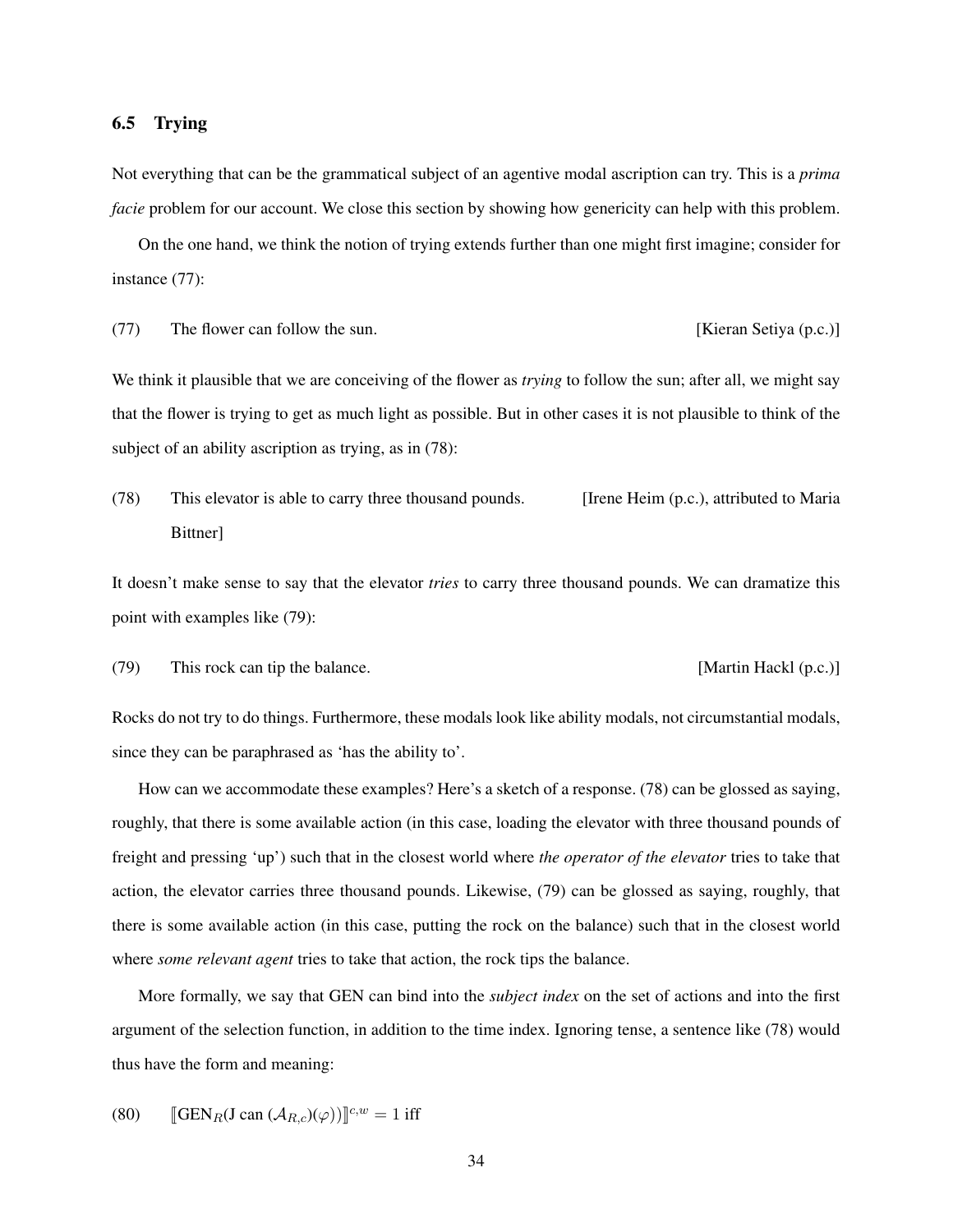for a suitable<sub>c</sub> proportion of normal<sub>c,w</sub> agents  $R: \exists A \in \mathcal{A}_{R,c,w} : [\![\varphi(J)]\!]^{c, f_c(R \text{ tries to } A, w)} = 1$ 

Informally: Enough normal agents are such that, in normal situations, there is some practically available action A such that if they try to do A, they bring it about that J does  $\varphi$ . So, for example, [\(78\)](#page-33-0) will mean that enough normal agents can make it the case that the elevator carries three thousand pounds right now; [\(79\)](#page-33-1) will mean that enough normal agents can make it the case that the rock tips the balance. The ACA can thus accommodate agentive modals whose grammatical subject is not an agent in any intuitive sense by appealing to genericity.[51](#page-0-3)

Note that a similar move may be possible in order to account for some '-ble' and '-ile' constructions, like 'breakable'.<sup>[52](#page-0-3)</sup> Building constructions like these out of ability ascriptions may look implausible; after all, (81) clearly does not say anything about whether the vase would break *if it tried something*.

(81) This vase is breakable.

But we may posit an implicit generic agent who does the relevant trying, so that (81) means that, in normal circumstances, a normal agent can break the vase. -ble and -ile constructions are complex and varied, but this may provide a basis for an analysis of the subset of these constructions which are, in some broad sense, about ability.<sup>[53](#page-0-3)</sup>

## 7 Conclusion

We have advocated a new semantics for agentive modals, the *act conditional analysis*. Our semantics builds on an old idea about ability: that what one can do depends on what would happen if one tried. But our account avoids the problems that led us, and most other researchers, to reject the conditional analysis. We achieve this by incorporating quantification over a contextually supplied set of actions into the meaning of 'can'. This approach makes plausible predictions about agentive modals, avoiding the array of objections we enumerated for the conditional analysis, as well as the orthodox and universal approaches.

We have highlighted the relation between ability modals and compulsion modals, arguing that making the right predictions about the meaning of compulsion modals provides a crucial criterion of adequacy for

 $<sup>51</sup>A$  different approach to cases like this would be to make use of a slightly modified notion of "trying" in our semantics, one</sup> which is like our ordinary notion of trying but can be extended to non-agents. This alternative seems well worth exploring.

 $52$ Though certainly not all; for instance, it is hard to see how, for instance, 'edible' would be put into this mold.

<sup>&</sup>lt;sup>53</sup>See [Maier](#page-37-44) [\(2015c\)](#page-37-44) and [Vetter](#page-37-45) [\(2014\)](#page-37-45) for recent discussions related to the present proposal.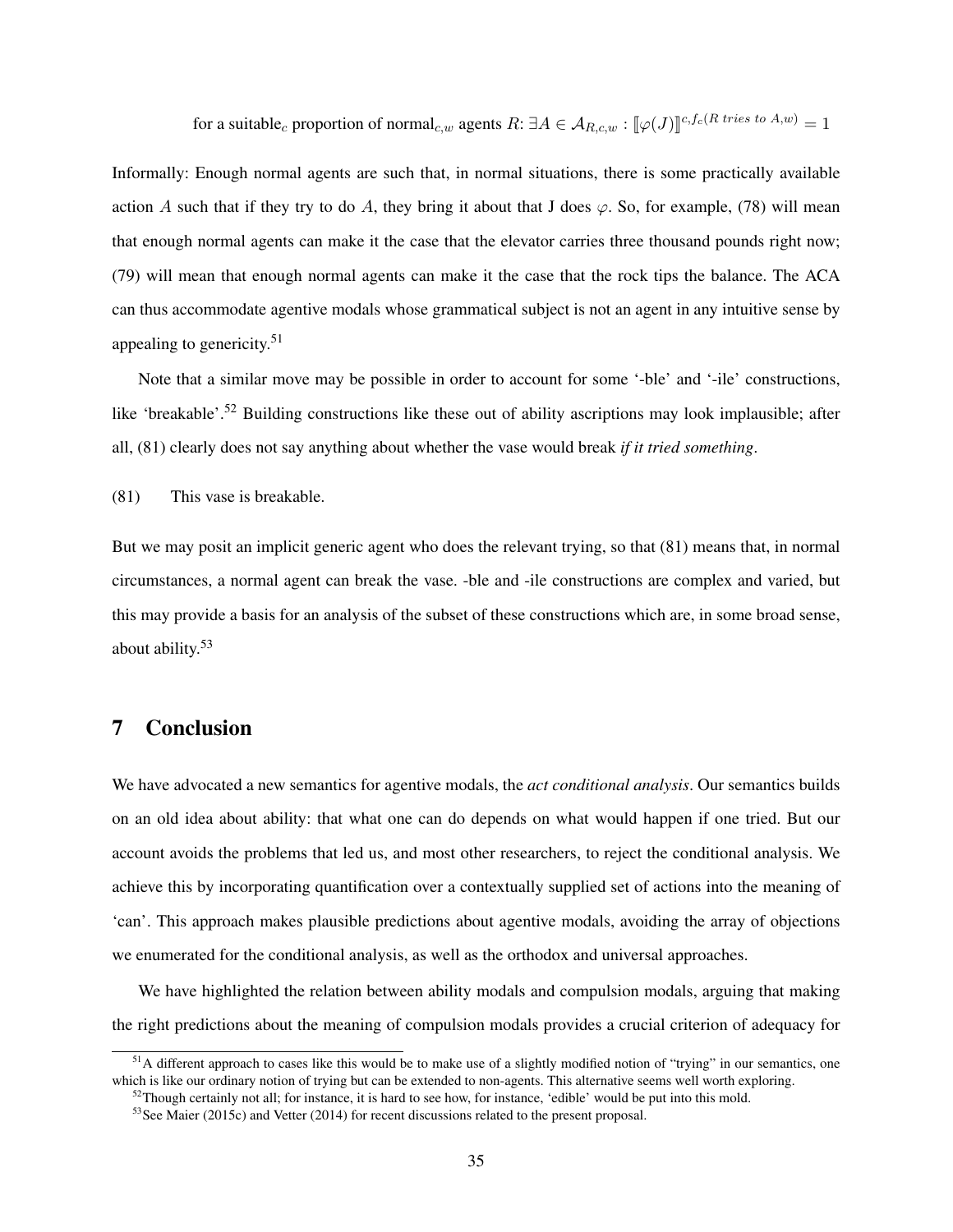accounts of ability modals. We have further suggested that distinguishing the class of compulsion modals − and the broader class of agentive modals, which includes both ability and compulsion modals − is critical for the theory of natural language modality, as well as for an array of broader philosophical issues.

We conclude by mentioning some of those issues, as well as some questions that we have left open. First, we think that compulsion modals may play a role in making sense of intuitions about freedom and compulsion in the philosophical debate on free will. Appeal to the notion of practical availability may allow us to make sense of the malleable and contradictory intuitions about freedom and related notions, as well as to make precise the traditional idea that freedom, on the one hand, and ability and compulsion, on the other, are closely connected.

Another important question which we leave open is the cross-modal picture which our account suggests. On our account, agentive 'can' differs in important ways from circumstantial, deontic, and epistemic 'can', at least as those are treated in the orthodox framework. Like the orthodoxy, our semantics treats agentive 'can' as an existential quantifier. But in contrast to the orthodoxy, in our account, 'can' quantifies over a set of actions (properties), not a set of worlds; and a conditional selection function plays a crucial role in its semantics. If we leave unchanged the orthodox account of circumstantial, deontic, and epistemic 'can', we must thus maintain that 'can' is lexically polysemous: It can be interpreted either as an ordinary existential quantifier, to yield a circumstantial, deontic, or epistemic reading; or it can be interpreted as on the ACA, to yield an agentive reading.

Is this proposed polysemy a substantial drawback? The answer to this will depend partly on the crosslinguistic picture − how uniformly languages use the same word for an agentive modal which they use for other kinds of modals − as well as how successful the orthodoxy ends up being for other flavors of modality. We should note, though, that we can in theory preserve the predictions of the ACA, while preserving the uniformity of the orthodox framework, by shoehorning the ACA into the orthodox framework. For any agent S, just let the modal base take any world w to  $\varnothing$  and let the ordering source take any world w to  $\{w'\}: \exists A \in \mathcal{A}_{S,c,w}(w' = f_c(S \text{ tries to } A, w)).$  This account makes the same predictions as ours. But − assuming that the elements of the semantic formalism are meant to map onto a metasemantic story in some straightforward way – it involves awkward metasemantic commitments. A metasemantics for both the ACA and this orthodox recasting of the ACA must account for how  $A_{S,c,w}$  and  $f_c$  are determined, since both views refer to these parameters. But this recasting of our view in the orthodox framework *also* makes reference to a highly gerrymandered ordering source. It is hard to see how this ordering source could play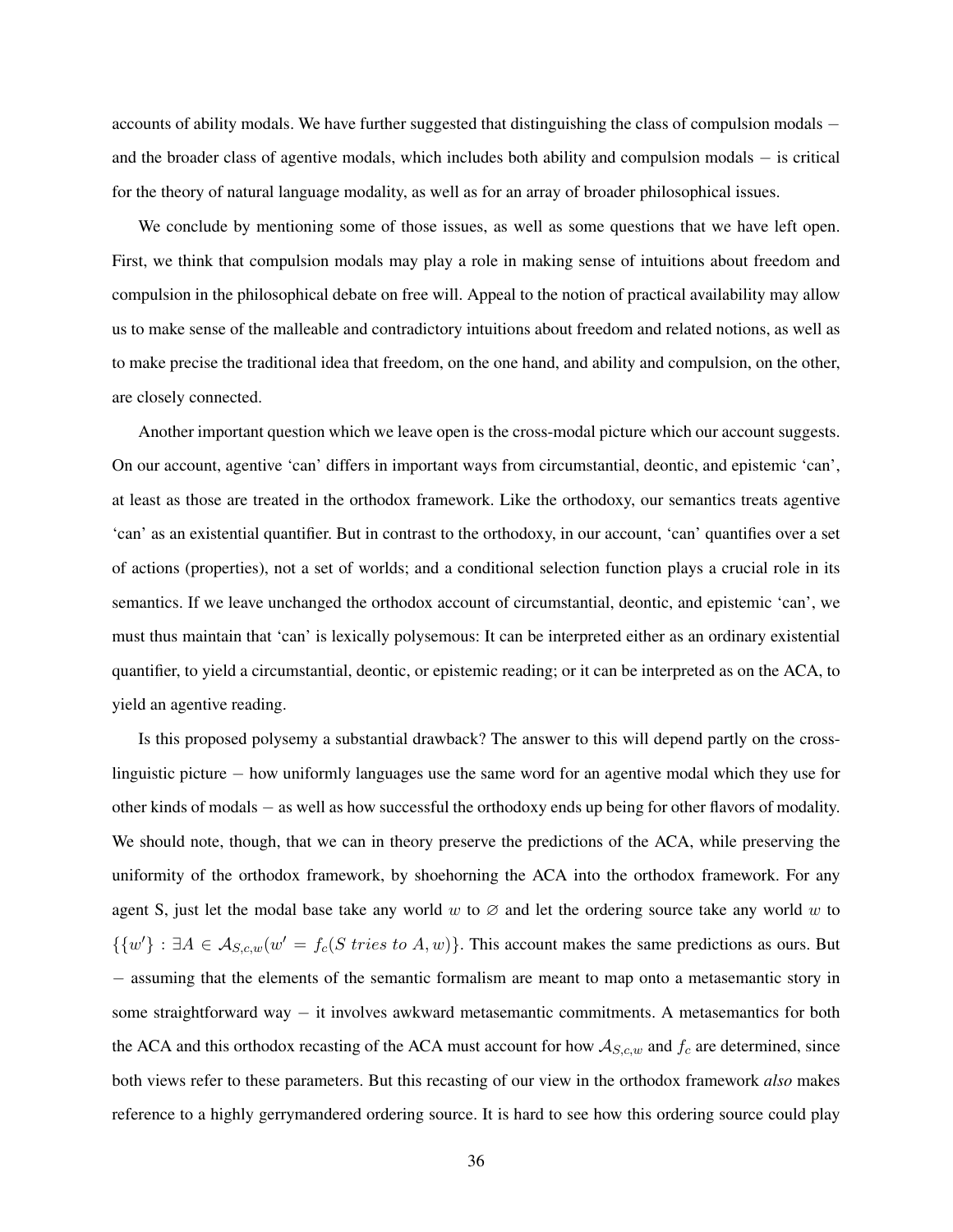any role in an explanatory metasemantics. So we think there is reason simply to dispense with it, and to adopt the ACA in the form in which we have spelled it out.

Unification, however, might also be possible in a different direction: not by shoehorning the ACA into the orthodox framework, but rather by replacing the orthodox framework with a unified framework structured more like the ACA. Indeed, a number of recent proposals have departed from orthodoxy in a manner similar to the ACA, incorporating quantification over sets of properties or propositions into the meaning of modals. This raises the possibility that our proposal could be part of a new, unified approach to modality.<sup>[54](#page-0-3)</sup> We leave further exploration of this question for future work; the answer will turn on further work on the semantics, metasemantics, and crosslinguistic typology of modals.

A final important question which we leave open is how ability modals interact with tense and aspect to yield 'actuality implications' from  $\nabla S$  was able to  $\varphi^{\top}$  to  $\nabla S$  did  $\varphi^{\top}$  (see [Bhatt](#page-36-6) [\(1999\)](#page-36-6) and [Hacquard](#page-37-46) [\(2006\)](#page-37-46)).

There is more to say about agentive modals, then. However these details are worked out, we hope to have laid the framework for an account which answers to an important intuition about what agentive modals are used to do. When someone says  $\Box$  can  $\varphi$ , she is giving a kind of hypothetical guarantee about her relationship to  $[\![\varphi]\!]^c$ . She is assuring her interlocutors that  $[\![\varphi]\!]^c$  is within her control in a certain way – that is, that there is some action that she could reasonably conclude in favor of doing, such that if she tries to do it, she succeeds in doing  $[\![\varphi]\!]^c$ . And when someone says  $\ulcorner$ I cannot but  $\varphi\urcorner$ , she is giving a kind of nonhypothetical guarantee about her relationship to  $[\![\varphi]\!]^c$ . She is assuring her interlocutors that refraining from  $[\![\varphi]\!]^c$  is not an option for her; that is, that she will  $[\![\varphi]\!]^c$  no matter what.

## References

<span id="page-36-4"></span>Albritton, R. (1985). Freedom of Will and Freedom of Action. In *Proceedings and Addresses of the American Philosophical Association*, volume 59, pages 239–251. American Philosophical Association.

<span id="page-36-8"></span>Aristotle (1968). *De Anima (On the Soul)*. Clarendon Press.

<span id="page-36-6"></span>Bhatt, R. (1999). Ability Modals and Their Actuality Entailments. In Shahin, K., Blake, S., and Kim, E.-S., editors, *WCCFL 17 Proceedings*, volume 17, pages 74–87.

<span id="page-36-0"></span>Brennan, V. M. (1993). *Root and Epistemic Modal Auxiliary Verbs*. PhD thesis, University of Massachusetts Amherst.

<span id="page-36-1"></span>Brown, M. A. (1988). On the Logic of Ability. *Journal of Philosophical Logic*, 17:1–26.

<span id="page-36-7"></span>Brownstein, M. and Michaelson, E. (2016). Doing without Believing: Intellectualism, Knowledge-how, and Belief-Attribution. *Synthese*, 193(2815):1–22.

<span id="page-36-9"></span>Cariani, F. (2013). 'Ought' and Resolution Semantics. *Nous*, 47(3):534–558.

<span id="page-36-3"></span>Aristotle (2002). *Nicomachean Ethics*. Oxford University Press, Oxford.

<span id="page-36-5"></span>Austin, J. L. (1961). Ifs and Cans. In *Philosophical Papers*, pages 151–180. Oxford University Press, London.

<span id="page-36-2"></span>Belnap, N. (1991). Backwards and Forwards in the Modal Logic of Agency. *Philosophy and Phenomenological Research*, 51(4):777–807.

 $54$ For recent work along structurally similar lines, see, among others, [Cariani et al.](#page-37-32) [\(2013\)](#page-36-9) and [Cariani](#page-36-9) (2013) for related approaches to deontic modals; [Moss](#page-37-47) [\(2015\)](#page-37-47) on epistemic modals; [Yalcin](#page-38-4) [\(2012\)](#page-38-4) and [Willer](#page-38-5) [\(2013\)](#page-38-5) on attitude verbs; and [Villalta](#page-38-6) [\(2008\)](#page-38-6) on verbs of desire.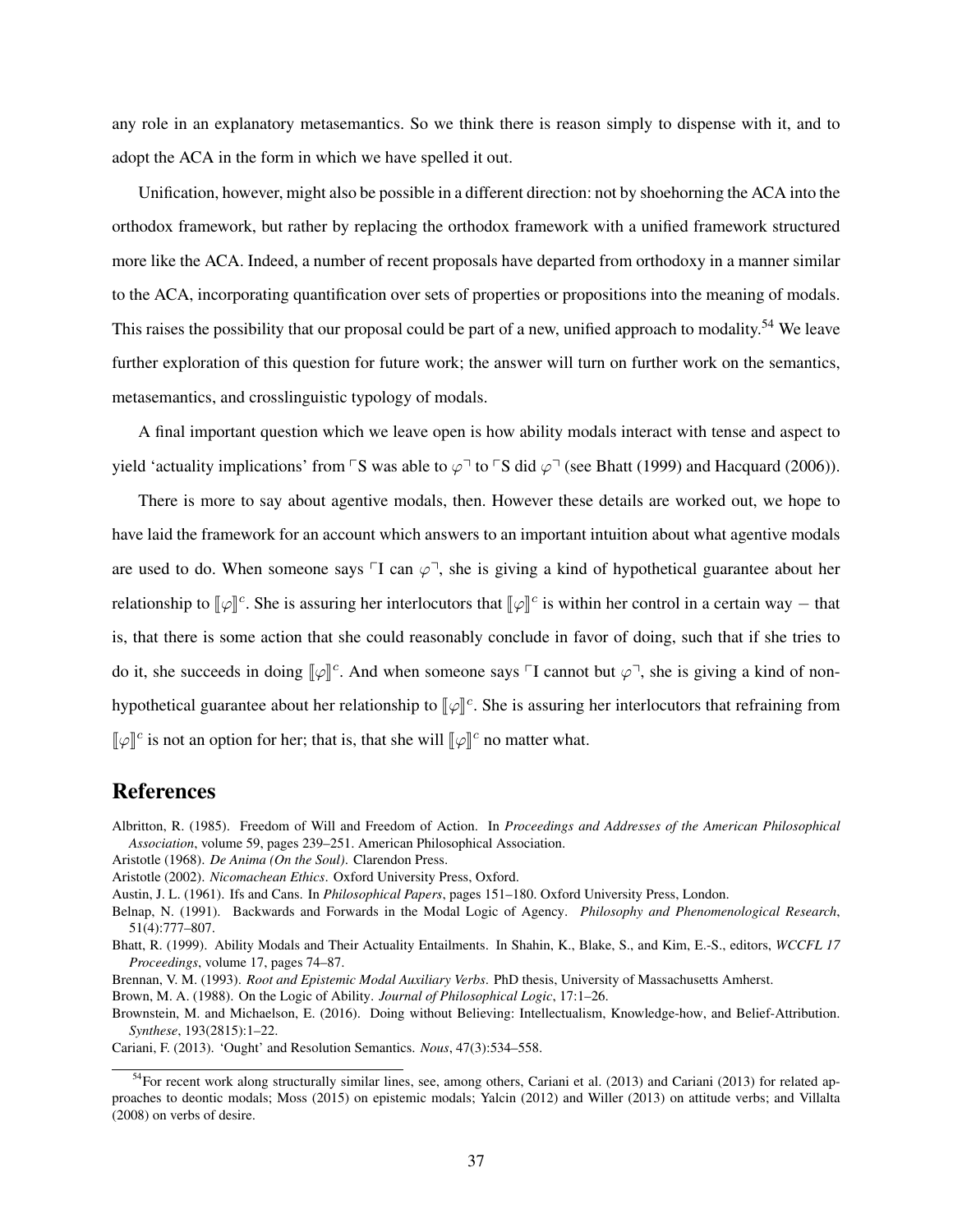- <span id="page-37-32"></span>Cariani, F., Kaufmann, M., and Kaufmann, S. (2013). Deliberative Modality under Epistemic Uncertainty. *Linguistics and Philosophy*, 36:225–259.
- <span id="page-37-10"></span>Chierchia, G. (1989). Anaphora and Attitudes *De Se*. In Bartsch, R., van Benthem, J., and van Emde Boas, P., editors, *Semantics and Contextual Expression*, pages 1–31. Dordrecht Reidel.
- <span id="page-37-28"></span>Chisholm, R. M. (1964). J. L. Austin's *Philosophical Papers*. *Mind*, 73(289):1–26.
- <span id="page-37-23"></span>Cross, C. B. (1986). 'Can' and the Logic of Ability. *Philosophical Studies*, 50(1):53–64.
- <span id="page-37-43"></span>Fara, M. (2008). Masked Abilities and Compatibilism. *Mind*, 117(468):843–865.
- <span id="page-37-19"></span>von Fintel, K. (1997). Bare Plurals, Bare Conditionals, and *Only*. *Journal of Semantics*, 14:1–56.
- <span id="page-37-15"></span>von Fintel, K. and Iatridou, S. (2005). What to Do if You Want to Go to Harlem: Anankastic Conditionals and Related Matters. MS, MIT.
- <span id="page-37-16"></span>Frankfurt, H. G. (1969). Alternate Possibilities and Moral Responsibility. *The Journal of Philosophy*, 66(23):829–839.
- <span id="page-37-11"></span>Giannakidou, A. (2001). The Meaning of Free Choice. *Linguistics and Philosophy*, 24:659–735.
- <span id="page-37-12"></span>Giannakidou, A. and Staraki, E. (2012). Ability, Action, and Causation: From Pure Ability to Force. In Mari, A., Beyssade, C., and Prete, F. D., editors, *Genericity*. Oxford University Press.
- <span id="page-37-13"></span>Hackl, M. (1998). On the Semantics of "Ability Attributions". Master's thesis, MIT.
- <span id="page-37-46"></span>Hacquard, V. (2006). *Aspects of Modality*. PhD thesis, MIT.
- <span id="page-37-37"></span>Hacquard, V. (2010). Ability Modals: A  $\Diamond$  in the Generic Rough. Slides from the *Dispositions, Abilities and States Workshop*.
- <span id="page-37-26"></span>Hawthorne, J. (2005). Chance and Counterfactuals. *Philosophy and Phenomenological Research*, 70(2):396–405.
- <span id="page-37-1"></span>Hilpinen, R. (1969). An Analysis of Relativised Modalities. In Davis, J., Hockney, D., and Wilson, W., editors, *Philosophical Logic*, volume 20. Springer.
- <span id="page-37-33"></span><span id="page-37-20"></span>Hume, D. (1748). *An Enquiry Concerning Human Understanding*. Oxford University Press, Oxford, beauchamp edition.
- Kamp, H. (1973). Free Choice Permission. In *Proceedings of the Aristotelian Society*, volume 74, pages 57–74.
- <span id="page-37-9"></span>Kenny, A. (1976). Human Abilities and Dynamic Modalities. In Manninen, J. and Tuomela, R., editors, *Essays on Explanation and Understanding*, pages 209–232. D. Reidel.
- <span id="page-37-34"></span>Knobe, J. and Szabó, Z. G. (2013). Modals with a Taste of the Deontic. *Semantics and Pragmatics*, 6(1):1–42.
- <span id="page-37-3"></span>Kratzer, A. (1977). What 'Must' and 'Can' Must and Can Mean. *Linguistics and Philosophy*, 1(337-355).
- <span id="page-37-4"></span>Kratzer, A. (1981). The Notional Category of Modality. In Eikmeyer, H. and Rieser, H., editors, *Words, Worlds, and Contexts: New Approaches in Word Semantics*. de Gruyter.
- <span id="page-37-39"></span>Krifka, M., Pelletier, F. J., Carlson, G. N., ter Meulen, A., Link, G., and Chierchia, G. (1995). Genericity: An Introduction. In Carlson, G. N. and Pelletier, F. J., editors, *The Generics Book*, pages 1–124. University of Chicago Press, Chicago.
- <span id="page-37-27"></span>Lehrer, K. (1968). Cans without Ifs. *Analysis*, 29(1):29–32.
- <span id="page-37-22"></span>Lehrer, K. (1976). 'Can' in Theory and Practice: A Possible Worlds Analysis. In Brand, M. and Walton, D., editors, *Action Theory*, pages 241–270. D. Reidel.
- <span id="page-37-30"></span>Lewis, D. (1973). *Counterfactuals*. Harvard University Press, Cambridge, MA.
- <span id="page-37-2"></span>Lewis, D. (1976). The Paradoxes of Time Travel. *American Philosophical Quarterly*, (145-152).
- <span id="page-37-7"></span>Lewis, D. (1981). Ordering Semantics and Premise Semantics for Counterfactuals. *Journal of Philosophical Logic*, 10(2):217–234.
- <span id="page-37-31"></span>Lewis, D. (1996). Elusive Knowledge. *Australasian Journal of Philosophy*, 74(4):549–567.
- <span id="page-37-38"></span>Maier, J. (2015a). Ability, Modality, and Genericity. Manuscript.
- <span id="page-37-14"></span>Maier, J. (2015b). The Agentive Modalities. *Philosophy and Phenomenological Research*, 40(1):113–134.
- <span id="page-37-44"></span>Maier, J. (2015c). Dispositions and Ergativity. *The Philosophical Quarterly*, 65(260):381–395.
- <span id="page-37-35"></span>Mandelkern, M. and Phillips, J. (2016). 'Force': Topicalization, Context-Sensitivity, and Morality. MS.
- <span id="page-37-0"></span>Mandelkern, M., Schultheis, G., and Boylan, D. (2015). I believe I Can  $\varphi$ . In Brochhagen, T., Roelofsen, F., and Theiler, N., editors, *20th Amsterdam Colloquium*, pages 256–265.
- <span id="page-37-42"></span>Martin, C. (1994). Dispositions and Conditionals. *The Philosophical Quarterly*, 44:1–8.
- <span id="page-37-21"></span>Moore, G. (1912). *Ethics*. Williams and Norgate, London.
- <span id="page-37-47"></span>Moss, S. (2015). On the Semantics and Pragmatics of Epistemic Vocabulary. *Semantics and Pragmatics*, 8(5):1–81.
- <span id="page-37-41"></span>Nickel, B. (2016). *Between Logic and the World: An Integrated Theory of Generics*. Oxford University Press.
- <span id="page-37-6"></span>Portner, P. (2009). *Modality*. Oxford University Press, New York.
- <span id="page-37-17"></span>Setiya, K. (2007). Cognitivism about Instrumental Reason. *Ethics*, 117:649–673.
- <span id="page-37-25"></span>Sharvit, Y. (2003). Trying to be Progressive: The Extensionality of Try. *Journal of Semantics*, 20(4):403–445.
- <span id="page-37-18"></span><span id="page-37-8"></span>Stalnaker, R. (1968). A Theory of Conditionals. In Rescher, N., editor, *Studies in Logical Theory*, pages 98–112. Oxford: Blackwell.
- Stalnaker, R. (1981). A Defense of Conditional Excluded Middle. In Harper, W. L., Stalnaker, R., and Pearce, G., editors, *Ifs: Conditionals, Beliefs, Decision, Chance, and Time*, pages 87–105. D. Reidel.
- <span id="page-37-36"></span>Stanley, J. (2011). *Know-How*. Oxford University Press.
- <span id="page-37-40"></span>Sterken, R. K. (2015). Generics in Context. *Philosophers' Imprint*, 15(21):1–30.
- <span id="page-37-24"></span>Thomason, R. H. (2005). Ability, Action, and Context. MS.
- <span id="page-37-29"></span>van Inwagen, P. (1983). *An Essay on Free Will*. Oxford University Press, New York.
- <span id="page-37-5"></span>Vetter, B. (2013). 'Can' without Possible Worlds: Semantics for Anti-Humeans. *Philosophers' Imprint*, 13(16):1–27.
- <span id="page-37-45"></span>Vetter, B. (2014). Dispositions without Conditionals. *Mind*, 123(489):129–156.